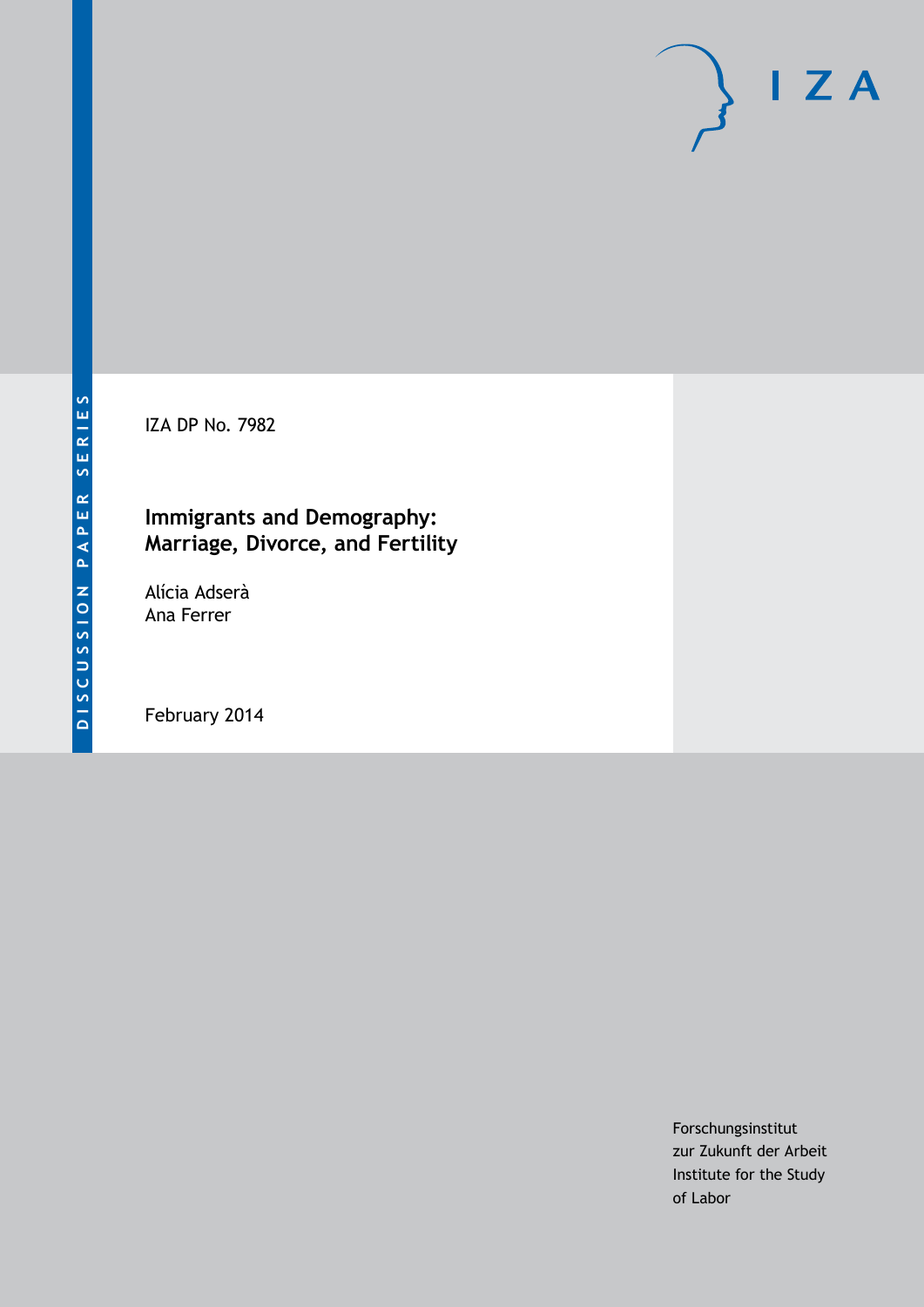# **Immigrants and Demography: Marriage, Divorce, and Fertility**

## **Alícia Adserà**

*Princeton University, CREAM and IZA*

### **Ana Ferrer**

*University of Waterloo and CLSRN*

Discussion Paper No. 7982 February 2014

IZA

P.O. Box 7240 53072 Bonn Germany

Phone: +49-228-3894-0 Fax: +49-228-3894-180 E-mail: [iza@iza.org](mailto:iza@iza.org)

Any opinions expressed here are those of the author(s) and not those of IZA. Research published in this series may include views on policy, but the institute itself takes no institutional policy positions. The IZA research network is committed to the IZA Guiding Principles of Research Integrity.

The Institute for the Study of Labor (IZA) in Bonn is a local and virtual international research center and a place of communication between science, politics and business. IZA is an independent nonprofit organization supported by Deutsche Post Foundation. The center is associated with the University of Bonn and offers a stimulating research environment through its international network, workshops and conferences, data service, project support, research visits and doctoral program. IZA engages in (i) original and internationally competitive research in all fields of labor economics, (ii) development of policy concepts, and (iii) dissemination of research results and concepts to the interested public.

IZA Discussion Papers often represent preliminary work and are circulated to encourage discussion. Citation of such a paper should account for its provisional character. A revised version may be available directly from the author.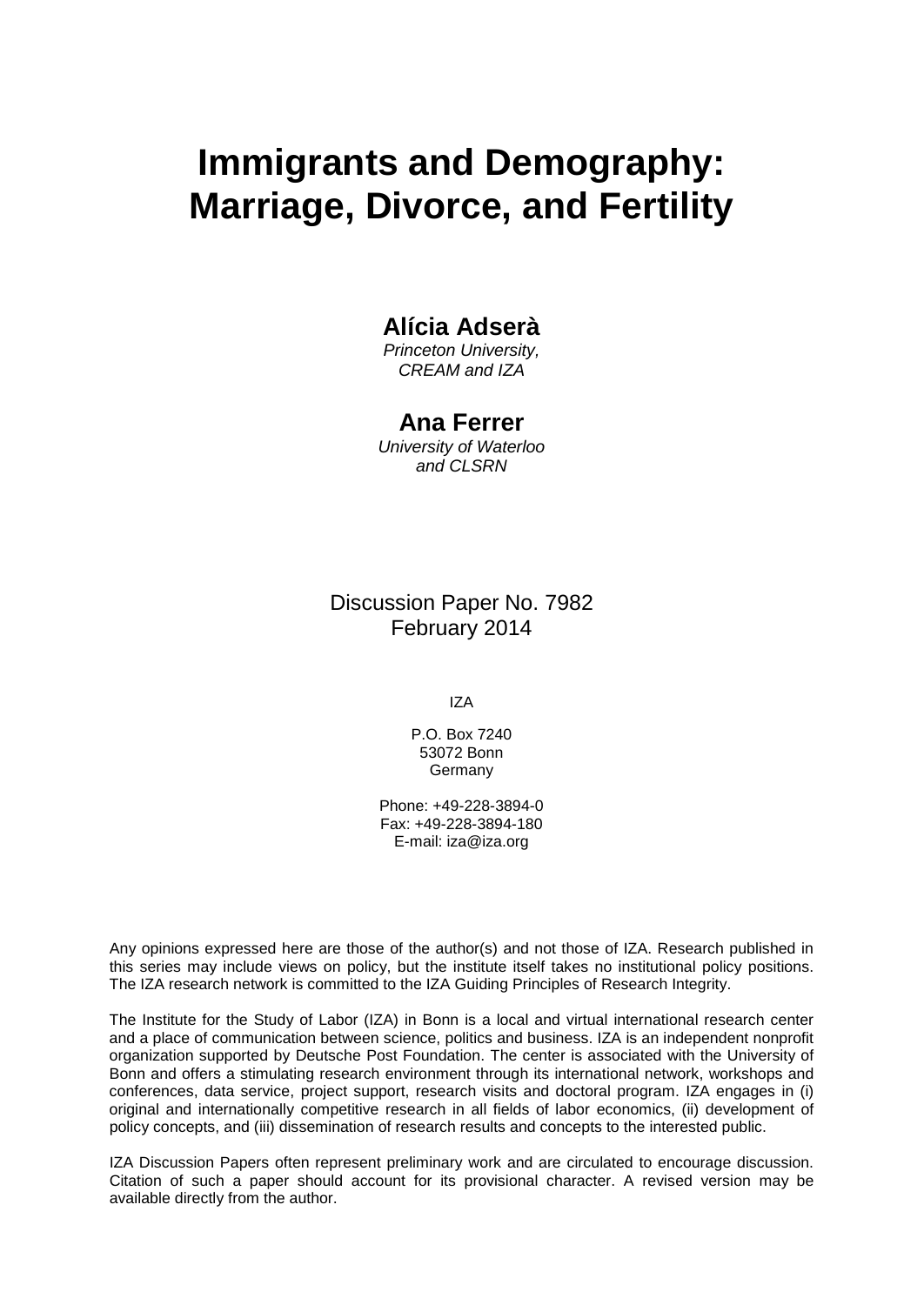IZA Discussion Paper No. 7982 February 2014

# **ABSTRACT**

# **Immigrants and Demography: Marriage, Divorce, and Fertility**

This is a draft chapter for B. R. Chiswick and P. W. Miller (eds.) *Handbook on the Economics of International Migration*. It discusses some of the data and methodological challenges to estimating trends in family formation and union dissolution as well as fertility among immigrants, and examines the evidence collected from the main studies in the area. The literature on immigrant family formation is diverse but perhaps the key findings highlighted in this chapter are that outcomes depend greatly on the age at migration and on the cultural norms immigrants bring with them and their distance to those of the host country. With regard to marriage we focus on the determinants of intermarriage, the stability of these unions, and the timing of union formation. The last section of the chapter reviews, among other things, a set of mechanisms that may explain the fertility behavior of first generation immigrants; namely, selection, disruption and adaptation. The section ends with a focus on the second generation.

JEL Classification: J11, J12, J13, J15

Keywords: age at migration, immigrant intermarriage, union dissolution, immigrant fertility, fertility disruption, adaptation, second generation, culture

Corresponding author:

Alícia Adserà Woodrow Wilson School of Public and International Affairs Princeton University 347 Wallace Hall Princeton NJ 08544 USA E-mail: [adsera@princeton.edu](mailto:adsera@princeton.edu)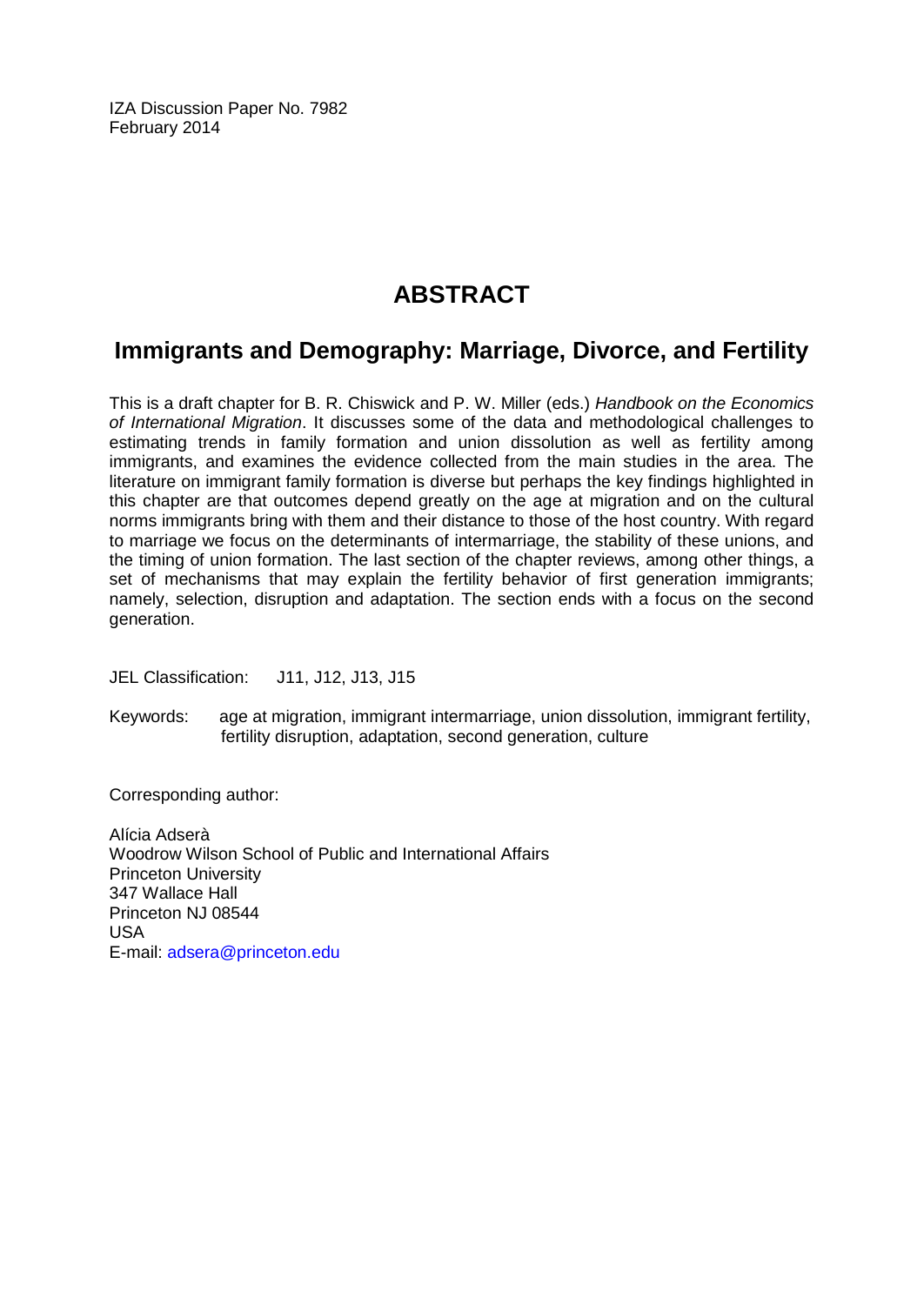#### **I.Motivation: Why study immigrant marriage and fertility?**

In recent years, developed countries have seen the number and diversity of their foreign born populations increase at a rapid pace. As shown in Table 1, foreign-born individuals represented by 2010 over 10 percent of the population in the major receiving developed countries and this share stood at over twenty percent for Australia and Canada. With many of these countries facing increasing old age-dependency ratios and demographic pressures on social services, particularly as baby- boomers retire, the contribution that immigrants can make to the sustainability of population levels and the current structure of welfare states has attracted the interest of both academics and policymakers (U.N. 2001, Coleman 2006; Sobotka 2008). More importantly, immigrants' social outcomes such as their rates of household formation and fertility are ultimately markers of the extent of their assimilation (or adaptation) to the country of reception. In addition, these outcomes impact the role of migrant women in the labor market and the investments made in their children. Motivated by these concerns, a substantial body of research has developed to examine family formation and fertility among immigrants and their children, and the extent to which the fertility of migrant populations differs from or converges to that of the native born population.

The speed at which this adaptation occurs both in terms of fertility and intermarriage, among other outcomes, has been found to hinge on immigrant characteristics, such as age (or birth cohort), age at migration, education or cultural proximity to the host country (such as social attitudes toward contraceptive measures, gender preferences, and out of wedlock childbearing, among many others). In particular, cultural proximity seems to ultimately influence the perception of constraints shaping family formation and hence the integration process. <sup>[1](#page-60-0)</sup>As a result, the variety of cultural backgrounds that immigrants bring with them introduces an extraordinary heterogeneity in empirical analyses that many studies reviewed in this chapter exploit. Finally, the cultural distance between host and sending country and immigration policies at destination will likely influence the perception of constraints and the integration process of immigrants.

A large majority of the studies of family formation reviewed in this chapter aim at

<span id="page-3-0"></span> $<sup>1</sup>$  Given the relative infrequency of these decisions, some researchers argue that acculturation is likely to be a long</sup> term process and complete assimilation may only be reached after several generations (Fernandez and Fogli, 2009).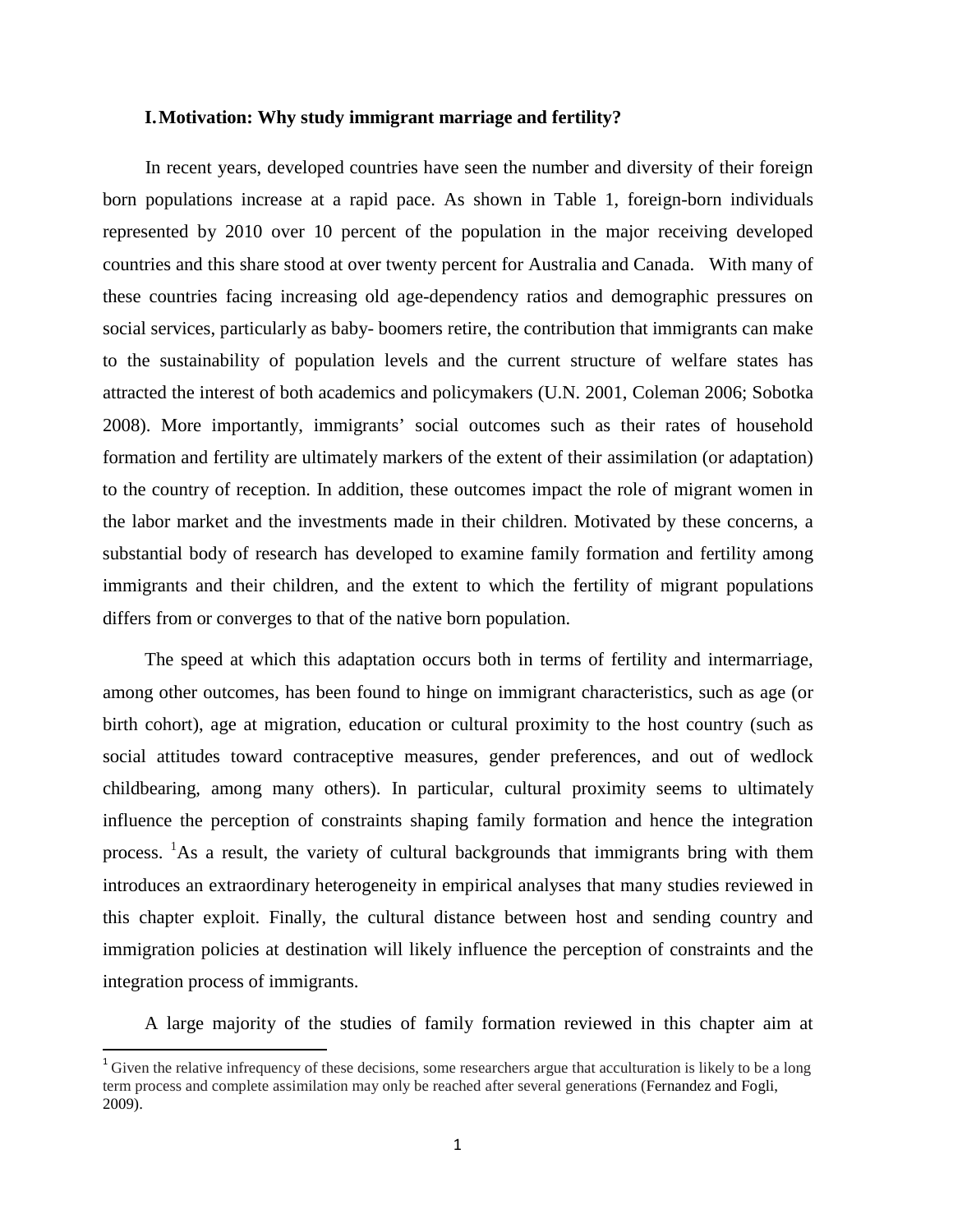measuring the extent of migrant integration in their countries of reception by comparing their patterns of behavior with those of the native born in outcomes such as the number of children and the timing of childbearing, or the age and prevalence of marriage, among others. Decreases in the immigrant-native differentials are viewed as evidence of a reduction in the influence of the norms of the country of origin and adaptation (or acculturation) to their new environment. The degree of adaptation is also defined by the convergence of immigrants' preferences (in issues such as the desired number or gender of children) to those of natives or by immigrants' propensity to intermarry with native-born.

In particular, as it will become clear when we survey the literature on union formation in section 3, research on the prevalence and determinants of intermarriage is the focus of most of those papers. This is not surprising given the large and increasing numbers of mixed marriages in the main destination countries. The last two columns in Table 1 present the share of native born individuals married to immigrants, among those married, and also the share of married immigrants whose spouse is a native-born. In Europe around 5 to 7 percent of natives have formed a mixed marriage and among foreign-born, not surprisingly, the proportion that has intermarried is larger and stands between a minimum of 17 per cent in Greece and over one third in France, the Netherlands, Belgium and Sweden. In the US numbers stand at 4.4 percent for natives and 27.9 percent for foreign born. In Australia around 31 percent of all marriages include both a native and a foreign-born. In addition to understanding the process of formation of those unions, the literature analyzes their stability and whether their prevalence is similar among individuals of different source countries.

#### (Table 1 Here)

The large immigrant flows to developed countries, particularly to European countries, portrayed in Table 1 have also caught the attention of researchers for their potential impact on childbearing trends in countries where fertility was at or below replacement levels (around the 2.1 children per women needed to sustain the population at a constant level). To highlight the growing relevance of births to immigrants in major European destinations, the first two columns in Table 2 present the shares of total births from either immigrant women, in the first column, or foreign nationals, in the second column. The data comes from Sobotka (2008) who compiles it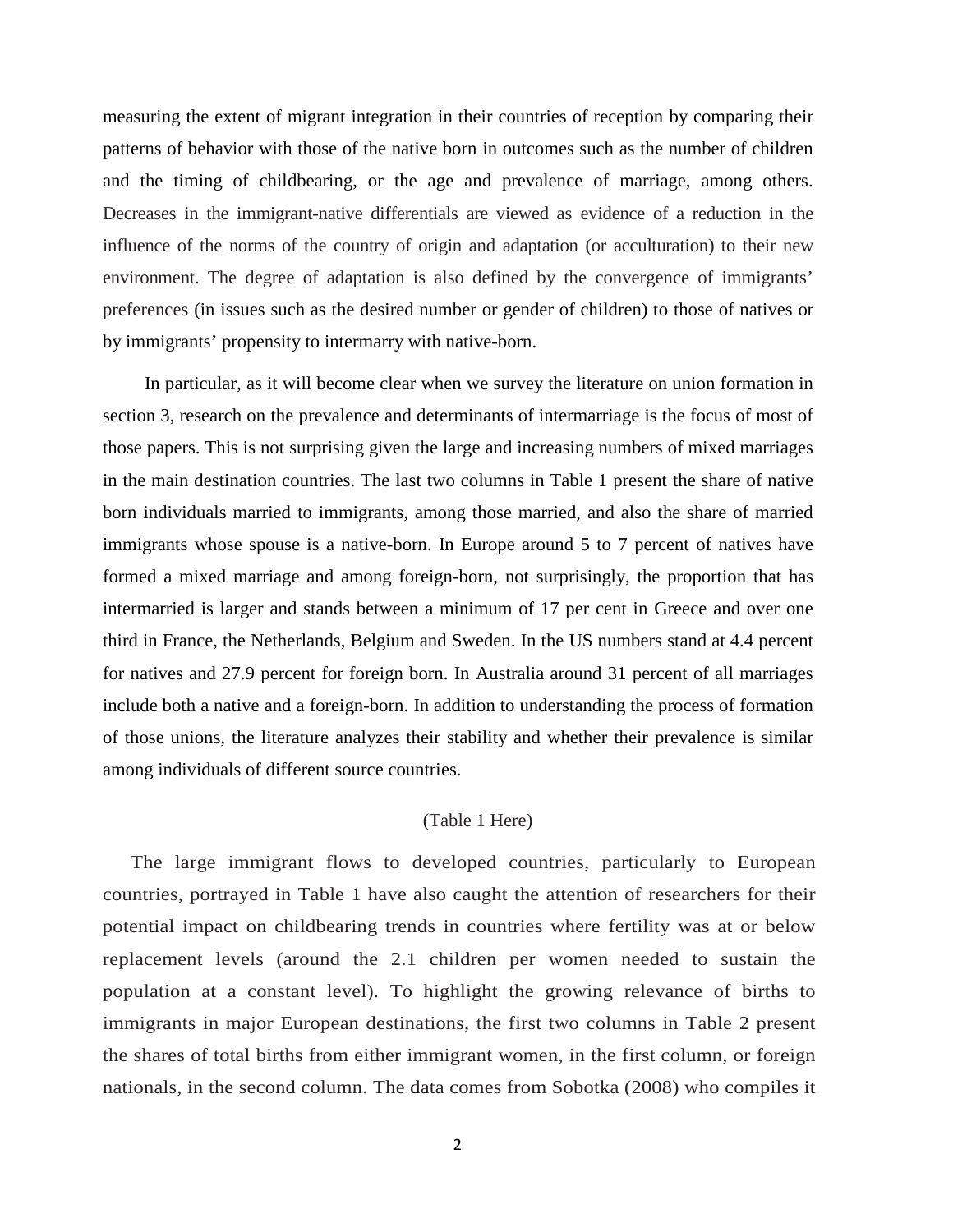from different sources, as indicated in the table, to show the growing share of children born to foreign-born mothers across European countries.<sup>[2](#page-3-0)</sup> In the majority of countries the shares are well above 10 per cent and in some cases above 15 percent of new births. Of course, since immigrant women are likely to arrive at childbearing ages, their shares of births are not surprisingly larger than their own share in the total of the population. In addition, if a large share of these migrant women arrives from relatively high fertility countries, they may bring with them norms from their countries of birth regarding fertility that exceed the local expectations. The next two columns in Table 2 present the total fertility rates (TFR) for natives (or native nationals) and for immigrants (or foreign nationals) across Europe. The immigrant-native gaps are noticeably large in most countries. However, Sobotka (2008) shows in his paper that, given their share in the overall population, the net effect of these migrants coming from high fertility countries is still relatively small on the period total fertility of most reception countries, ranging between 0.05 and 0.10 increases of the TFR in absolute terms. Moreover, a substantial fraction of papers reviewed in section 4 show a remarkable either partial or full convergence of the fertility of immigrants, and second generation individuals, to the levels of native born in many of the countries analyzed.

#### (Table 2 here)

In section 2 we highlight some important methodological challenges that concern all the literature reviewed in this chapter. Section 3 focuses on union formation and dissolution and section 4 surveys the mechanisms that drive immigrant fertility in reception countries. We close the chapter with a general overview of findings.

#### **II. Methodological Challenges to the study of Immigrant Marriage and Fertility**

Researchers studying immigrant household formation and fertility face two important methodological problems: first, the fact that the sample of immigrants observed in the destination country is a selected group from the country of origin; and second, the lack of good datasets to appropriately answer some of the common research questions on the field.

<span id="page-5-0"></span> $<sup>2</sup>$  Finding homogenous and comparable measures of births to immigrants both across time and across countries</sup> is a difficult task. The definitions of immigrants used by researches and official statistics vary widely, particularly when it comes to looking at citizenship.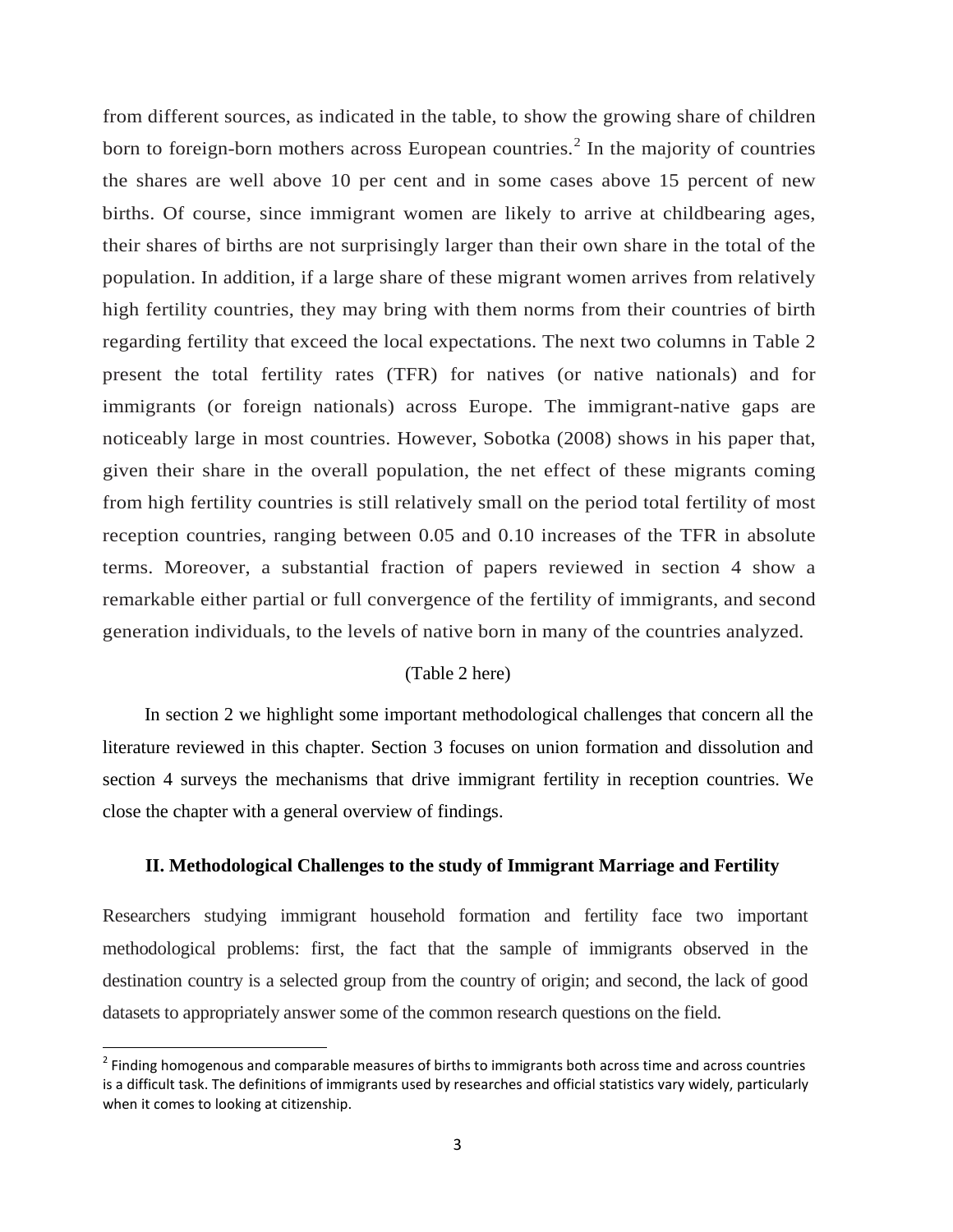#### *2.1 Immigrant Selection and Individual Heterogeneity*

When researchers interpret convergence in immigrant family formation patterns to those of reception countries strictly as evidence of adaptation or integration, they may rely on the assumption that immigrants are a random sample of the population of origin. However, some immigration analyses often overlook the process of *immigrant selection* in the source country, which is likely to influence immigrant family formation and fertility. When ignoring likely dissimilarities between the behavior of the non-immigrant and the immigrant populations in the country of origin, differences in observed outcomes or characteristics between immigrants and natives are attributed to the culture of origin or, alternatively, to the process of migration itself (for example, its impact on delaying or accelerating marriage or childbearing), while they may primarily reflect distinctive characteristics of the immigrant population. If immigrant women, for example, are more driven to economic activity than their non-migrant compatriots, we could observe relatively low rates of partnership formation or low fertility in the host country, not because of "assimilation" to norms in destination countries but because of the immigrants' own attitude towards work.

The fact that immigrants are not a random sample of the population of origin has long been incorporated into theoretical models of immigration (Borjas 1987, 1991, 1999). However, accounting for this fact in empirical models is complicated because the degree of selectivity varies substantially depending on the country of origin and timing of migration and it is sometimes influenced by non-observable characteristics such as ambition or motivation (Feliciano, 2005). This implies that proper handling the immigrant selection issue calls for large enough samples of immigrants in the destination country to enable the researcher to account for differences in cultural background, religion, or timing of entry, among other things. Alternatively (or better, additionally), addressing selection adequately may require large amounts of information on the population in the country of origin. Unfortunately both types of data may not be readily available in most cases.

In addition, studies on family formation have to deal with problems of endogeneity: family formation decisions are so intertwined with educational and labor market choices that it may be unrealistic to regard them as exogenous to one another. Hence, *individual heterogeneity* is likely to drive the association between things such as education and family formation or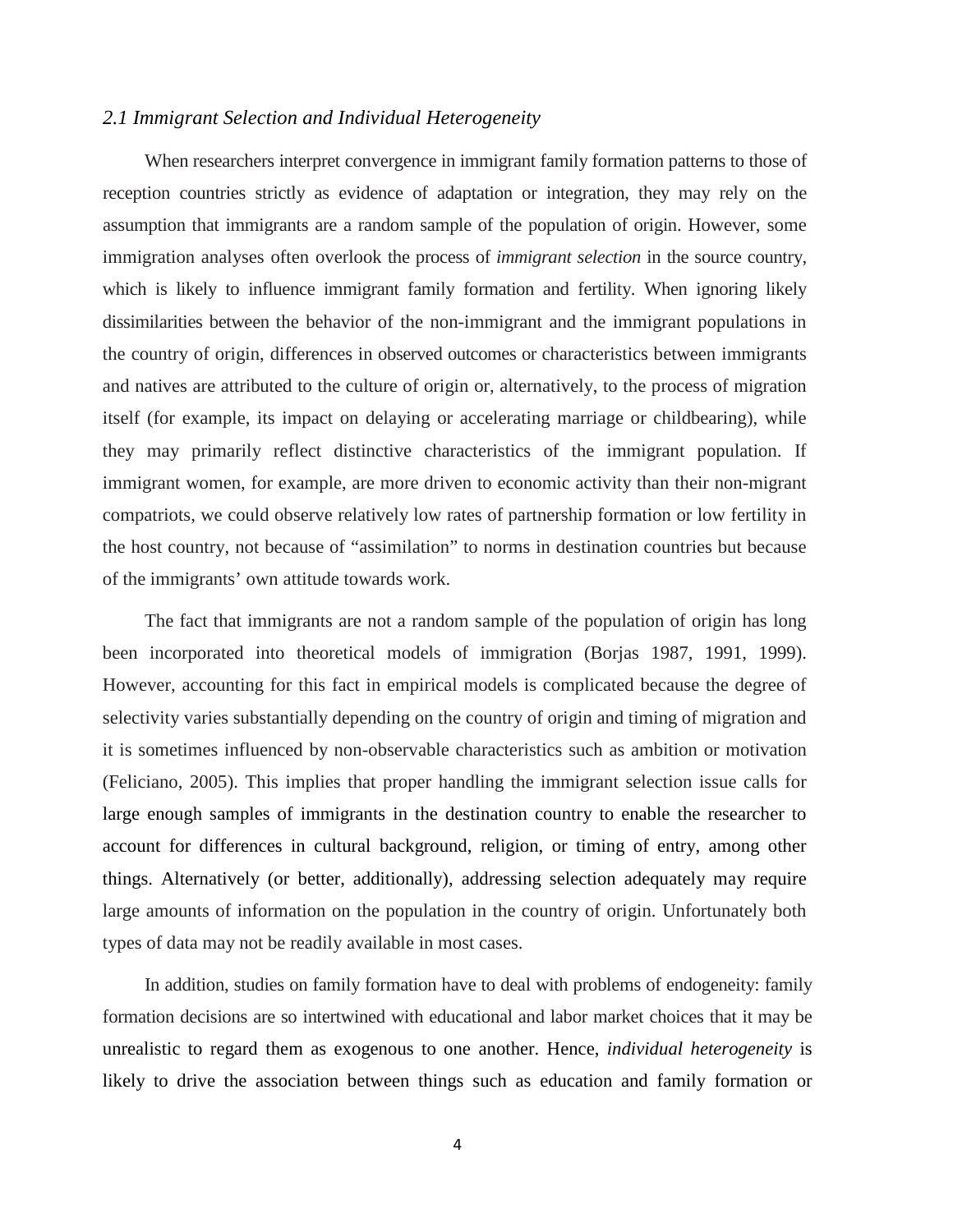fertility. Individuals with a strong focus on their careers may also have low preferences for committed partnerships and/or fertility, and this introduces (a different type of) selection bias in the analysis. We may then observe high levels of labor force participation together with low prevalence of marriage and low numbers of children. The direction of the bias is not straightforward. For instance, if children are normal goods, one would expect the effect of income on fertility to be positive, and individuals with more income to have more children since they can afford to pay for the additional services involved in raising them. However, this effect could be underestimated whenever some families have higher incomes precisely because they have postponed or reduced fertility and are exerting more effort in the labor market. Similarly, the effect of education on marriage and fertility can be overestimated if individuals with low preferences for education are more likely to marry early and form families. Again, fully accounting for joint labor market, education and family formation decisions requires highly specialised data that it is not typically available to researchers. As a result, few studies can provide causal effects for estimates of intermarriage or immigrant fertility adaptation, among other topics.

A few papers exploit relatively exogenous variations that attenuate some of these biases. For instance, some researchers focus on the behavior of migrant children (those who arrived to the reception country before adulthood), for whom the link between migration decisions and subsequent behavior is more tenuous. Their findings shed more light on integration because individuals in their samples are not so affected by selection into migration as the general migrant population (Bleakly and Chin, 2010; Adserà, et Al. 2012; Adserà and Ferrer, 2013a; Beck, Corak and Tienda 2012). Similarly, others have employed information of countries of ancestry, to understand the behavior of second-generation of individuals who were not born on those countries (Fernandez and Fogli 2006).

Addressing the restrictions that these types of selection issues impose on the data has forced researchers to look for alternative sources of information. In general we identify three main approaches in the literature surveyed in this chapter. A first common shortcut is to proxy for immigrant selection using broad measures (in general aggregate at the country level) such as country of origin gross domestic product or income inequality (Borjas 1987; Cobb-Clark 1993), distance to the host country (Jasso and Rosenzweig 1990), pre-migration occupational status (at individual level if available) (Lobo and Salvo 1998b) or education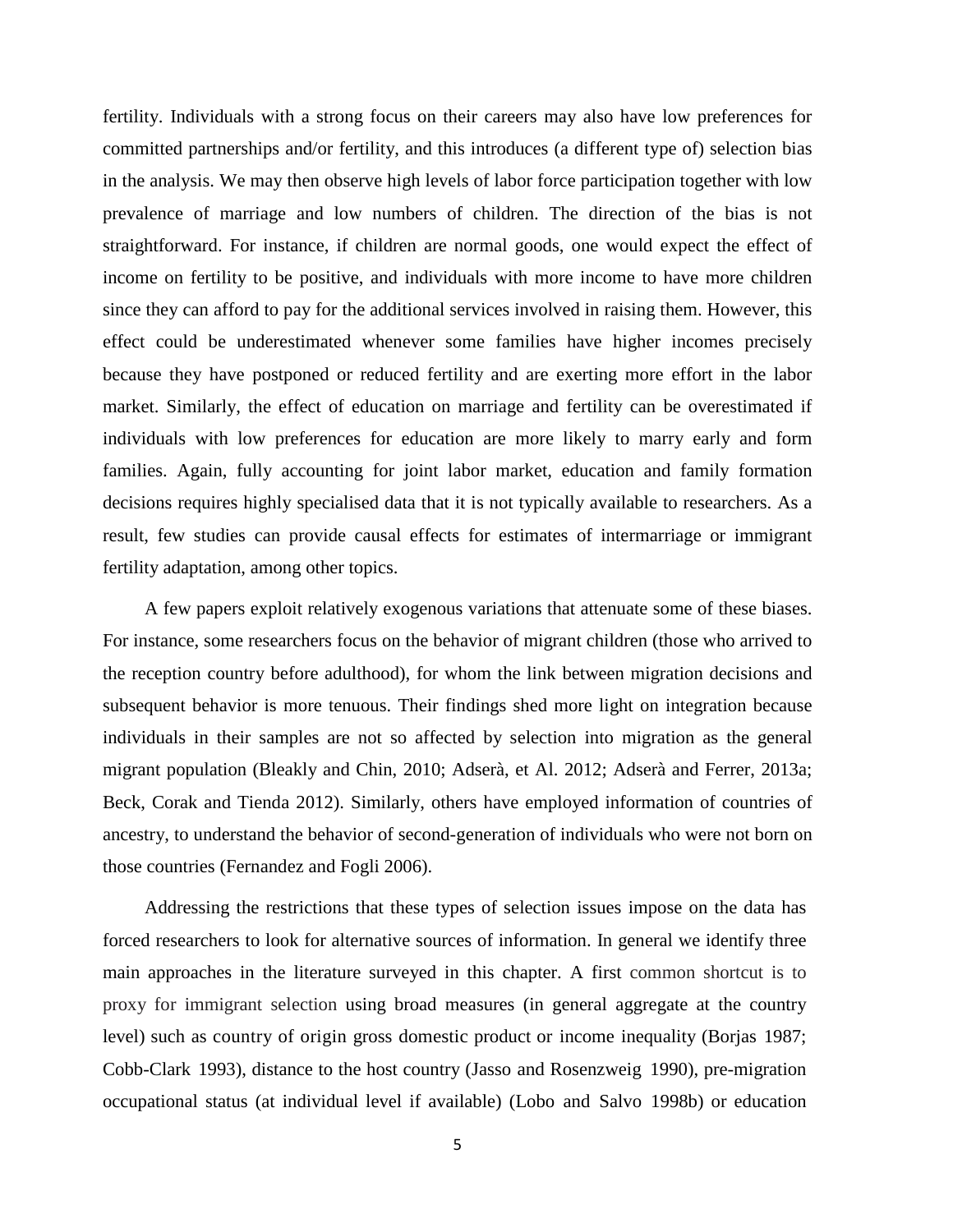(Rumbaut 1997, Feliciano, 2005). A second alternative involves the use of individual panel (longitudinal) data that might help to remove some of the unobserved heterogeneity leading to selection bias through the inclusion of individual fixed-effects. However, the high cost involved in collecting panel data information typically means a reduction in sample size or information detail in those types of datasets compared to repeated cross-sections. This greatly handicaps immigration studies, which, as mentioned, require large samples of immigrants. Some widely used longitudinal surveys by migration researchers, such as the German Socio-Economic Panel (G-SOEP), have resorted to oversampling migrant populations. As a third alternative, in the absence of long panel data with sufficiently large samples of immigrants, researchers prefer the use of *synthetic cohorts* of immigrants from pooled cross section surveys, such as the census. This methodology introduced by Borjas (1985) allows researchers to follow groups of immigrants with similar characteristics across time, thereby eliminating some of the *cohort*, rather than individual, heterogenenity. [3](#page-5-0)

#### *2.2 Data Limitations to Measuring Family Formation*

<span id="page-8-0"></span> $\overline{\phantom{a}}$ 

Research into family dynamics among immigrants is hindered by the lack of nationally representative data with detailed enough information on important dimensions such as the context of migration (i.e. type of entry visa, national origins, generation status, age at migration, linguistic origins), the migration and assimilation processes (i.e., timing and order of migration among spouses, the presence of children, parents or connections to family members in sending areas or in countries of reception), along with detailed measures of family interactions (i.e., fertility intentions of both spouses, complete fertility and marriage histories) or pre-migration information (i.e., labor force participation, years of schooling or family structure prior to migration).

Incomplete information on fertility and marriage histories may lead researchers to associate the observed behavior of migrants to convergence of marital and fertility propensities to those of the native born, because of their inability to control for past events (such as previous unions, or children left behind in the country of origin) that affect current

 $3$  This methodology has been broadly applied to the study of immigrant labour markets (Chiswick, 1978; Ferrer and Riddell 2008; Clark and Lindley 2009).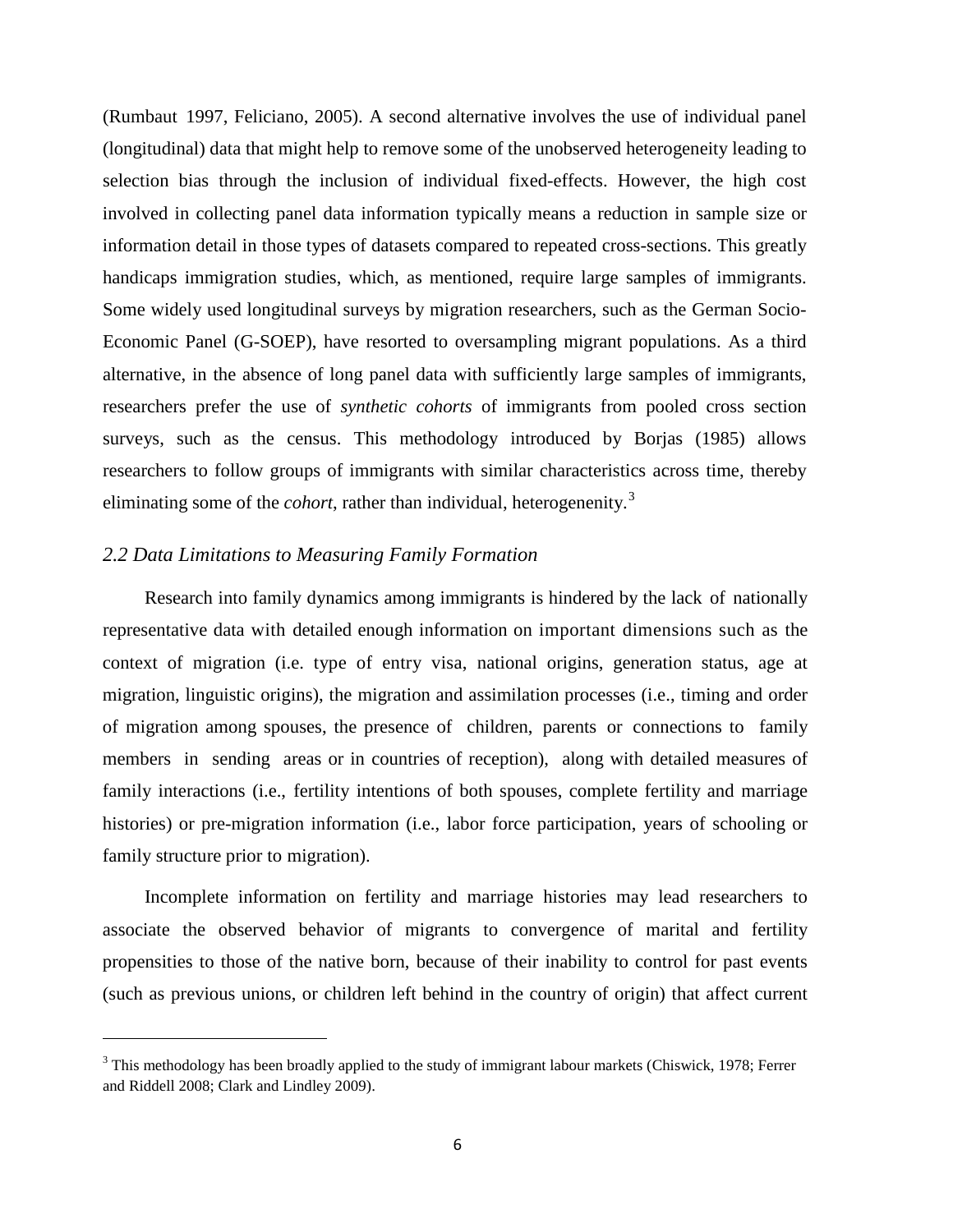propensities. The number of children an immigrant may choose to have in the host country, for example, will depend on the number (and plausibly the gender) of children they had previous to migration, which might be unknown or underestimated if some children did not move with their parents. Lack of detail in the age at arrival is another good example where data limitations restrict the ability to properly test some theoretical models or understand whether some mechanisms put forward by researcher to explain demographic behavior are at work. Even though many datasets lack complete information on age at arrival, others, typically publicly accessible census data, provide five year intervals. Some models reviewed later in the chapter are concerned with testing whether there are discontinuities in some socioeconomic outcomes for specific ages of arrival (particularly during childhood) and in those cases obtaining the exact year of migration is of essence.

The most common sources of data for the studies reviewed here are the census or related surveys, such as the Labour Force Survey (Canada, UK) or the Current Population Survey (US). The main advantage of these data sets lies in affording large samples of all immigrant groups, which allows detailed examination of racial and ethnic patterns of marriage and fertility. However, their lack of detailed family or union formation histories typically confines the analysis that researchers can conduct with these data sources in important ways that introduce selection bias in the estimates. A good example of those limitations is found in most studies of marriage that employ census data. They are confined to currently married couples, as the census typically lacks marital histories. This is prone to bias the observed sample towards endogamous marriages which have higher stability and the most recently married which still have not had time to dissolve (Jacobs and Furstenberg, 1986). One common approach to minimizing potential selection biases is to restrict the sample to younger couples, more likely to be in first marriages.

Cohabitation or any other mode of informal union is particularly difficult to trace because in many surveys it is not specifically reported or counted as such. This is clearly the case for census data, but it can be also a difficulty in otherwise rich datasets such as some population registrars in Europe. Researchers have to make assumptions about not-related individuals living in the same household for a certain period of time to decide whether they can plausibly be classified as cohabitants. In addition, lack of proper measures of these informal unions maybe particularly relevant when studying immigrants since the experience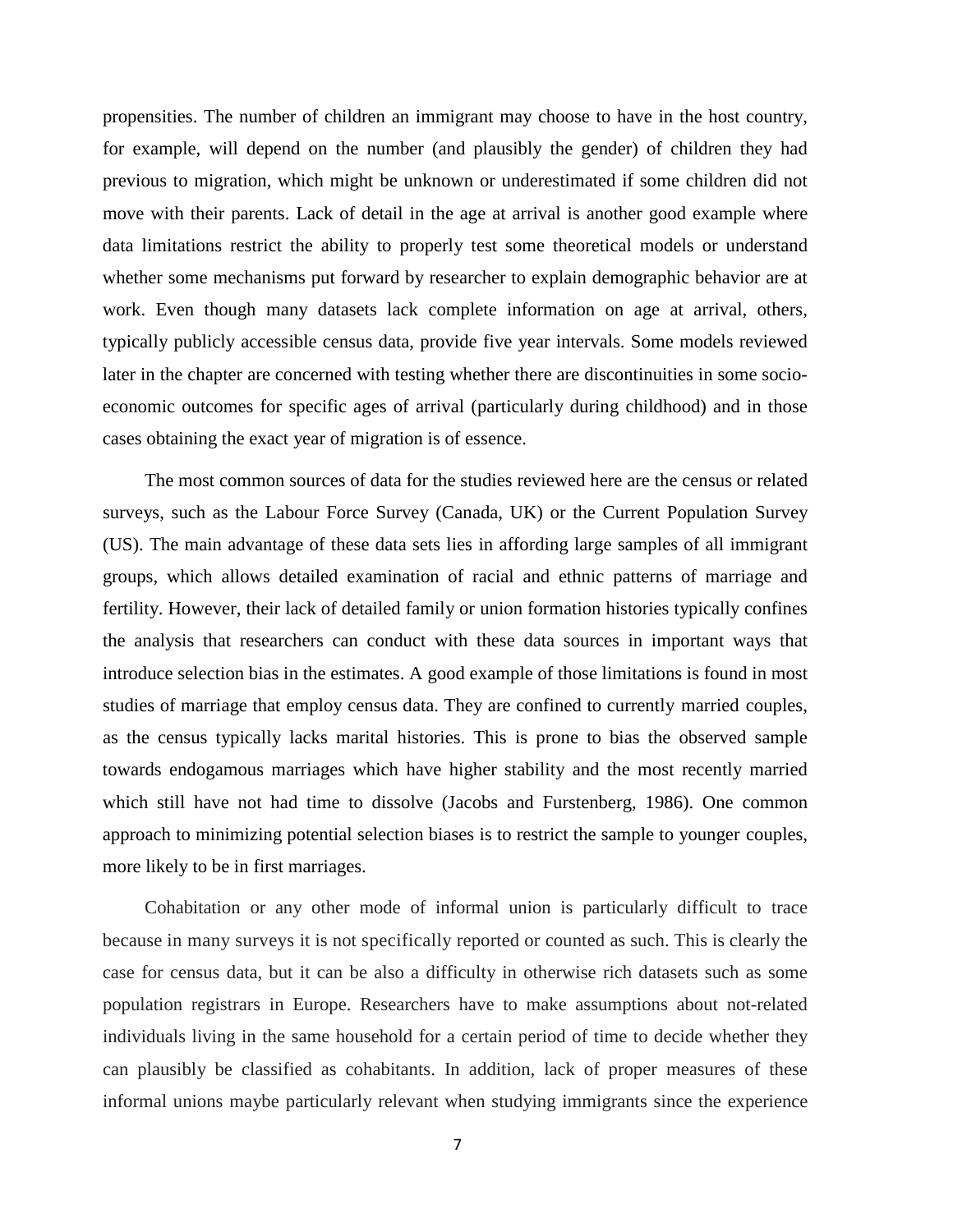and meaning of cohabitation varies considerably across origin countries. This is one instance in which having information about country of origin becomes important as consensual unions may be very similar to marriage for immigrants from countries with a long tradition in cohabitation.[4](#page-8-0)

Another case in which the tradeoffs involved in the use of census data become apparent relates to the use of the *own-children-method* to measure individual fertility. Census data typically reports the number of children living in the household rather than the number of children born. The own-children-method exploits the fact that the vast majority of young children live with their mother at the time of the census to reconstruct women fertility histories by linking children and mothers living in the same household (Cho,  $1973$ ).<sup>[5](#page-10-0)</sup> This estimation strategy presents some challenges when applied to studying the fertility of immigrants (Dubuc 2009). First, some children may not live with their mothers, because they were left behind in the country of origin under the care of relatives. Second, it may be difficult to properly capture the early childbearing of older women as some of their children may have already left home. To the extent that these effects are important, the own children method will underreport fertility and introduce error in the measurement of the dependent variable. This should be of particular concern if the miss-measurement occurs at different rates for immigrant and the native born; for instance if departure of children from the household in their late teens or early adulthood is far more common among the native-born population than among migrants (or vice versa) (Adserà and Ferrer, 2013a)

There are other challenges to measuring fertility. An important one concerns the choice of the proper aggregate fertility measure to describe the fertility trends in the country. A broadly used measure of fertility is the total fertility rate (TFR), which is a hypothetical measure estimating the number of children a woman would have if she were to give birth according to the prevailing age-specific fertility rates  $(ASFR)$ .<sup>[6](#page-10-1)</sup> This is the measure displayed

<sup>&</sup>lt;sup>4</sup> This is the case with cohabitation in some Latin American countries (Qian, Glick and Batson, 2012; Castro Martin, 2002).

<span id="page-10-0"></span> $<sup>5</sup>$  For Canada, Belanger and Gilbert (2003) show that estimated fertility differentials for immigrants and domestic</sup> born individuals for the period 1996-2001 using both methods are not very sizeable – with a downward bias of the census for women younger than 30 and an upward bias for those aged beyond 30.

<span id="page-10-2"></span><span id="page-10-1"></span><sup>&</sup>lt;sup>6</sup> ASFRs are obtained by dividing the number of births to women of a given age range (typically 5 years) by the total population of women of that age that year. The TFR is constructed by aggregating ASFRs.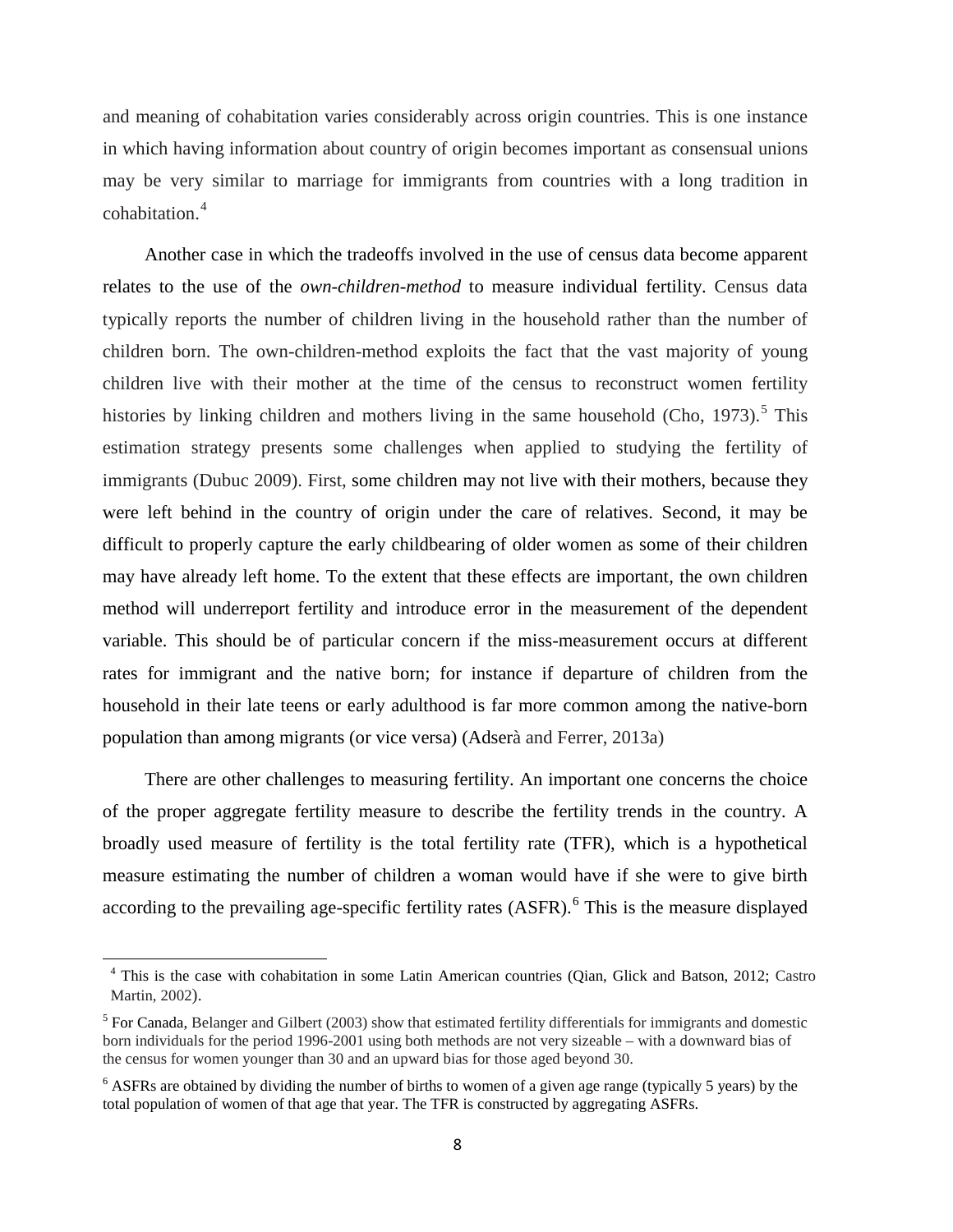in Table 2. An actual measure of the fertility experience of women is the completed fertility rate (CFR), which measures the average number of births that women of a given birth cohort actually have over the reproductive lives. While CFR has the advantage of truly reflecting fertility patterns, it does not reflect current fertility behavior and it needs to collect all the data for a particular cohort until the end of their fertile years to come up with a final estimate. The current fertility patterns are better captured by TFR, which in turn has the disadvantage of being a composite measure that may confound changes in the timing of births (tempo effect) with changes in the quantity of births. Thus, TFR can be accurate estimate of CFR only when both the timing and quantum of births are not changing much across generations. Hence during periods in which the timing of births accelerates and concentrates in the first part of the fertile years, the TFR overestimates the CFR. This is an important consideration as TFRs are typically used to predict population growth and to calculate the demand for public services. When calculating the TFR for immigrant populations, further consideration have to be taken into account. For instance, the age and marital composition of immigrant groups and the disruption effects of migration on fertility all play a role in increasing the volatility of TFRs, leading to even higher distortions in predicted population growth for immigrant groups (Parrado, 2011).

Finally, before opening the discussion of the two central themes of the chapter, it is important to note that comparisons between immigration studies are not straightforward. Different studies use unique samples, diverse definitions of intermarriage and measures of fertility, and include varying sets of control variables. For instance, although the term immigrant commonly designates the foreign born, in some cases nationality determines immigrant status in some datasets. This problem was already highlighted when discussing Table 2 where some studies measure the fertility of the foreign born and other that of the foreign nationals. Further studies may use different definitions of ancestry to define an endogamous marriage. In some cases they are defined on nativity (whether foreign or native born) and in others they also incorporate race/ethnicity to the measure. Finally limited availability of fertility histories might impose the need to use fertility measures based on the "own child method" rather than on actual births. Despite the different samples and variable definitions employed, several findings appear very robust across the studies in each topic, and we focus on them.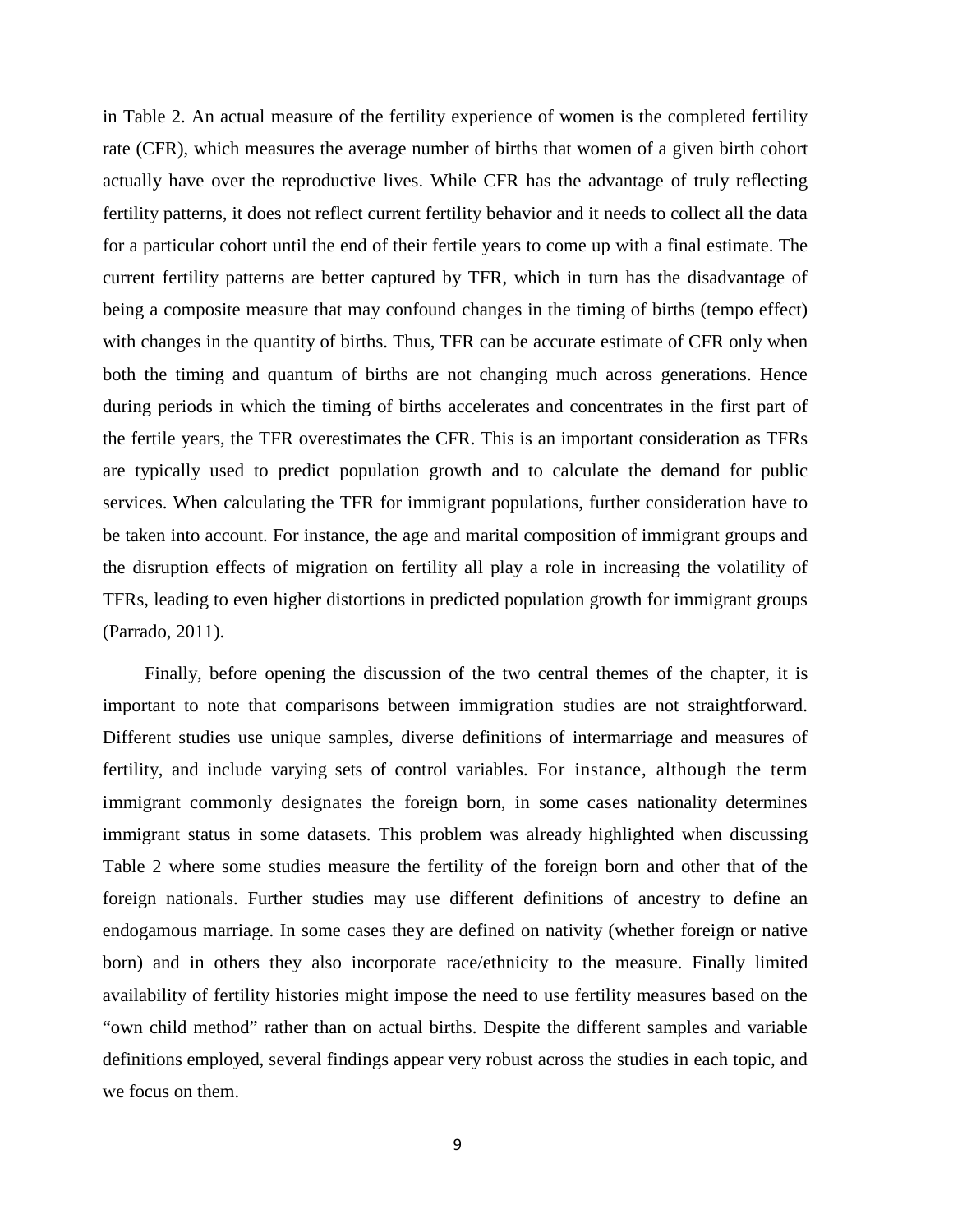#### **III. Marriage and divorce among immigrants**

Family formation has been one of the more prolific areas of research in immigration.<sup>[7](#page-10-2)</sup> Marriage propensities are part of a country's cultural background and hence potentially indicative of cultural differences between the immigrant and native-born population. Further, the capacity to form and maintain exogamous unions (between a foreign and a native born) can be interpreted as the quintessence of successful integration. Duncan and Trejo (2007) research reveals that selectivity into intermarriage influences ethnic identification, which on itself has important consequences to measure the intergenerational integration of those with immigrant ancestry. Hence, it is not surprising that most studies in this area focus on intermarriage, with marriage propensities receiving only passing attention. Similarly, union dissolution among immigrants has been the object of great interest both among researchers and policymakers because of the special vulnerability of children and women in immigrant families, who could be less established in the labor force and more at risk of poverty than men, who are traditionally the bread winner in those families (Qian 2013).

We have summarized the main features of the samples and methods used in the most relevant papers in the marriage literature in Table 3 to guide the reader throughout the diversity of results reviewed in this section of the chapter.

#### *3.1Microeconomic Models of Marriage Formation*

The development of the modern economics of the family has its roots in Becker's work.<sup>[8](#page-12-0)</sup> His path-breaking model of household formation underlies current theories of marriage, divorce, fertility and intra-family division of labor. The basic marriage model outlined in Becker's 1974 seminal paper *A Theory of Marriage*, assumes that individuals weight the potential contribution of likely partners to household produced goods (companionship, children, quality of meals, among others) to determine the gains of marriage over remaining single. Both options should equal each other in equilibrium. This conceptualization gives rise to a market relationship between the output received in the marriage market and the number

 $<sup>7</sup>$  Through the chapter we use marriage to refer indistinctly to any form of formal unions, including common law,</sup> because these are usually undistinguishable.

<span id="page-12-1"></span><span id="page-12-0"></span><sup>&</sup>lt;sup>8</sup> The economics of the family emerged as a distinct field with the publication of Schultz's volume in 1974.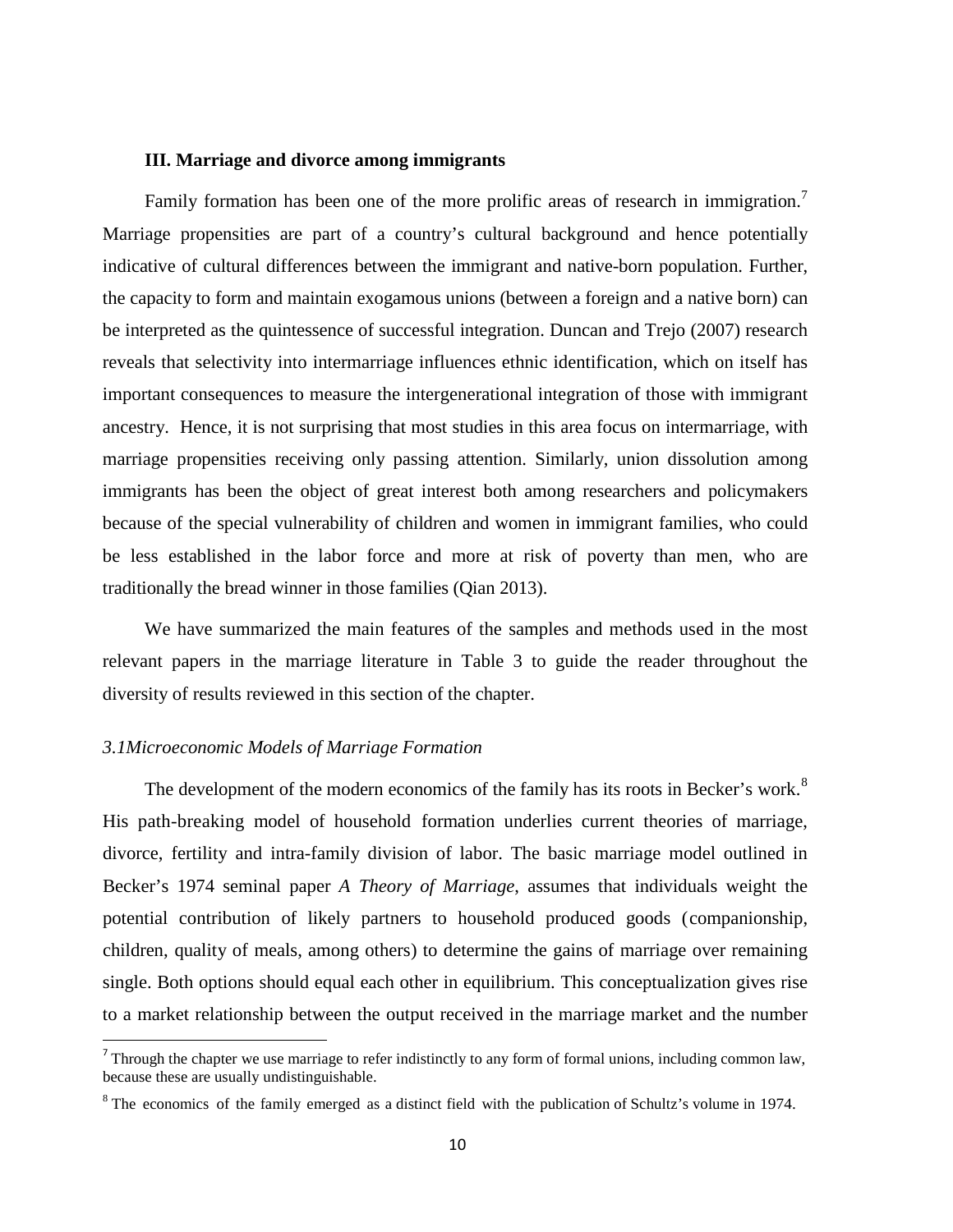of participants in that given market. In a competitive equilibrium (as assumed by Becker), couples are formed in a manner which maximizes aggregate surplus in the marriage market.<sup>[9](#page-12-1)</sup> Hence, the model predicts how changes in the relative availability of men and women might affect the distribution of marriages. The model also has implications in terms of sorting: individuals with similarities in traits that are complementary to each other will tend to marry (positive assortative matching), whereas individuals with differences in traits that are substitutes will also tend to marry (negative assortative matching). For instance, individuals of similar religious preferences will likely share preferences regarding the manner of rising their children, and this, in turn, will enhance their gains from marriage. Similarly, two potential partners with comparative advantage in the labor market and in household production respectively (and hence different expected market wages) will benefit from increased household production through division of labor.

The scant empirical support for Becker's prediction of negative assortative matching (on observed wages) prompted Lam's (1988) model of marriage, which extends Becker's framework to include a public good produced within the household. Since many of the commodities produced within families are also jointly consumed within families, it is optimal for marriages to form between people with similar demands for these goods.

Keely (1977) formulates Becker's model of marriage as a search model, where potential spouses have incentives to seek "suitable" mates. Suitability in this model is measured by a "marital wage" which is not observed, but that can be proxied by a marital offer. In a world with search costs, optimal matches do not always occur, forcing marriage market participants to make decisions about the characteristics of spouses they value most. One of the largest and most common search costs involves the spatial distribution of potential partners, which tends to make marriage markets local. As discussed below, the definition of what constitutes a marriage market is central to the empirical analysis of multi-ethnic marriages. Chiswick and Lehrer (1991) and Lehrer (1998) similarly model intermarriage using a search model where, in equilibrium, the marginal cost of finding a more suitable partner equals its marginal benefits.

<span id="page-13-0"></span><sup>&</sup>lt;sup>9</sup> Alternatively, one can assume that gains from marriage are the result of a bargaining process between spouses (Lundberg and Pollack, 1993).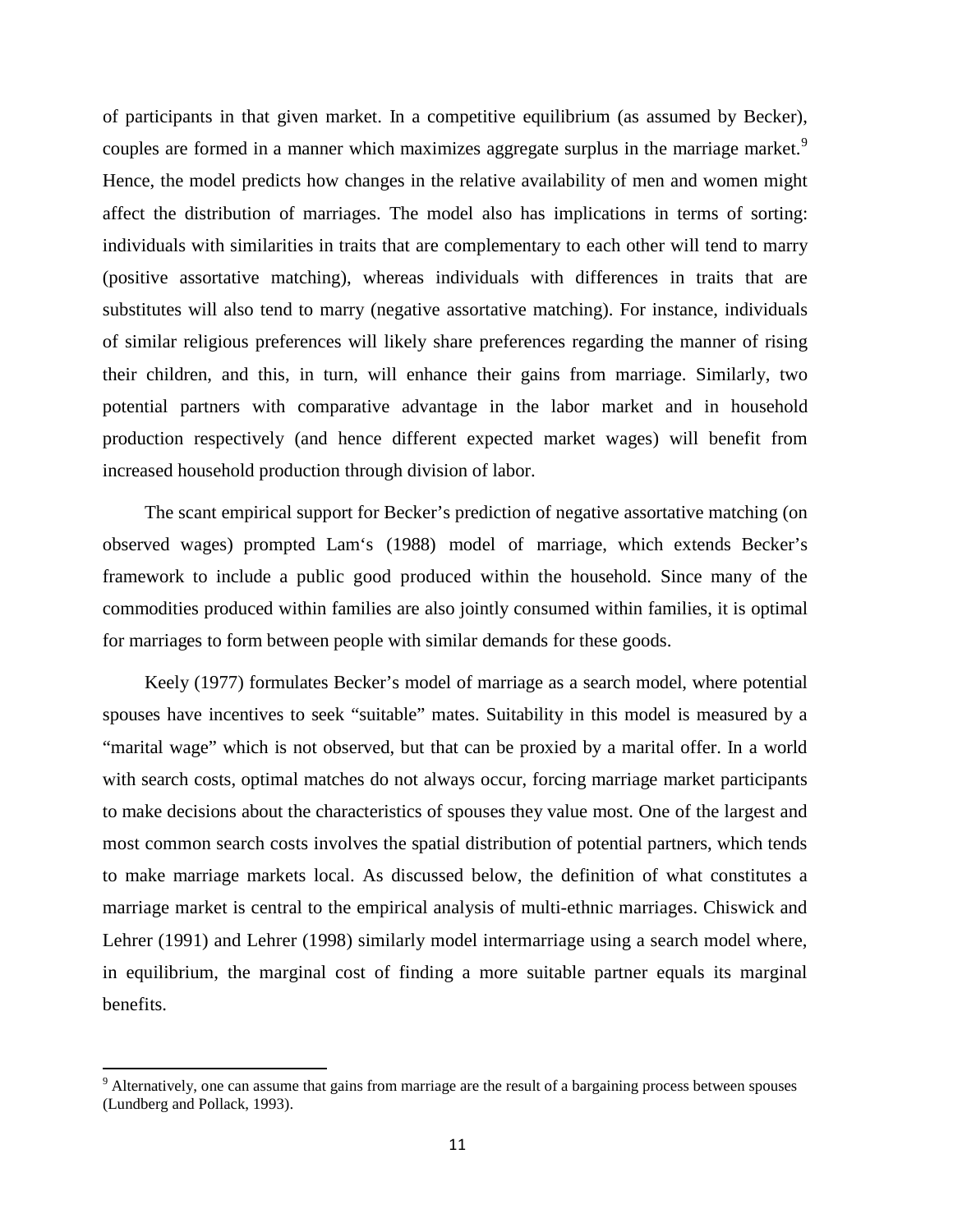#### *3.2 The Determinants of Intermarriage*

The marriage models discussed above have distinct implications for marriage markets with significant ethnic diversity. Since similar ethnic background are likely to be complements in the production of ethnicity-related household public goods (such as compliance with ethnic celebrations, or types of food), these models predict positive assortative matching based on ethnic background. The empirical study of racial intermarriage has a long tradition in the US (Bratter and King, 2008; Shoen and Wooldrege, 1989; Sandefur and McKinnell, 1986), where it was perceived as a measure of the persistence of racial (particularly blackwhite) divisions. With the increase in migrant population flows towards Western economies, the intermarriage among immigrants has taken center-stage as a separate case to consider. The intermarriage models in this specific case imply that immigrants are more likely to marry other immigrants, preferably those of the same ethnic or religious background. In a study on the causes of exogamous marriages, Kalmijn (1998) groups the determinants of partner choice in the following three categories: (1) individuals' preferences for certain characteristics in a spouse, (2) influence of the social group of which they are members and, (3) the potential constraints imposed by the structure of the marriage market where they are searching for a spouse.

Applying these categories to the study of homogamy among immigrants, a model of intermarriage could be estimated by the following stylized equation:

$$
M_{ikj} = X'_{ikj}\beta_0 + Assim'_{ikj}\beta_1 + MMkt'_{kj}\beta_2 + e'_{ikj}
$$
 (1)

<span id="page-14-0"></span>where  $M_{ikj}$  is an indicator of endogamous marriage for individual *i* of ethnicity *k* in marriage market *j*. The independent variables include a vector of individual socioeconomic characteristics, denoted *Xikj*, a vector of indicators measuring immigrant assimilation (*Assimikj*), such as immigrant generational status, age at immigration or language skills, and a vector including the characteristics of the individual's marriage market  $(MMkt_{ki})$ , such as the probability of meeting a potential partner of the same ethnicity within the marriage market, or the sex-ratio in the individual's own marriage market.<sup>[10](#page-13-0)</sup> The odds ratio of an endogamous

 $10$  Sex ratios, defined as the ratio of male to female individuals within the group/area considered, account for spousal competition in the marriage market. A predominance of men, other things equal, will increase exogamous marriages for men and reduce it for women.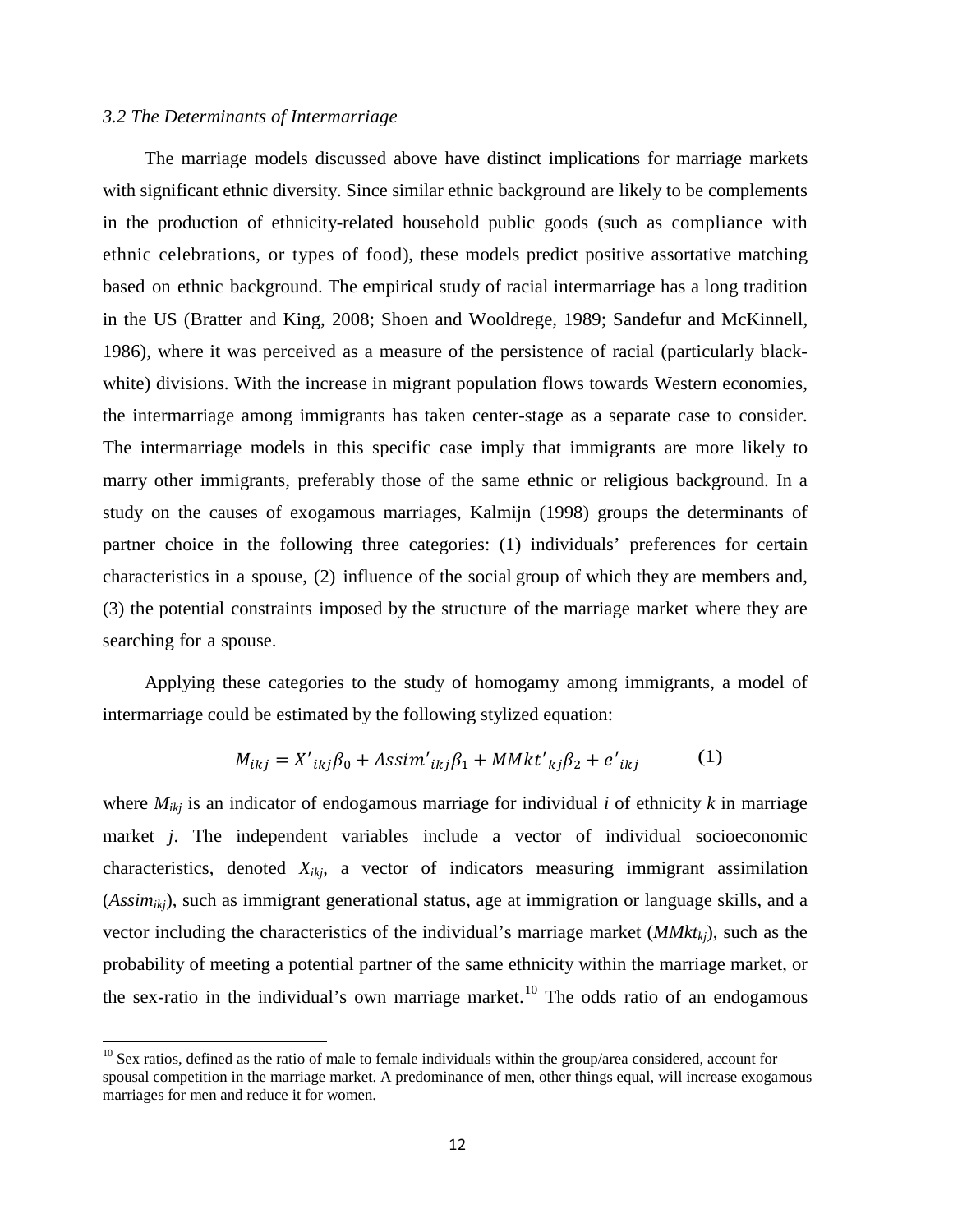marriage as specified in equation 1 is typically estimated with linear probability or logit models.[11](#page-14-0)Alternatively, the use of loglinear models is not unusual within the sociology literature studying ethnic intermarriage (Oian and Lichter, 2007; Rosenfeld, 2002).<sup>12</sup>

The hypothesis of assortative matching (across immigrant or nativity status) predicts lower rates of endogamous marriage among assimilated immigrants - such as child immigrants who migrated before adulthood or the children of immigrants.<sup>[13](#page-15-1)</sup> Since preferences for partners are more likely to conform to the environment where the individual grew up, the younger the immigrant arrived and the looser the ties to the home country, the more likely he or she intermarries. Hence, the estimated coefficients for the parameters in  $\beta_l$  associated to assimilation, driven by the hypothesis of assortative matching are expected to be negative.

The structure of the marriage market (summarized in the term  $MMkt_{ikj}$ ), on the other hand, accounts for the constraints to individuals' preferences resulting from the size of their own group and the gender imbalances within groups. The smaller the group size and the higher the sex imbalance, the higher the predicted rates of intermarriage.<sup>[14](#page-15-2)</sup> Researchers' definitions of appropriate marriage markets are strongly determined by data availability. Among others, Furtado (2012), Furtado and Theodoropoulos (2011), Kalmijn and Van Tubergen, (2010), and Chiswick and Houseworth (2011) discuss the effect of gender imbalances within ethnic groups on intermarriage propensities among immigrants to the US, but each analysis uses a slightly different definition of the relevant marriage market. We have summarized the sample characteristics and the main control variables included in the analysis in Table 3.

(Table 3 here or somewhere in the middle of Section 3)

<sup>&</sup>lt;sup>11</sup> The model calculates the odds of endogamous marriages out of the total population married. Alternatively, a model with three marital states (endogamous, exogamous to a native born or exogamous to an immigrant from other ethnicity) could be estimated using a multinomial logit model.

<span id="page-15-0"></span><sup>&</sup>lt;sup>12</sup> Loglinear models are more accurate in that they take the marriage, rather than the individual as the unit of analysis, but are less flexible in accommodating continuous variables which are important in understanding the determinants of intermarriage among immigrants.

<span id="page-15-1"></span> $13$  A recent series of studies assessing the cultural integration of European immigrants (Algan et al. 2012) confirms the idea that endogamous marriage is more prevalent among first generation immigrants, but less prevalent among the second generation, than the among the third.

<span id="page-15-3"></span><span id="page-15-2"></span> $14$  See Niedomysl, Östh and van Ham (2010) for an exploration on the globalization of marriage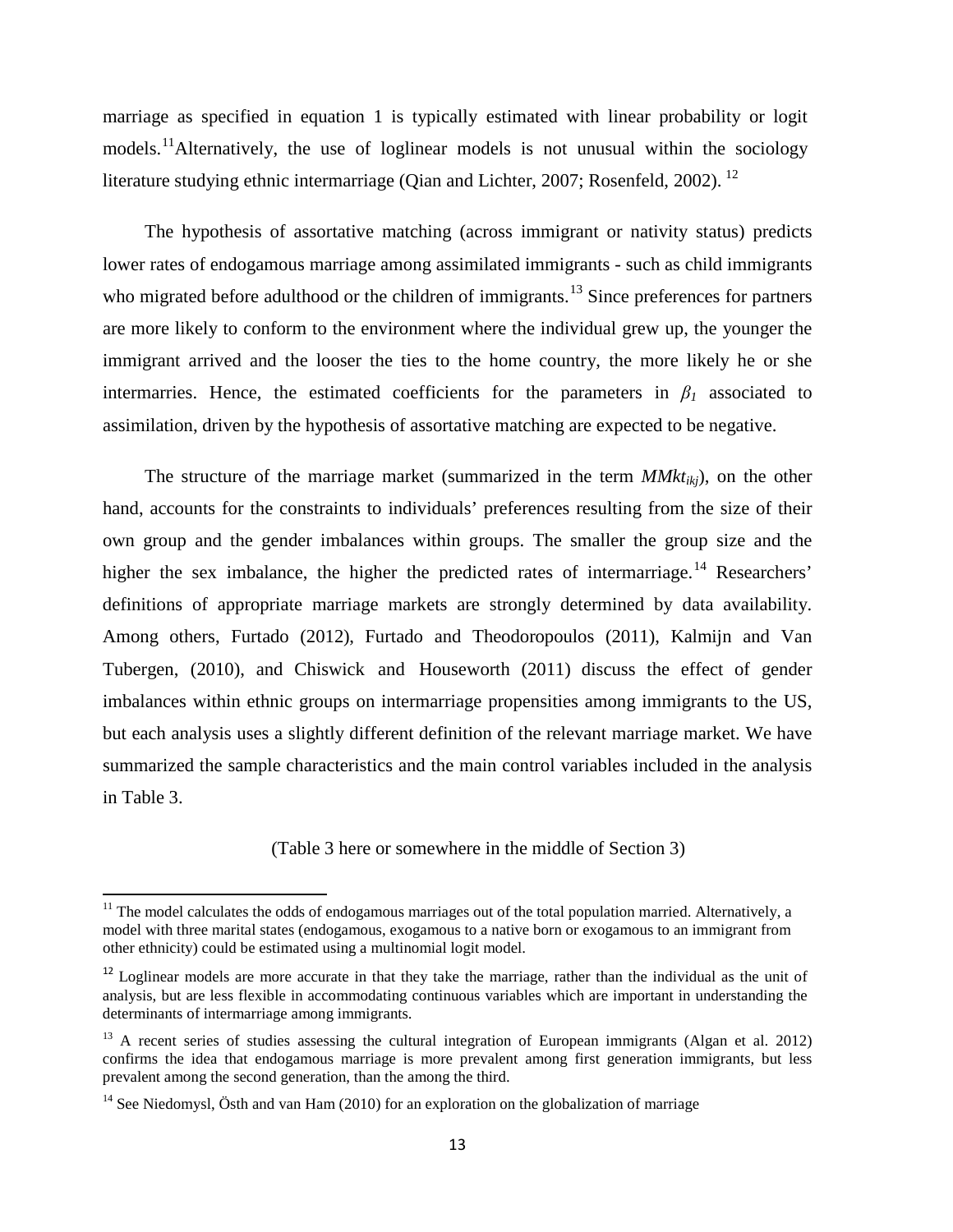Overall, there is strong empirical support for both the "assimilation the marriage market "structuralist" determinants of mixed married among immigrant discussed above. Recent immigrants and those arriving at older ages are more likely to form endogamous marriages than those who migrate as young children or have already lived in the country for some time because their cultural barriers with the host population are greater. Similarly, softer ties to ancestry increase the likelihood of mixed marriage among the children of immigrants relative to that of the foreign born. Adherence to religion (and religiosity) and increased probability of contact with co-ethnics among more recent arrivals are all significant predictors of endogamous marriages. Several papers that examine the determinants of intermarriage for different ethnic groups and across generation levels (Dribe and Lundh, 2011; Kalmijn and van Tubergen 2010; van Tubergen and Maas, 2007; Gonzalez-Ferrrer, 2006; Lievens, 1998) find consistent evidence for the assimilationist approach.<sup>[15](#page-15-3)</sup> In this regard, the most comprehensive review of the assimilationist determinants of immigrant marriage is found in Chiswick and Houseworth (2011) whose analysis includes years in the USA, age at arrival, age at first marriage, and linguistic distance from English. After controlling for a wide range of marriage market and individual characteristics, they find that the probability of intermarriage is higher for younger, more educated immigrants whose linguistic distance is closer to English.

With regard to marriage market characteristics, most studies find that it is important to control for marriage market effects, particularly size of the ethnic group, and that these variables usually have the expected sign (Chiswick and Houseworth, 2011; Furtado and Thodoropolous, 2011; Dribe and Lundh, 2011, van Tubergen and Maas, 2007; Nielsen et al. 2006). However, the evidence on gender imbalance within ethnic group as a positive determinant of exogamous marriages is more mixed. Some studies do not find significant positive associations between sex ratios and endogamous marriages (Kalmijn and Van Tubergen 2010).

In North America, the analysis of the marriage determinants of particular ethnicities has been greatly dominated by a focus on the marriage patterns of Hispanics and Asians, which constitute the majority of recent immigrants. Data from the American Community Survey 2008 indicates that among "newlyweds" (those who married in the 12 months previous to the

<span id="page-16-0"></span><sup>&</sup>lt;sup>15</sup> See Furtado and Trejo (2013) for an excellent survey of this literature.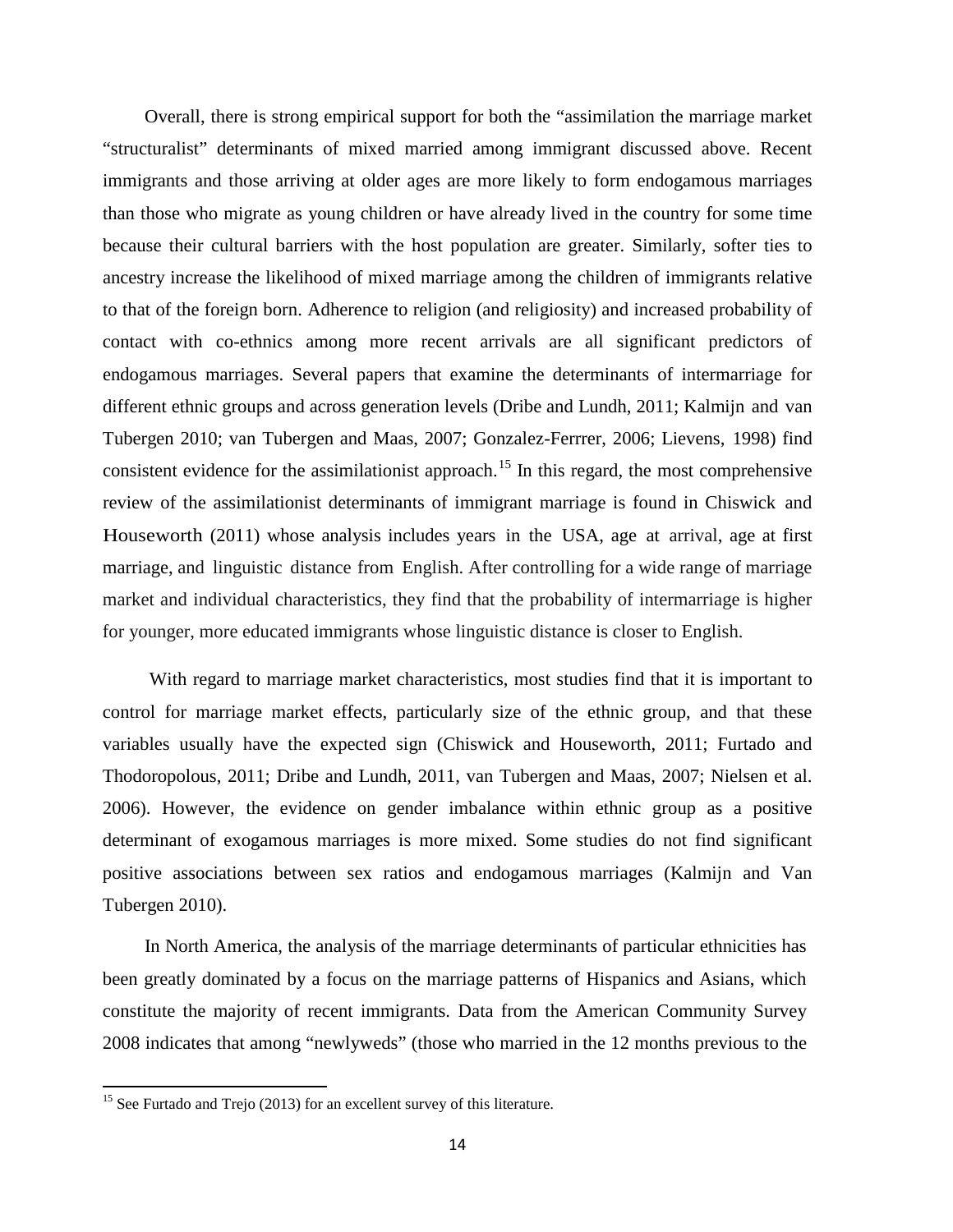survey), 39.4 of native born Hispanics and 11.7 foreign born Hispanics where married to a spouse of a different race/ethnicity. The same percentages among Asians stood at 46.0 and 25.9 respectively (Passel et al. 2010). In many studies and official statistics, particularly those employing US and Canadian data, nativity (place of birth) and race/ethnicity are often intertwined and it becomes difficult to separate those categories to examine them separately.<sup>[16](#page-16-0)</sup> Qian et al. (2012) is a good example of this strand of work. The paper studies the spousal or partner racial/ethnic background among married or cohabiting individuals aged 20-34 in the US 2000 census and it differentiates among U.S.-born and migrants (by age at arrival). Table 4 provides some data from this paper on the distribution of partners among major migrant groups (Chinese, Filipino and Mexican) depending on whether they are coethnic (from the same ethnicity), Interethnic (other Asian or Hispanic), white or a member of other racial minority groups. Some stylized facts that accord to the theories just described are apparent in Table 4. Among groups, coethnicity is positively associated with the size of the ethnic group in the US; with Mexicans being the largest of all. Second, the likelihood of intermarriage (or cohabitation outside the ethnic group) decreases monotonically with age at arrival and it is the highest among those born in the U.S.

To keep the focus of the chapter, below we restrict our attention only to those studies that explicitly consider the role of immigration (nativity), even if it is combined with race/ethnicity, in the analysis. Liang and Ito (1999) offer a descriptive study of the intermarriage patterns of the population of Asian ancestry in the New York city district that are consistent with those found in subsequent studies. Rosenfeld (2002) studies the intermarriage patterns of individuals of Mexican descent in the US. More recently Lee and Boyd (2008) compare intermarriage among individuals of Asian ancestry in US and Canada identifying similar roles for different determinants of intermarriage in the two countries. They find a higher intermarriage probability of Asian women, relative to Asian men in both countries, and higher overall intermarriage probability in the US.

(Table 4 here)

<span id="page-17-0"></span><sup>&</sup>lt;sup>16</sup> Canadian statistics, for example, often report the rate of intermarriage among *visible minorities* (defined as persons, other than Aboriginal peoples, who are non-Caucasian in race or non-white in color). Data from the 2006 Canadian census indicated that 55.6 per cent of native-born visible minorities and 12.1 per cent of foreign born visible minorities where in mixed unions (Milan et al. 2010).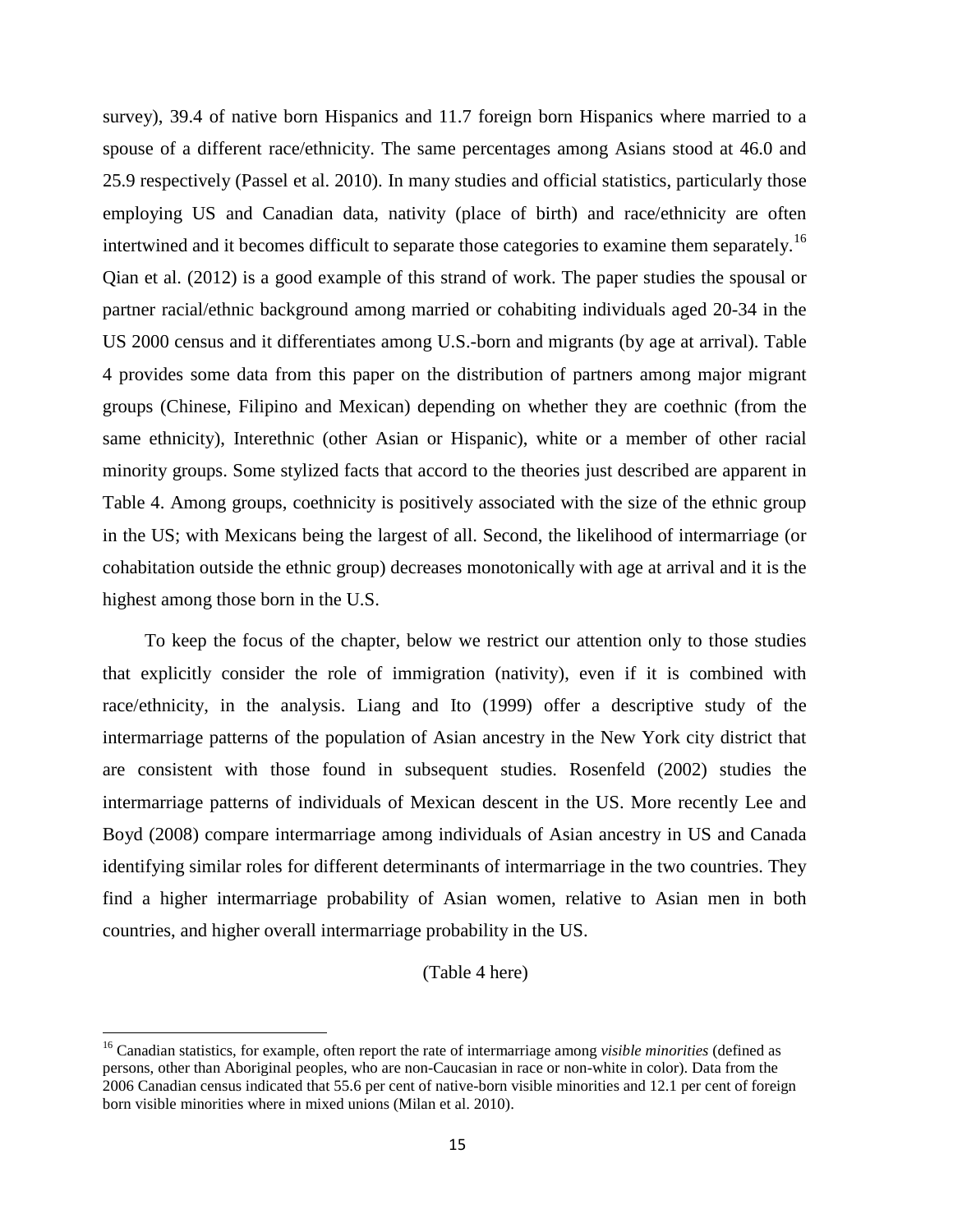Finally, an important dimension to consider in the analysis of endogamous marriage is *generational status*. It is commonly believed that a desire to assimilate in the host country should lead immigrants to marry similarly (or more) integrated immigrants within the same generational status, rather than recently arrived immigrants (Pagnini and Morgan, 1990). This would be observed in the data particularly if no new large waves of co-ethnic immigrants are expected to arrive in the host country in the coming years. However in some cases, strong preferences for co-ethnic marriages and thin local marriage markets might also give rise to the practice of importing partners from the country of origin. This phenomenon may appear in the data as favouring ethnic homogamous marriages to recent immigrants, while in fact those partners are, as the literature traditionally labels them, *imported brides* (since the majority of them tend to be women). This practice seems to prevail among some Turkish and Moroccan minorities in Western Europe (Lievens, 1999). Gonzalez-Ferrer (2006) also finds an association between low education and importing a partner among immigrant men to Germany, but not among women.<sup>[17](#page-17-0)</sup>

#### *3.3 Intermarriage as Assimilation*

 $\overline{\phantom{a}}$ 

The empirical literature has tried to determine to what extent intermarriage is an indicator or a cause of assimilation.<sup>[18](#page-18-0)</sup> It is true that intermarried immigrants in Australia, France, the US and Canada have more schooling and earn significantly more than immigrants marrying other immigrants, even after controlling for human capital endowments unrelated to marriage (Meng and Meurs, 2006; Meng and Gregory, 2005; Kantarevick (2004; Qian and Litcher, 2001, 2007; Baker and Benjamin, 1997; Worswick, 1996). There are two possible explanations for this stylized fact. One is that the relationship is spurious, driven by unobserved abilities or preferences of individuals who marry outside their ethnic group. The second option is that the relationship is causal because marrying a native-born spouse speeds up assimilation of the immigrant partner (or alternatively, marrying endogamously reduces assimilation opportunities for immigrants).

<span id="page-18-1"></span> $17$  Lievens (1999) proposes the hypothesis that women immigrants might import partners to achieve modern goals. Gonzalez-Ferrer (2006), Hooghiemstra (2001) and Celikaksoy et al. (2003), however, find no support for this hypothesis.<br><sup>18</sup> In the extreme, selective intermarriage may influence ethnic identification. This may dilute assimilation

<span id="page-18-0"></span>outcomes if some assimilated individuals no longer identify with the original ethnic category (Duncan and Trejo, 2007).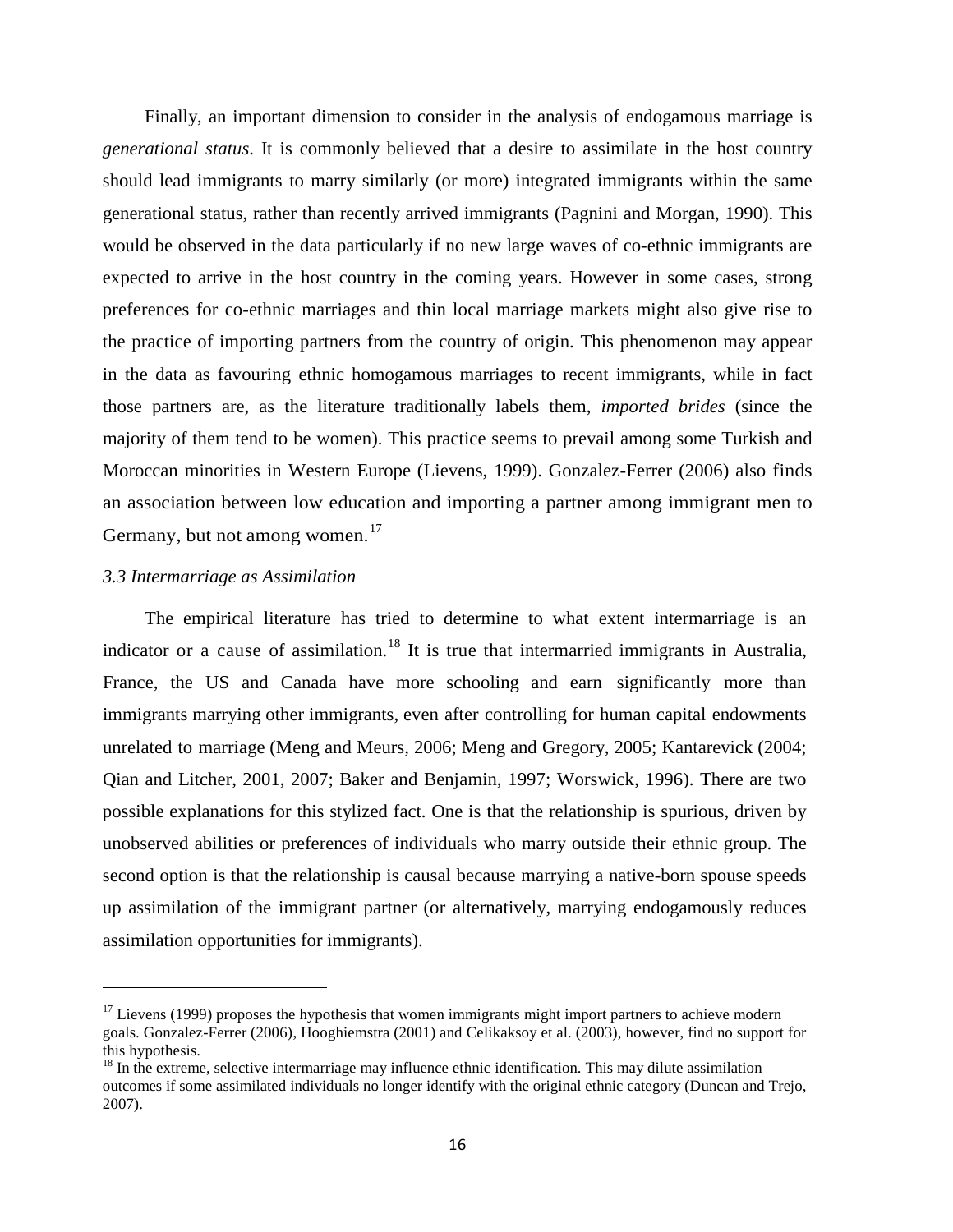A model to estimate such effect follows quite easily from equation (1). In addition to modelling the odds of intermarriage, researchers introduce a second equation with an outcome *y* (either education or wages) specified as a function of different assimilation variables, such as years since migration or English ability (*Assim*), a vector of sociodemographic characteristics, including human capital variables, (*X*), and an indicator for endogamous marriage  $(M_1)$ :

$$
y_{ij} = X'_{ij}\beta_0 + Assim'_{ij}\beta_1 + \mu M_{ij}
$$

$$
M_{ij} = X'_{ij}\beta_0 + Assim'_{ij}\beta_1 + MMkt'_{ij}\beta_2 + e'_{ij}
$$
 (2)

where the sub-indexes *i* and *j* refer to the individual and the marriage market respectively. As before, *MMkt* includes variables defining the marriage market of the individual, such as the probability of meeting a potential partner of the same ethnicity within the marriage market, or the sex-ratio in the individual's marriage market. These variables are assumed to be exogenous and not to affect earnings other than through their influence on the probability of intermarriage. The system of equations can then be estimated by two step linear square methods.<sup>[19](#page-18-1)</sup>

In their study on intermarriage and assimilation, Meng and Gregory (2005) compare the earnings of different types of couples in Australia and find a substantial intermarriage premium for immigrants of approximately [20](#page-19-0)% for men and 46% for women.<sup>20</sup> Natives on the other hand have much smaller intermarriage premiums, which suggests that higher earnings are the result of faster assimilation among intermarried immigrants, rather than the result of unobserved characteristics for immigrants who intermarriage. A similar result is observed for French immigrants (Meng and Meurs, 2006). Kantarevick (2004), however, reaches the opposite conclusion for US immigrants. The difference in results is likely driven by differences in the composition of the immigrant population in the two countries.

Nielsen, Smith and Celikaksoy (2009) use a reform of the immigration Danish policy

 $19$  This specification corresponds to a model estimated over married individuals. Alternatively, it could be applied to a full sample of individuals, where  $M_{ii}$  is a two dimensional vector of endogamous and exogamous marriage indicators and single is the omitted category. The model can be further disaggregated by ethnic group.

<span id="page-19-1"></span><span id="page-19-0"></span> $20$  These numbers are the result of the two-step estimation. Estimating an equation similar to (1), assuming marriage exogenous, results in estimates of the intermarriage premium for immigrants of 5% for immigrant males and 10% for immigrant women.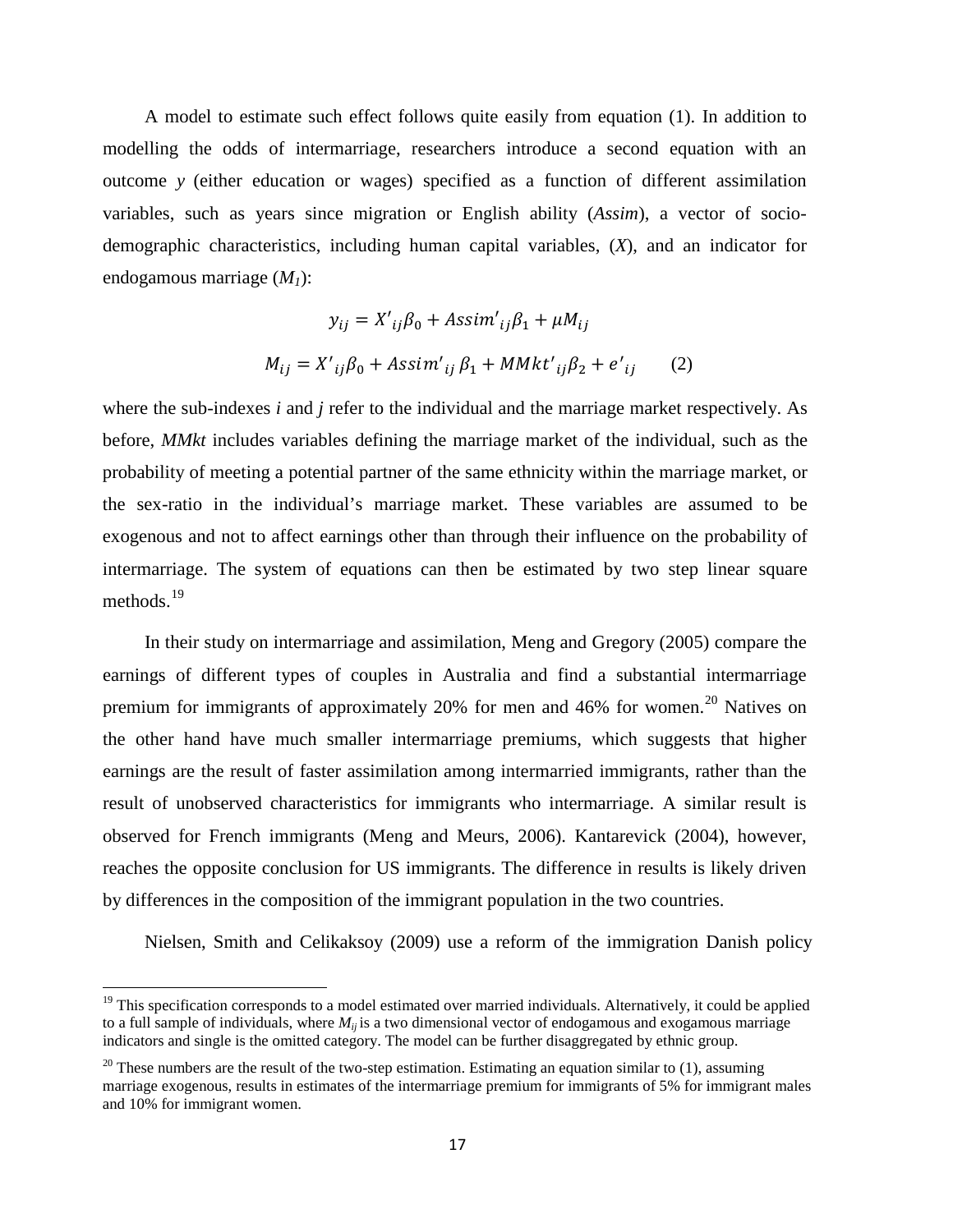restricting "migration marriage". The law effectively bans family reunification for unions in which one of the partners is below 24 years of age. Because the policy reform affected marriage behaviour of immigrants from different countries differently, it generates exogenous variation in marriage behaviour that can be used for identification of the causal effect of immigrant marriage on education outcomes of the children of immigrants, in particular on their dropout rate before the end of compulsory schooling. The authors find that the dropout rate of males increases by 25 percentage points as a consequence of marriage to a marriage migrant (or imported bride), whereas the effect for females is small and mostly insignificant.

#### *3.4 Assortative Matching in Education and Language*

Educational attainment and language proficiency among immigrants have received special attention within the literature as determinants of intermarriage. This is probably due to the importance that these variables have as predictors of successful economic integration for immigrants. To the extent that endogamy reinforces the traits of the ethnic community, the understanding of how language and education affect intermarriage decisions could explain the speed of intergenerational assimilation. Hence, the role of assortative matching in these two dimensions in explaining the marriage decisions of the second generation has been the subject of much interest. In an early study using the New Immigrant Survey Pilot, Jasso et al. (2000) find positive assortative matching in education among mixed marriages (US citizens and immigrant spouse), with similar levels of schooling within couples. However the levels of education across mixed couples vary depending on the gender of the US partner. US husbandimmigrant wife couples have over two years more of schooling than US wife--immigrant husband couples (that have around 12.5 years on average). Among immigrant couples, the educational attainment of both spouses is very similar when the wife is the principal applicant. When the male is the principal applicant he has on average two more years of education than his wife

Furtado and Theodoropoulos (2011) distinguish three main channels through which education can affect intermarriage. The *cultural adaptability* effect suggests that education might increase intermarriage because it makes immigrants more likely to accept the social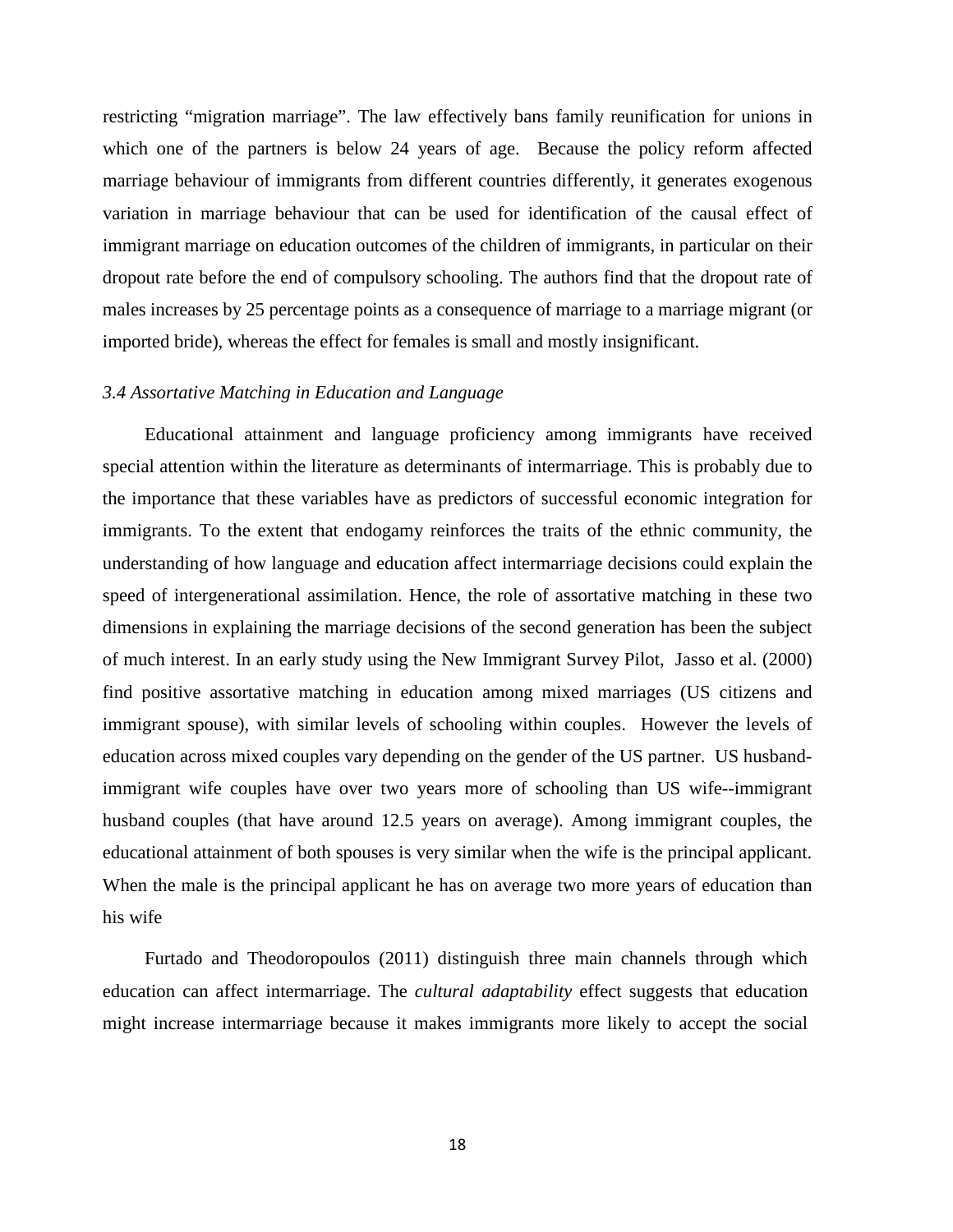norms in the host country and accept a native partner. [21](#page-19-1) The *enclave effect* proposes that as more education is associated with more disperse labor markets and mobility outside the ethnic enclave (Wozniak, 2010), it lowers endogamy by potentially reducing the size of the coethnic marriage market. Finally, the possibility of *assortative matching* indicates that the level of educational attainment of an individual will affect the size of the pertinent marriage market. According to the assortative matching theory, similar levels of characteristics increase surplus within marriages. Therefore, potential partners with similar levels of education may be willing to substitute similarities in ethnicity for similarities in education. Through this channel, education might or might not increase the probability of intermarriage depending on the distribution of education within the population. For instance, for a relatively highly educated individual, it would decrease the probability of endogamy among those belonging to immigrant groups with average low education and increase it in highly educated immigrant groups.

The significance of these three mechanisms can be estimated employing a variation of the previous model that explicitly considers the education levels of the ethnic group and of the marriage market:

$$
M_{ijk} = X'_{ijk}\beta_0 + \gamma_0 S_{ijk} + \gamma_1 S_{ijk}(S_{jk} - S_k) + Assim'_{ijk}\beta_1 + MMkt'_{jk}\beta_2 + e'_{ijk}
$$
 (3)

where *Mijk* is an indicator of endogamous marriage for person *i* of ethnicity *j* in marriage market *k*. The education indicators include  $S_{ijk}$  that denotes an individual's years of schooling;  $S_{jk}$  that refers to the average schooling of the ethnic group  $j$  in marriage market  $k$  and  $S_k$  that measures the average schooling of the general population in marriage market  $k$ . Assim<sub>ijk</sub> measures individual characteristics that account for immigrant assimilation such as generational status, age at immigration or language ability. *MMkt*<sub>ik</sub> measures other characteristics of the marriage market *k* for ethnicity *j*, such as the relative size or sex ratio for the group, and controls for enclave effects. Finally,  $X_{ijk}$  is a vector of other individual characteristics that measure the taste for marrying within the same ethnicity, such as age (birth cohort) or ancestry. The effect of individual educational attainment is given by  $\gamma_0$ . If cultural adaptability plays a role, this

<span id="page-21-0"></span> $\overline{\phantom{a}}$ 

<sup>&</sup>lt;sup>21</sup> Grossbard-Shechtman (1993) and Reinharz and DellaPergola (2009), however, suggest that certain types of ethnic or religious education may reduce intermarriage.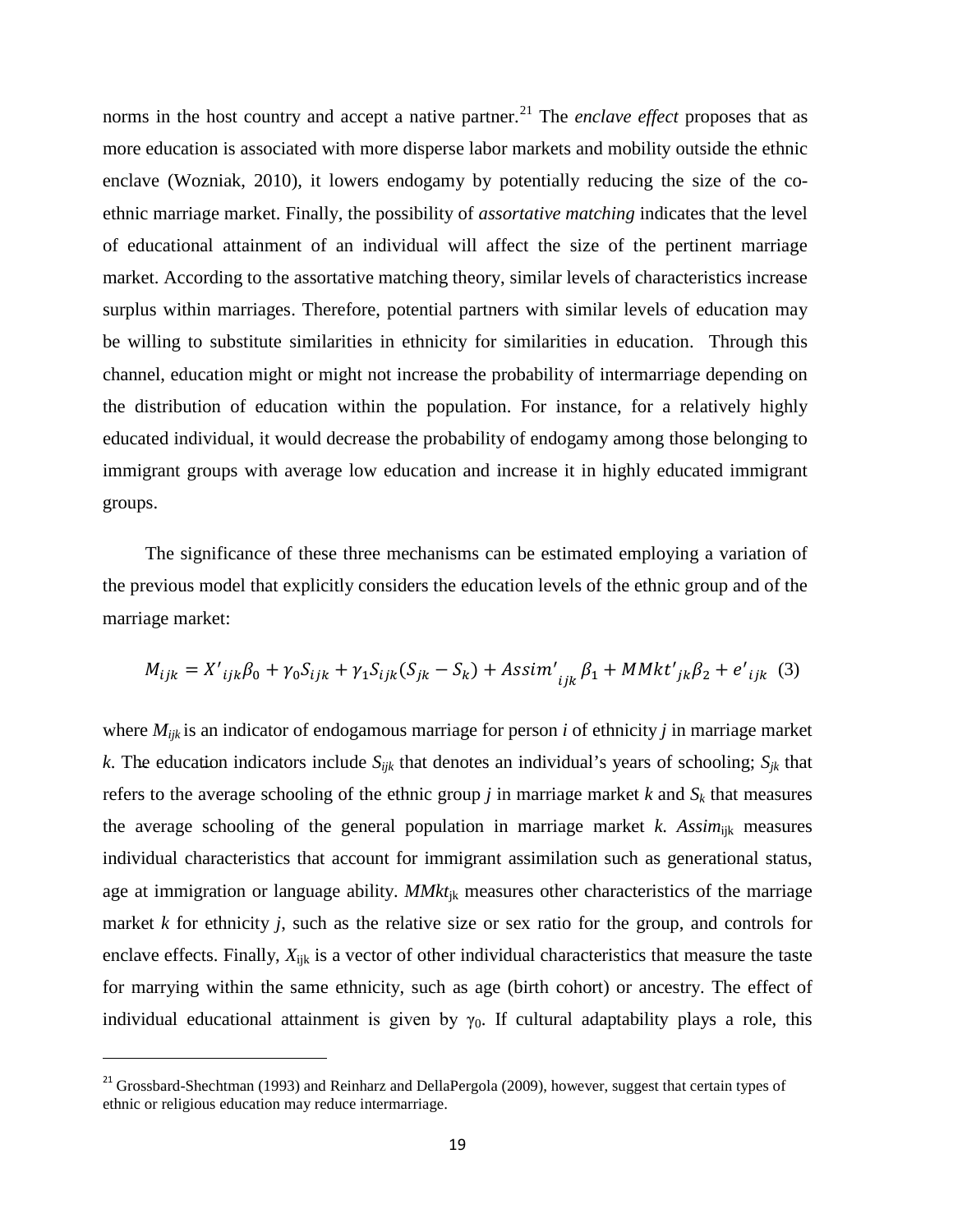parameter will be (or tend to) zero as education is supposed to reduce endogamy through this mechanism. The effect of assortative matching is captured by the interaction of an individual's education and the difference between the average education of the ethnic group in the marriage market and the average education of the marriage market. The corresponding estimated parameter,  $\gamma_1$  is expected to be positive. If the ethnic group is more educated than the average in the marriage market, individual education will increase endogamy; however if the ethnic group has lower education than the average, high individual levels of education should reduce endogamy.

Most papers find empirical support for the hypothesis that education is positively associated with intermarriage (Meng and Gregory 2005; Qian and Lichter, 2007; Card, DiNArdo and Estes,  $2000$ <sup>[22](#page-21-0)</sup> However, not all of them distinguish between the different mechanisms. Furtado and Theodoropolous (2011), using the US census 2000, find evidence that the three mechanisms are at work. When there is no assortative matching effect - the average education of the group is similar to the average education in the marriage market – one year increase in the education of an individual leads to one percentage point decrease in endogamy. On the other hand, when the education of the group falls below that of the general population by one year, endogamy decreases by 1.6 percentage points. The education of the ethnic group has to be one and a half years greater than that of the general population for a one year increase in individual education to lead to an increase in endogamy. The assortative matching effect is stronger for the native born than for immigrants, and stronger for immigrants arriving as young children than for older immigrants. Using an identical model on data from US census 1970, Furtado (2012) finds less support for the cultural adaptability effect of education after controlling for the other mechanisms through which education may affect the probability of intermarriage. She finds, however, robust evidence for the assortative matching mechanism among the second generation of immigrants in the US: within ethnicities with lower than average education levels (Mexican), the highly educated are more likely to intermarry than the less educated. The opposite is true for ethnicities with higher than average education levels (Russian), where endogamy is more prevalent among the higher

<span id="page-22-0"></span><sup>&</sup>lt;sup>22</sup> Curiously marriage decisions among Asian females do not appear to be sensitive to education but seem driven by strong preference for ethnic endogamy (Dribe and Lundh, 2011; Furtado and Theodoropolous, 2011). Chiswick and Houseworth (2011) find a similar result for female immigrants speaking Japanese or Korean and attribute this to the prevalence of war brides from these origins.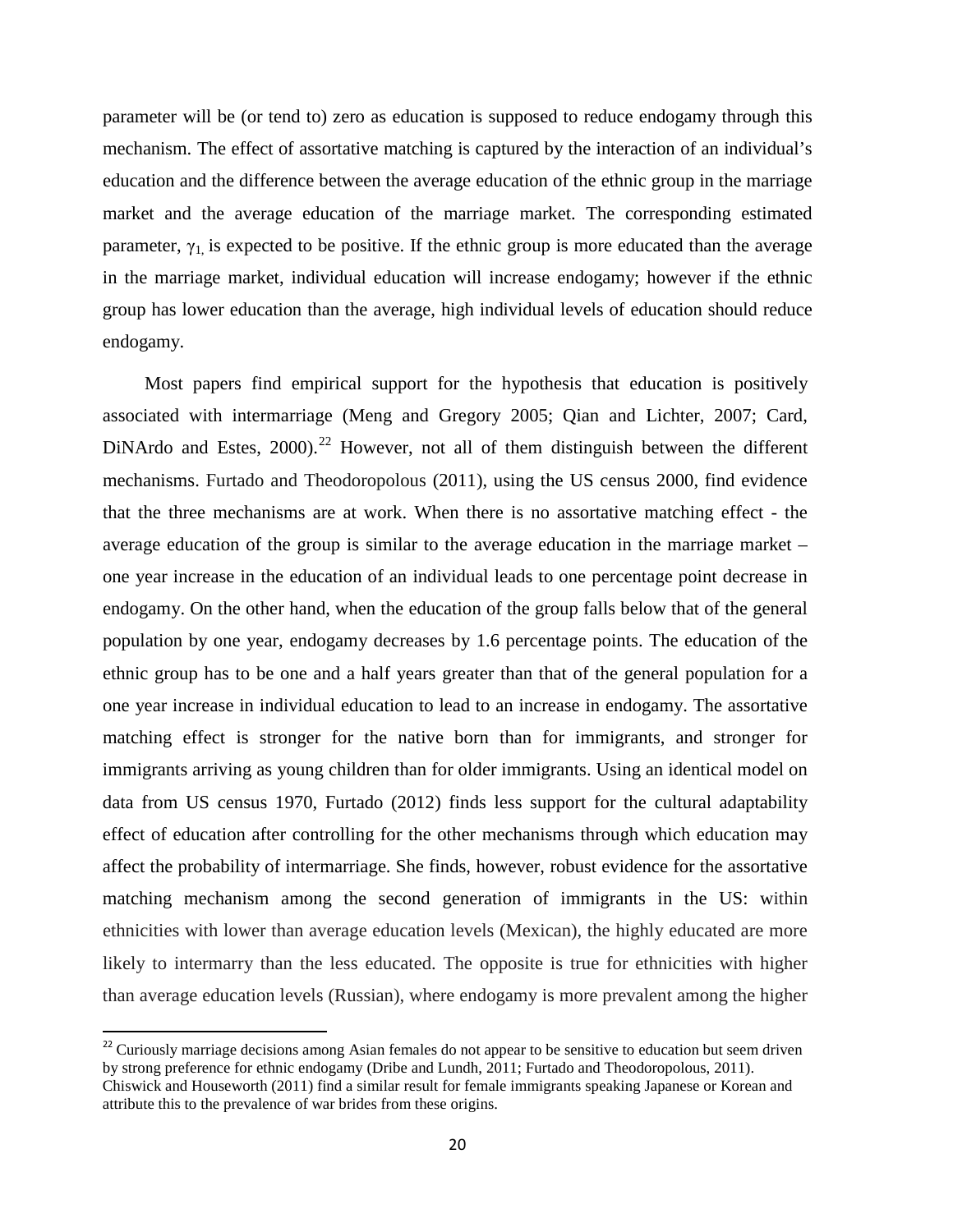educated.<sup>[23](#page-22-0)</sup>

l

Celikaksoy et al. (2006) also find support for positive assortative matching in education. They specifically tests the probability of marrying a spouse with similar levels of education among a sample of Turk, Pakistani and Yugoslavian immigrants to Denmark; hence their model does not distinguish among different mechanisms. However they make use of a rich set of cultural and family related variables to distinguish between individuals who are more culturally assimilated in the country of reception or who are in conflict with their parents and those who are not. Assortative matching seems to be stronger for Turks and Yugoslavian who are more culturally assimilated in Denmark but experienced conflict with parents and for the sample of not culturally assimilated individuals of any of the three countries of origin.

Most of the studies reviewed above include language ability as a control in the regressions of intermarriage and find that higher proficiency in the language of the country of destination reduces the probability of endogamous marriages. One problem with the use of this variable in the econometric models is its potential endogeneity. Individuals with better language skills may have other unobservable characteristics that favor intermarriage. In an interesting study, Bleakley and Chin (2010) look at the effect of language ability on several immigrant outcomes, including the probability of marrying, the probability of marrying a native born and the probability of marrying someone of the same ancestry. They are able to account for the potential endogeneity of language ability by using variation in age at immigration between immigrants from English speaking and not English speaking countries to instrument language ability. We go over this strategy more in detail in Section 4. Their results on language ability are similar to those reported elsewhere in the literature, which suggests that the effect of language on intermarriage is robust to endogeneity considerations.

The assortative matching model can be easily extended to account for the possibility of *status exchange* between immigrants and native born if intrinsic traits, such as citizenship, are part of the preferred set of characteristics immigrants look for in a spouse. Status exchange refers to the practice of exchanging acquired traits (wealth or education) for ascribed traits

<span id="page-23-0"></span> $^{23}$  Additional evidence of both mechanisms is found in Chiswick and Houseworth (2011) using the 1980 US census. They report that education increases exogamy among immigrants (cultural adaptability) and that differences with respect to the modal education of the ethnic group increase exogamy (assortative matching). They do not account, however, for the relative education level of the ethnic group.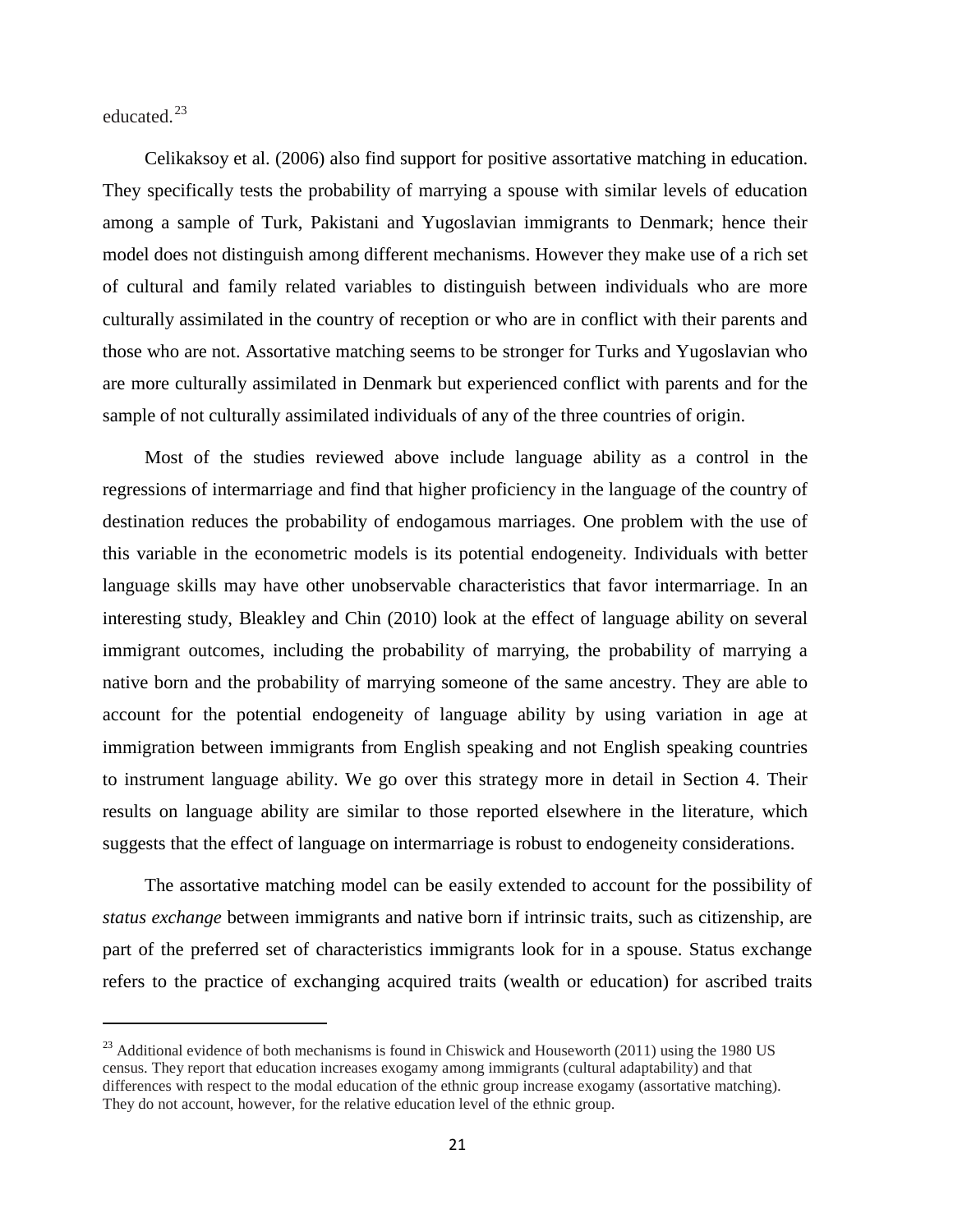(citizenship or belonging to a chaste/social class). In many countries, due to the long periods of residence required before individuals can naturalize, citizenship is easier to achieve through marriage, and in some cases it might be the only way to gain entrance into the country. Choi et al. (2012) in a US-Australia comparative study find evidence of status exchange, particularly among less-educated spouses and to a greater degree in the US than in Australia. Conversely, Liang and Ito (1999) find no evidence of status exchange among five Asian-American groups.

#### *3.5 The Timing of Family Formation*

A different dimension along which immigrants and native born may differ is their timing of family formation. Studying the timing of marriage among adult immigrants is complicated. On the one hand, as noted above, immigration and marriage could be jointly determined if marriage markets are thin or spousal visas facilitate immigration, encouraging migration as an established couple.<sup>24</sup> Alternatively, if immigration completely disrupts the marriage market of the immigrant, it could be the case that recent immigrants take longer to marry than similar native-born individuals. In addition to these difficulties, information about the timing of marriages outside the country of destination, or even at the time of migration, might not be readily available. Researchers may lack information on the date of the marriage, as typically occurs when employing census data. Nevertheless, some studies show that most immigrant groups in Europe are likely to marry earlier than the natives. In contrast, the study of the timing of marriage decisions of the children of immigrants typically reveals a later age of first marriage than first generation immigrants, although still earlier than that of the native born (Algan et al., 2010; Constant, Nottmeyer and Zimmerman, 2010; Bisin and Patachini, 2012; De la Rica and Ortega; 2010; Giorgiadis and Manning, 2011)

In Europe, particular attention has been given to the marriage patterns of those of Turkish ancestry. In a cross-country study of second generation Turks in Europe, Huschek, Liefbroer and de Valk (2010) uncover a higher rate of first marriages among second generation Turks in the Netherlands, Belgium, Sweden and Austria relative to those in France, Germany and Switzerland. The authors establish parental and peer influences as important determinants of first union's rates, but more interestingly, the cross-country nature

<span id="page-24-0"></span><sup>&</sup>lt;sup>24</sup> The proponents of the *family formation hypothesis* highlight that marriage occurs in many instances in synchronization with migration and some put forward methods to measure the interrelatedness of those events (Mulder and Wagner 1993).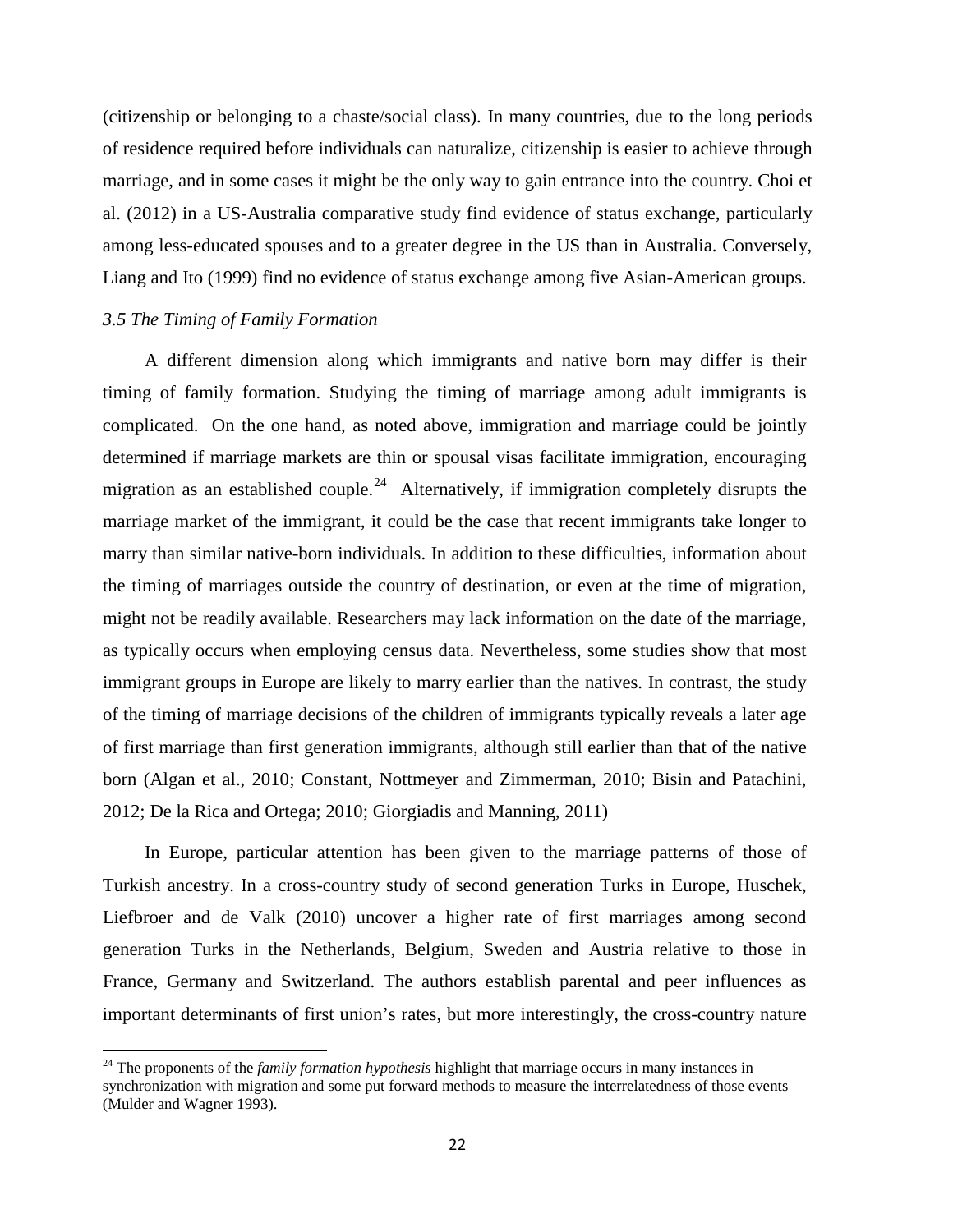of the data allows them to assess the influence of the institutional framework in which marriage decisions take place. The results suggest that welfare policies directed at helping youth to set up their own households (such as affordable housing) affect the transmission of cultural practices regarding marriage among the second generation, by easing out the material dependence on parents and may speed up union formation. Milewski and Hamel (2010) use the same data source restricted to France, and find significant differences in marital behavior between women of Turkish descent in France and natives. In particular, French-Turkish second generation women tend to marry earlier and are more likely to enter marriage directly without previous cohabitation than women without immigrant background. They are also more likely to marry a Turkish immigrant, rather than a second generation Turk or French native born

#### *3.6 Cohabitation*

The increase in cohabitation and the delay in marriage in most immigrant recipient countries, both part of the *second demographic transition* (Lesthaeghe and Neidert 2006), have changed the "reference" native-born family to which immigrants may adapt and hence influence the extent of immigrant "assimilation" to the host country's marriage or divorce patterns. Studies examining the prevalence of cohabitation among immigrant couples are far less abundant than those that analyze intermarriage as a form of immigrant assimilation in mainstream society of the host country.<sup>[25](#page-24-0)</sup> Standard models of cohabitation attribute the increase in the share of cohabitating unions to a change of individual (and societal) preferences that favors a trial period preceding marriage. As a result these models consider the influence of variables that account for uncertainty in future marriage, such as age, education level, and partner's place of birth, financial security or previous living arrangements on cohabitating unions (Bumpass and Lu, 2000). For immigrants, additional variables (such as generational status, cultural background, age at migration or years since migration) are brought into play to account for assimilation and are expected to play a role similar to that in intermarriage models.

Given the wide dispersion of rates of cohabitation across countries, the importance of taking into account an individual's cultural background when explaining cohabitation stems

<span id="page-25-0"></span><sup>&</sup>lt;sup>25</sup> See Bernhardt, Goldscheider, Goldscheider, & Bjerén (2007) for Swedish patterns and Trilla, Esteve and Domingo (2008) for Spanish patterns.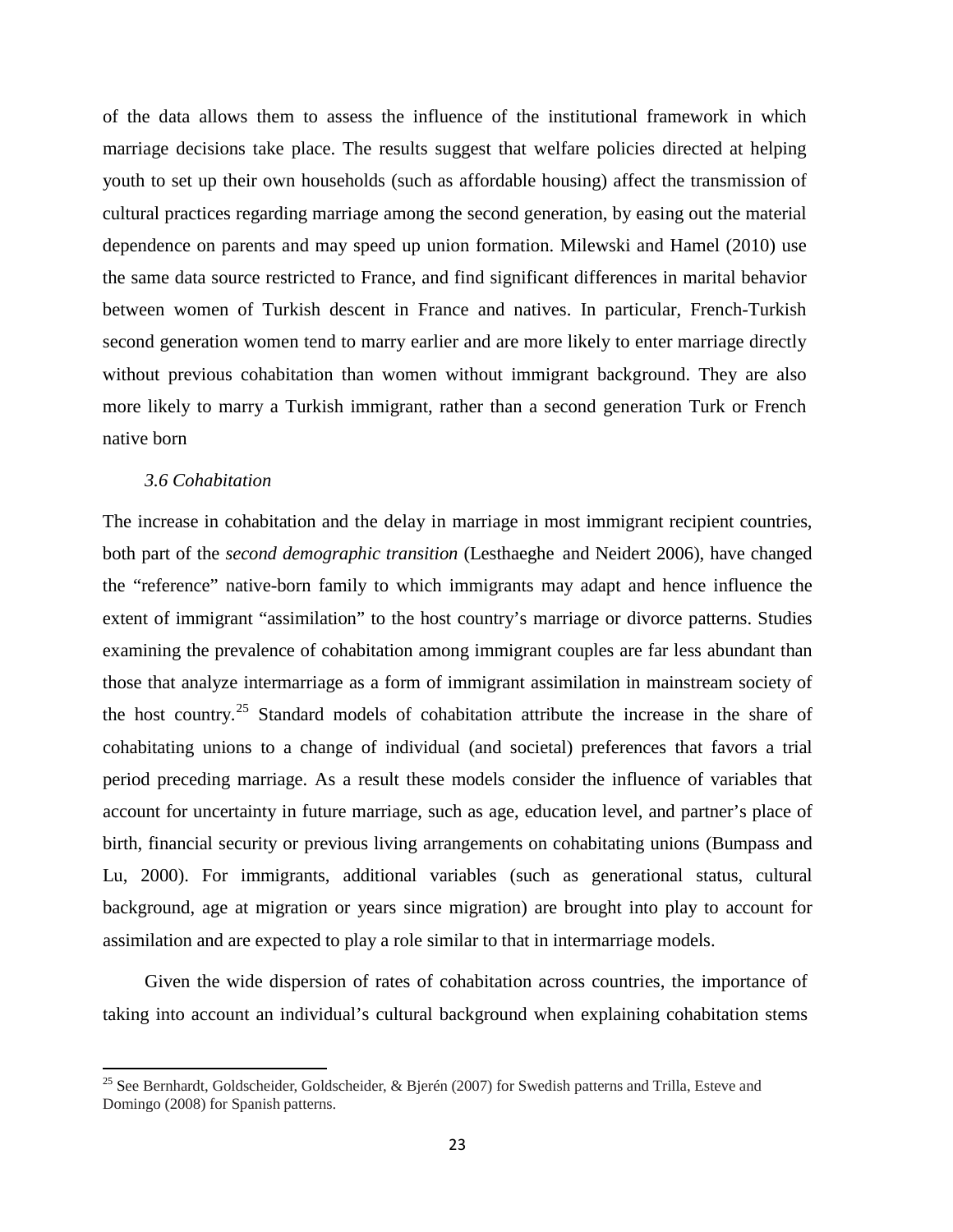from the fact that the extent to which observed cohabitation may reflect assimilation to the norms of the destination country should be understood with this cultural context in mind. For instance, as cohabitation is far more common in Latin American than in Asian countries, immigrant cohabitation is expected to be more common among Latin American immigrants, even amongst those from the first generation. Further, cohabitation among the children of Hispanic immigrants to the US, for instance, may indicate affinity with cultural ancestry rather than with US society, hence cannot be readily interpreted as a sign of assimilation.

Brown, Van Hook, & Glick (2008) compare cohabitation by generation status and race/ethnicity and suggest that levels of cohabitation increase (linearly) across generations for all racial and ethnic groups. Across origins, they are the lowest among Asians (2.4% for the first generation Asians) and highest amongst Puerto Ricans (12% amongst first generation).<sup>[26](#page-25-0)</sup> Generational differences in cohabitation are significant and they typically increase for all immigrant groups. However these changes are particularly striking for Asians, for whom consensual unions more than double by the third generation. Mexican cohabitation rates increase almost 50% by the third generation, whereas for other Hispanic groups their cohabitation rates double. Patterns of cohabitation uncovered in this study are consistent with the idea that the second generation increasingly enters in cohabitation as a way of delaying marriage while, among other things, they invest in human capital. In Spain, the major foreignborn groups (Moroccans, Ecuadorians, Colombians and British) are more likely to cohabitate than the native born, but the large differences are accounted for by demographic characteristics of the immigrant population such as age, citizenship and education level as well as the couple characteristics, such as being in an endogamous relationship. This is however, not the case when considering the determinants of endogamous unions among immigrants. The likelihood of Colombians or Ecuadorians to be in an endogamous relationship remains high even after accounting for individual and union characteristics. (Trilla et al., 2008).

#### *3.7 Stability of Marriage*

 $\overline{\phantom{a}}$ 

Becker, Landes, and Michael (1977) model emphasizes the role of uncertainty and

<span id="page-26-0"></span><sup>&</sup>lt;sup>26</sup> Interestingly the generational patterns of cohabitation diverge from those of marriage, which follow a U-shaped curve, being high for the first generation, low for the second and high again for the third generation. This is attributed to the importance that legal marital status may have for family reunification or joint migration.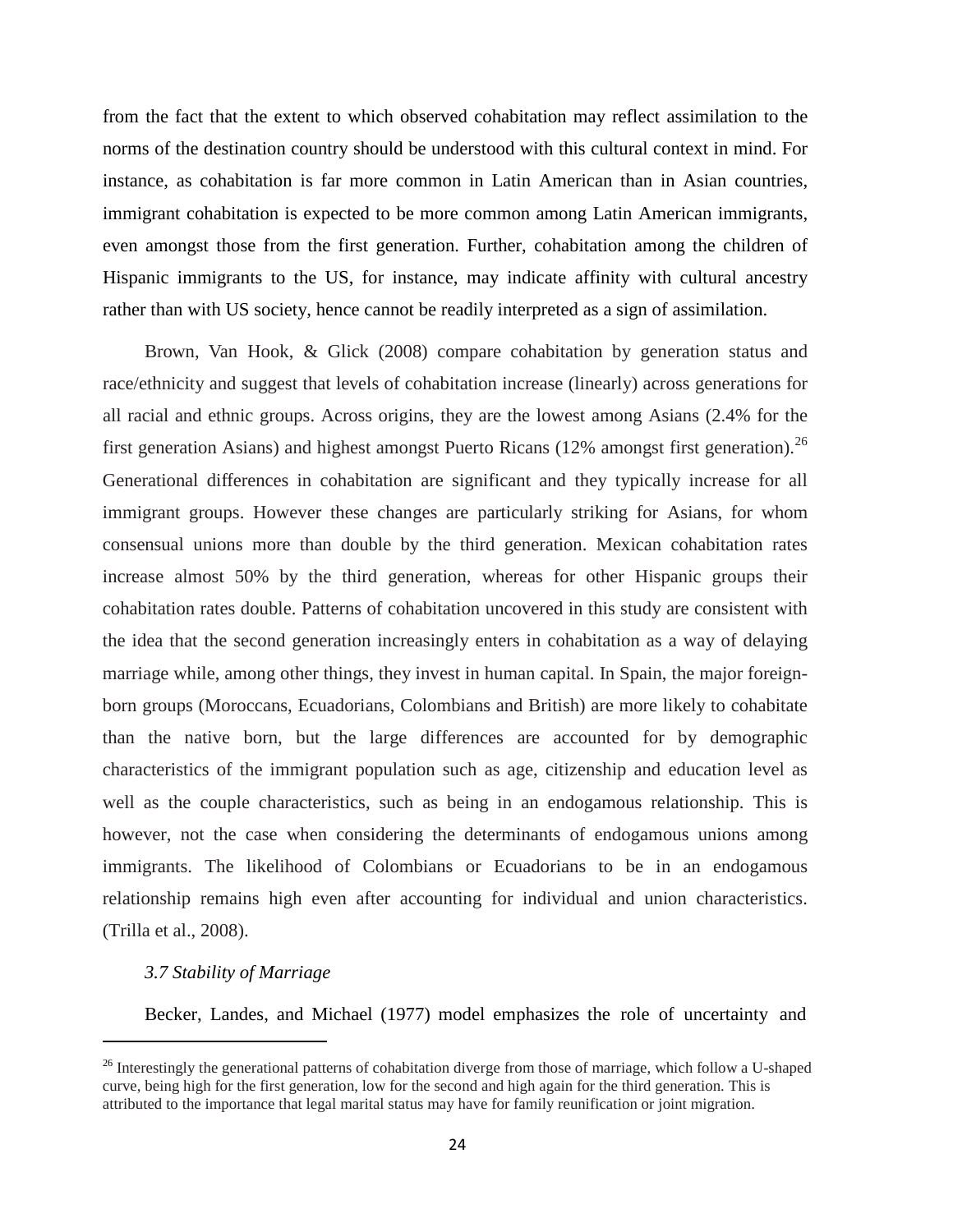imperfect information in accounting for divorce. While gains from marriage are expected to be positive *ex-ante*, they might be negative *ex-post* when new information about the spouse characteristics or the outside offers to the marriage becomes available. Changes in social norms have increased the market value of women's time and prompted an increasing role of the state in regulating and enforcing monetary compensation following divorce. These factors contribute to reduce the costs of divorce, and possibly account for part of the increase in the rate of divorce in the US in the 1960s and 1970s (before slowly decreasing to a relatively high level) (Stevenson and Wolfers 2007). To the extent that immigrants might have different norms regarding marital dissolution, or might lack information about divorce regulation in the host country, divorce rates are bound to be lower among them. Lower educational attainment among some immigrant groups on the other hand may push marital instability upward (Lehrer 2003).

The characteristics commonly associated with an increase in the risk of marital disruption are (a) age/cohort-specific influences, (b) premarital experiences, (c) socioeconomic resources, and (d) couple-level characteristics. Higher tensions due to cultural differences and lower socioeconomic resources due to social disapproval of intermarriage are potential threats to the stability of heterogamous marriages which may increase their rates of divorce. On the other hand, individuals who have formed a mixed marriage maybe particularly endowed to succeed at relationships.

To assess the effect that these factors have on the likelihood of observing a divorce among mixed-unions, researchers could estimate the following simple model

$$
D_{ikj} = X'_{ikj}\beta_0 + Spouse'_{ikj}\beta_1 + k\beta_2 + e'_{ikj}
$$
 (4)

where  $D_{ikj}$  is an indicator variable for whether individual *i*, in area *k*, of cultural origin *j* reports being divorced. The vector *Xikj* contains controls for gender, education, premarital experience, and other individual characteristics that may affect divorce rates, including socioeconomic characteristics. *Spouse* is a vector that controls for individual *i* spouse's characteristics including whether or not they belong to the same cultural group. Fixed area effects, *k*, such state, provinces or metropolitan areas, are included to control for different laws or attitudes regarding divorce. The sub-index *j* can designate different cultural manifestations, such as race, immigrant status, or religious beliefs.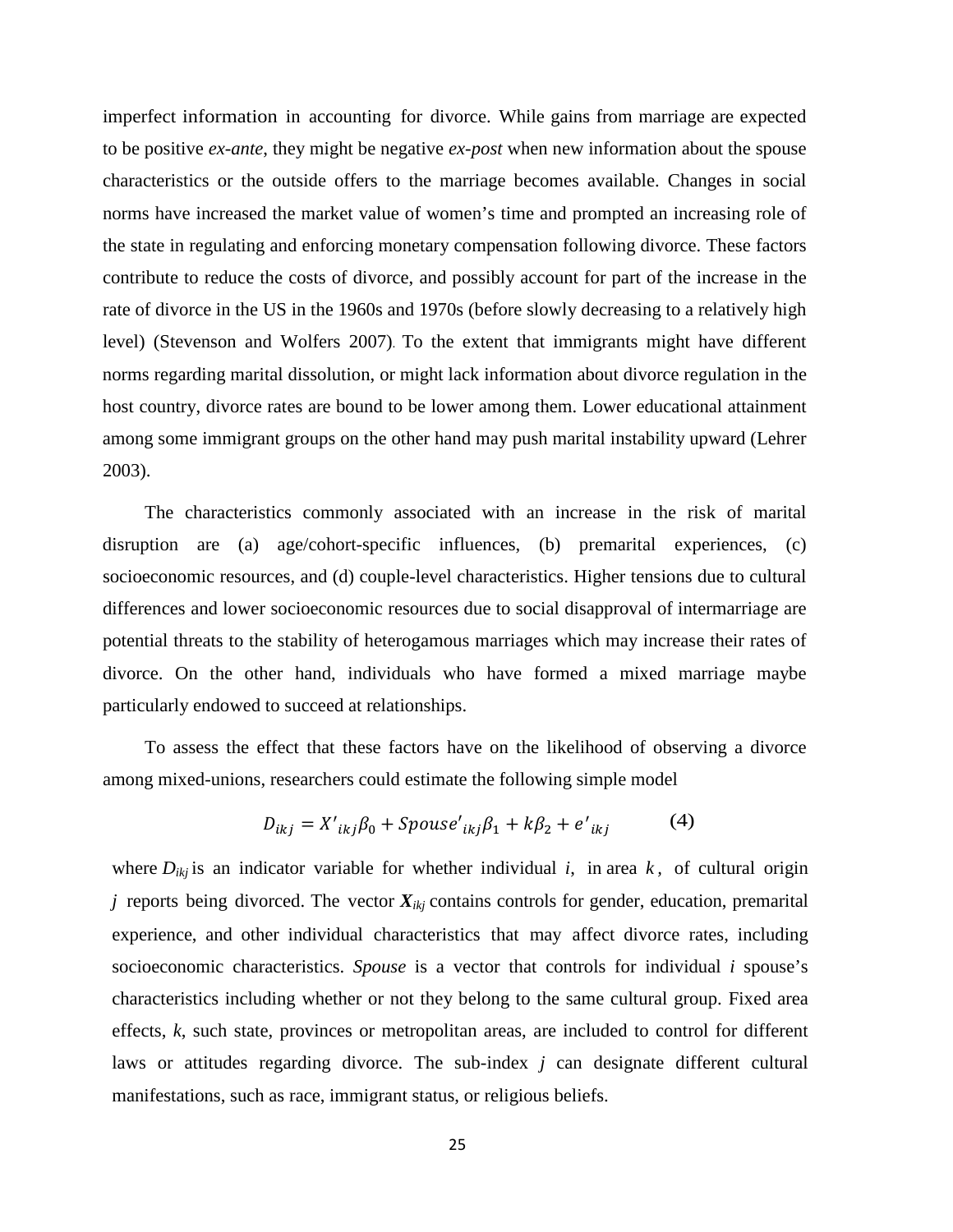The empirical evidence universally agrees on the idea that heterogamous marriages experience lower stability and higher risk of divorce than co-ethnic marriages (McPherson, Smith-Lovin, and Cook, 2001). There is, however, wide diversity by specific racial groups (Bratter and King, 2008) and the type of inter-faith unions (Kalmijn, de Graaf, and Janssen, 2005, Lehrer and Chiswick 1993). In their study of the stability of racial intermarriage in the US, Bratter and King (2008) document that the percentage of couples divorcing after 10 years of marriage was elevated among interracial marriages compared to marriages in which couples are of the same race, particularly among more recent marriage cohorts. Although these numbers refer to the overall population, controlling for immigration status does not seem to change the probability of divorce. Interracial couples and mixed-status couples (foreign-born/native-born spouses) had similar risk of divorce than native-born couples. Nevertheless, couples where both spouses are foreign-born have a lower risk of divorce than those formed by two native born spouses (Zhang and Van Hook, 2009). Jones (1996) observes that the risk of divorce among mixed groups falls in between the divorce patterns of the involved groups if individuals more likely to succeed in marriage are the ones who intermarry. Kalmijn, Loeve and Manting (2007) study the effect of household income and the relative weight of wives' and husband's income on the probability of union dissolution and conclude that while higher levels of income reduce the risk of dissolution, marriages where females are the main earners in the household are at higher risk of dissolution.

A way of gaining a better understanding of how different factors affect union dissolution between groups is to use decomposition techniques to isolate the impact of *compositional effects* (effects due to differences in the mean values of the risk factors among groups) from other "unexplained" effects. This decomposition technique allows researchers to perform counterfactual exercises such as calculating dissolution probabilities for one group, conditional on having the compositional characteristics of the other. In an interesting study, Phillips and Sweeney (2006) undertake such decomposition method when looking at a wide range of risk factors affecting marital dissolution for Mexican women. They decompose the difference in marital dissolution probabilities between US-born and foreign-born Mexican women into a component due to differences in means of the risk factors (US-born Mexican women have more education, are more likely to work, to have cohabitated or to have had a child before marriage than foreign-born Mexican women) and other unexplained factors.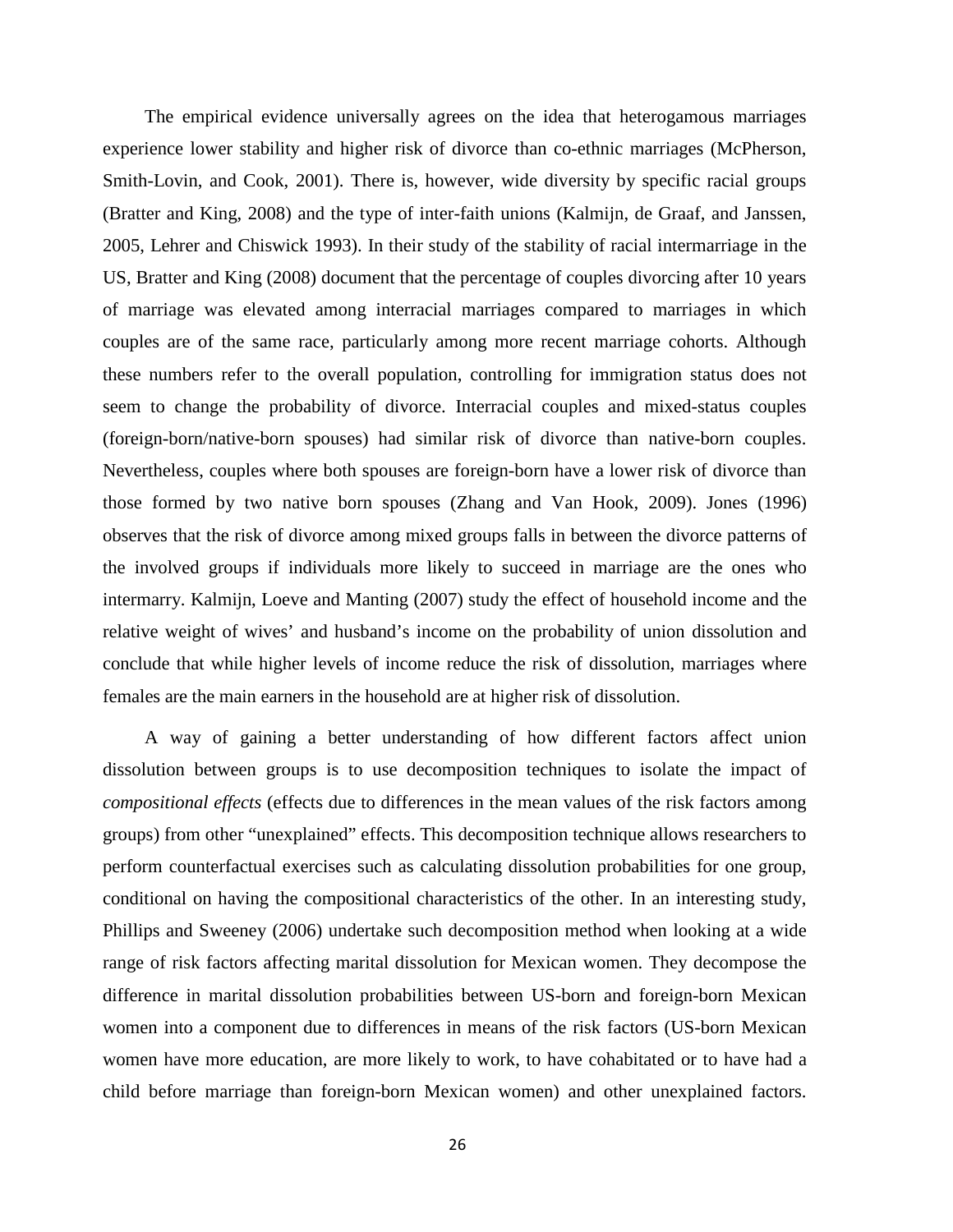They find that the probability of disruption among US-born Mexican women would diminish by 25% if they had the same compositional characteristics than Mexican-born women.

Immigration has been used to disentangle the effect of cultural norms and institutions on divorce rates. Furtado, Marcen and Sevilla-Sanz (2011) study divorce rate among European immigrant children to the US. They exploit the fact that child immigrants grew up with the host country institutions, but likely still exposed to the cultural norms of their home country through their family to study the effect of culture on divorce. A simple modification of equation (4) can be used to estimate the effect of culture on a sample of child immigrants

$$
D_{ikj} = X'_{ikj}\beta_0 + Spouse'_{ikj}\beta_1 + k\beta_2 + \beta_3 DR_j + e'_{ikj} \tag{5}
$$

where  $DR<sub>i</sub>$ , is a measure of culture, such as the divorce rate in country of origin *j*. Although Furtado et al. (2011) cannot control for spouse characteristics, they find that culture has a strong impact on divorce rates and that these effects differ by gender. Similarly, Mieke et al. (2011) exploit different types of endogamous marriages to separate the effect of cultural differences and social support on the probability of divorce. They look at endogamous marriages in which one of the partners migrated through marriage to a more established immigrant. This could, arguably, bring tensions due to cultural differences within endogamous marriages. Since marriage to a partner from the country of origin is usually supported by family and minority group, higher rates of divorce among this type of endogamous union (versus other endogamous unions) could be interpreted as evidence of the isolated importance of cultural differences on divorce rate. The study finds that these marriages generally display a higher risk of divorce than other endogamous marriages and this seem to be driven by increased cultural differences between the spouses.

#### *3.8 Family Reunification Policies and their Impact on Marriage Formation*

Immigration policy shapes many aspects of family life for immigrants, such as whether an spouse can legally migrate, the order in which family members arrive, or the size of the marriage market available. Employed-sponsored immigrants or refugees are likely to have distinct family formation patterns from other immigrants. Overall, studies accounting for immigration policies are scant because few surveys contain detailed information on categories of admission or on the timing of migration for all members of the same family that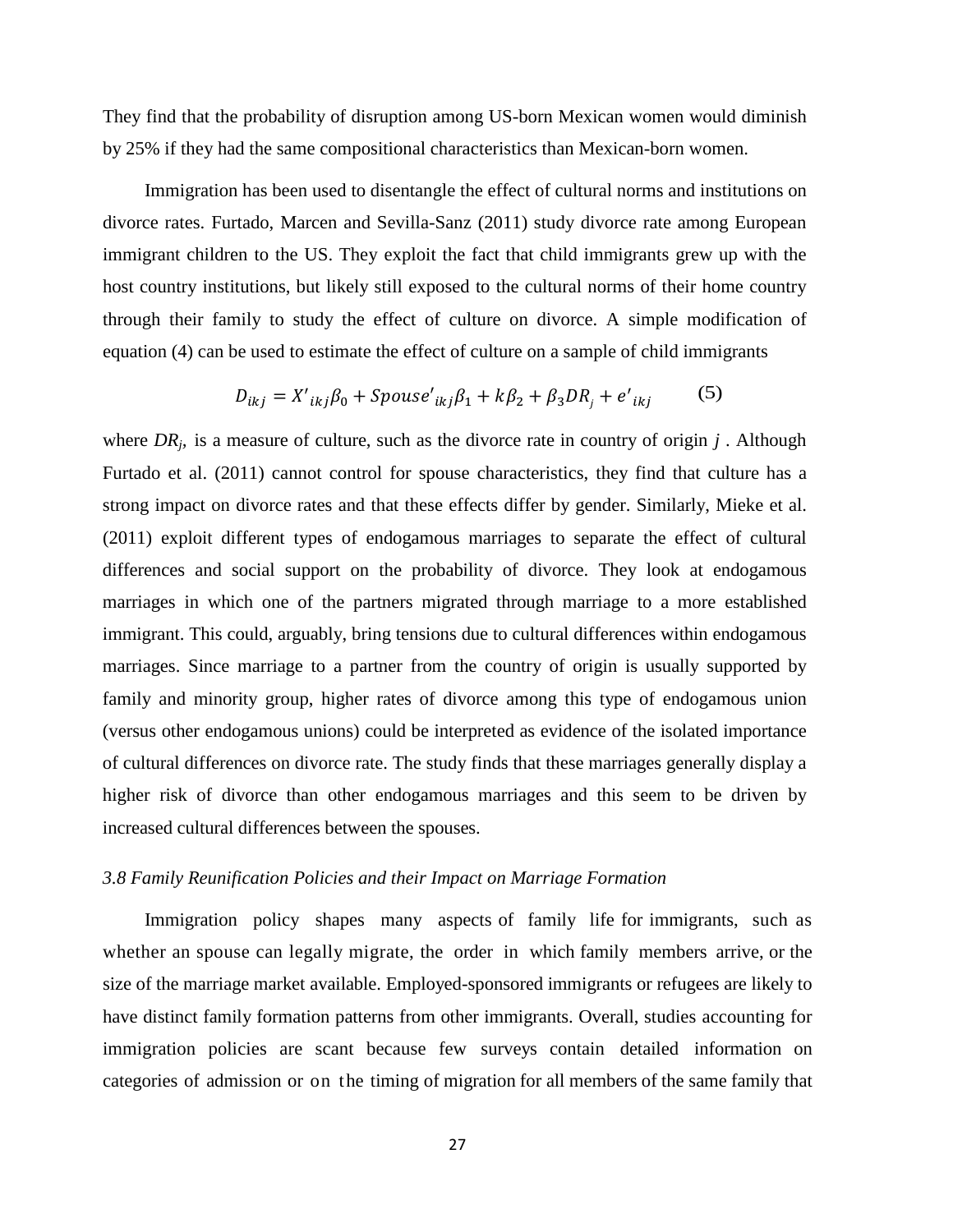will be necessary to study these effects (Jasso, Massey, Rosenzweig, & Smith, 2000).

Immigration policies also shape the size of the marriage market for immigrants. In the early  $20<sup>th</sup>$  century, US, UK and Canada restricted family reunification and often restricted female migration, hence hindering family formation and/or forcing intermarriage.<sup>[27](#page-26-0)</sup> Sometimes, sudden changes in immigration policies provide exogenous variation in the flow of immigrants and give the opportunity to study marriage or other immigrant behaviour. That is the case of Denmark, where a recent change in immigration policy tightened family reunification policies, in response to the increase in "marriage migration". Nielsen, Smith and Celikaksoy, 2009) use this policy change to study the causal effect of marriage on education, as already discussed in this section.

#### **IV. Fertility**

The analysis of immigrant fertility differentials helps to understand the socio-economic integration of immigrant women, and the changing shape of family structure in immigrant recipient countries. Fertility decisions influence and are influenced by educational and labor market participation decisions, which makes them a key indicator of immigrant social integration, particularly for women immigrants. In addition, fertility estimates by ethnic group and generational status have the potential to improve provide more accurate scenarios for population projections in immigrant recipient countries.

#### *4.1Microeconomic Models of Fertility*

In 1960, Becker suggested in his article on *"An Economic Analysis of Fertility*" that fertility could be understood as parental demand for children and hence treated using standard consumer theory. Women make fertility choices under a set of constraints (e.g. economic, educational and/or institutional) and with a given set of social attitudes towards fertility, contraceptives, gender preferences, out of wedlock childbearing related to social norms and expectations of both destination and origin societies, One of the most important insights of Becker's paper was the hypothesis that the cost of children is partly endogenous because utility arises from both the quality and quantity of children. Therefore, an increase in family

<span id="page-30-0"></span> $27$  See Ralston (1999) for more information on the Canadian case.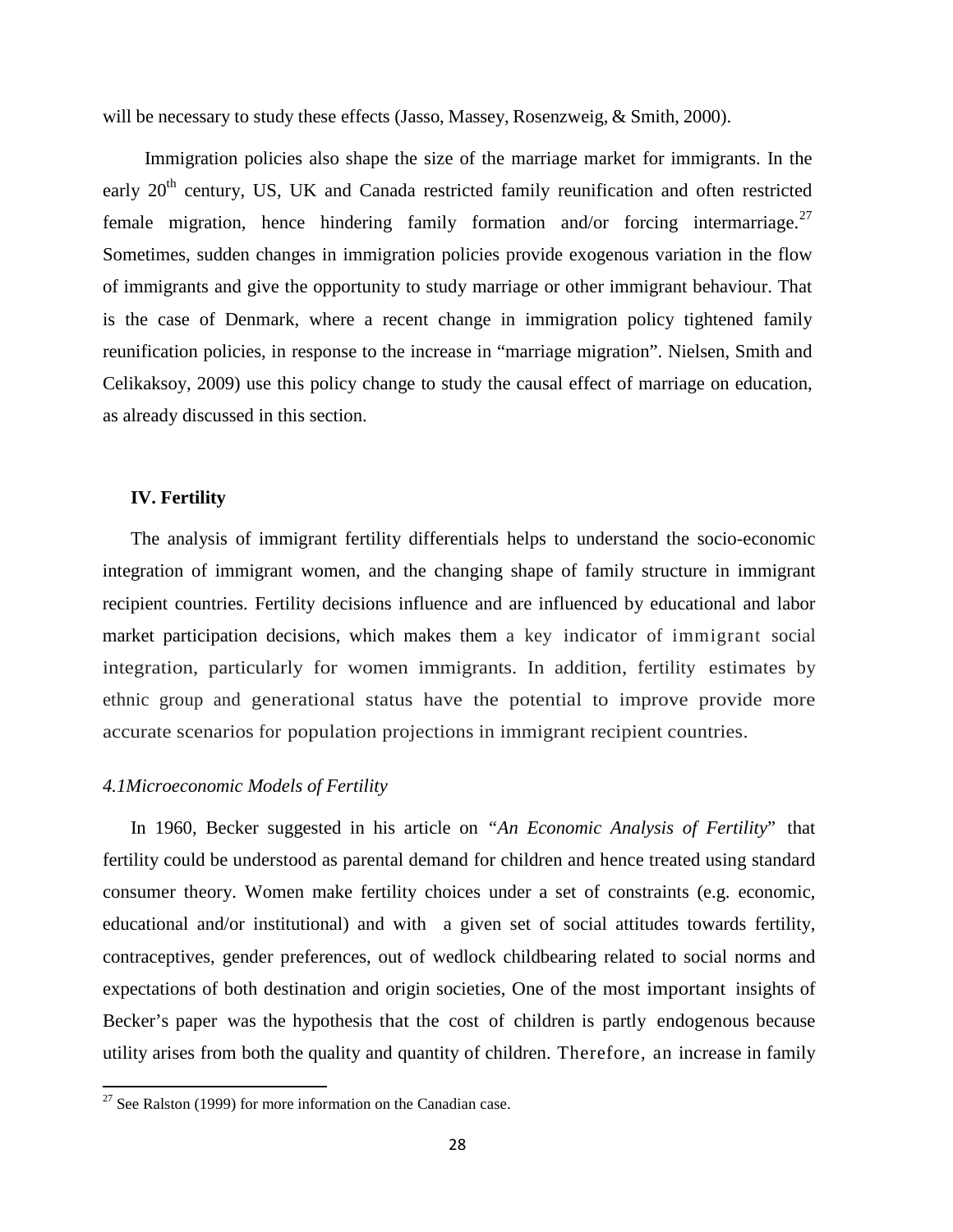income might be devoted largely to increase the expenditure per child (quality) rather than to increases in the number of children. Later, Willis (1974) presented a model of fertility that integrated Becker's quality-quantity tradeoff with a model of household production and human capital investment (based on Becker's (1964, 1965) and Mincer's (1963) earlier work). The model predicts a negative relationship between income and fertility due to assumptions on the value of women's time and the quantity-quality interaction Willis (1974) and Lewis (1971).

In the context of immigration, Becker's model has distinct implications. If immigrants are generally perceived to have different preferences for fertility than the norm in the host country, their fertility rates are likely to differ. However, the change in economic environment brought about by migration and the cost of migration itself will have an effect on fertility that might reinforce or offset trends implied by different preferences. All these forces will determine the extent of assimilation or adaptation of migrants. The direction of the fertility change after arrival will of course depend on whether immigrants are originating from highfertility or low-fertility countries. Since most international migrants move from relatively less developed countries to richer countries and total fertility rates are generally higher in relatively poorer countries the general expectation has been that migrant's fertility initially exceeds that of the native born at destination (Ben-Porath 1973). However, as more recent literature has pointed out, the fast decrease of overall fertility everywhere in the world and the possible selectivity of immigrants within source countries may imply the reverse relation. Next we review the main theories developed to understand the different factors that impact the fertility of migrants.

#### *4.2 Immigrant Differential Fertility: Mechanisms*

Goldstein and Goldstein (1981, 1983) (and Hervitz 1985) are the first works that analyze the impact of migration on fertility in a more systematic way and explicitly identify three important mechanisms to explain the differential fertility behavior of migrants: selection, disruption, and adaptation (see Figure 1). All three mechanisms are likely to shape the fertility of women who migrate as adults, and the independent role of each can be difficult to isolate and assess. Some of these mechanisms can happen together: it may be possible to observe an initial drop in fertility because of disruption at the time of immigration, followed by a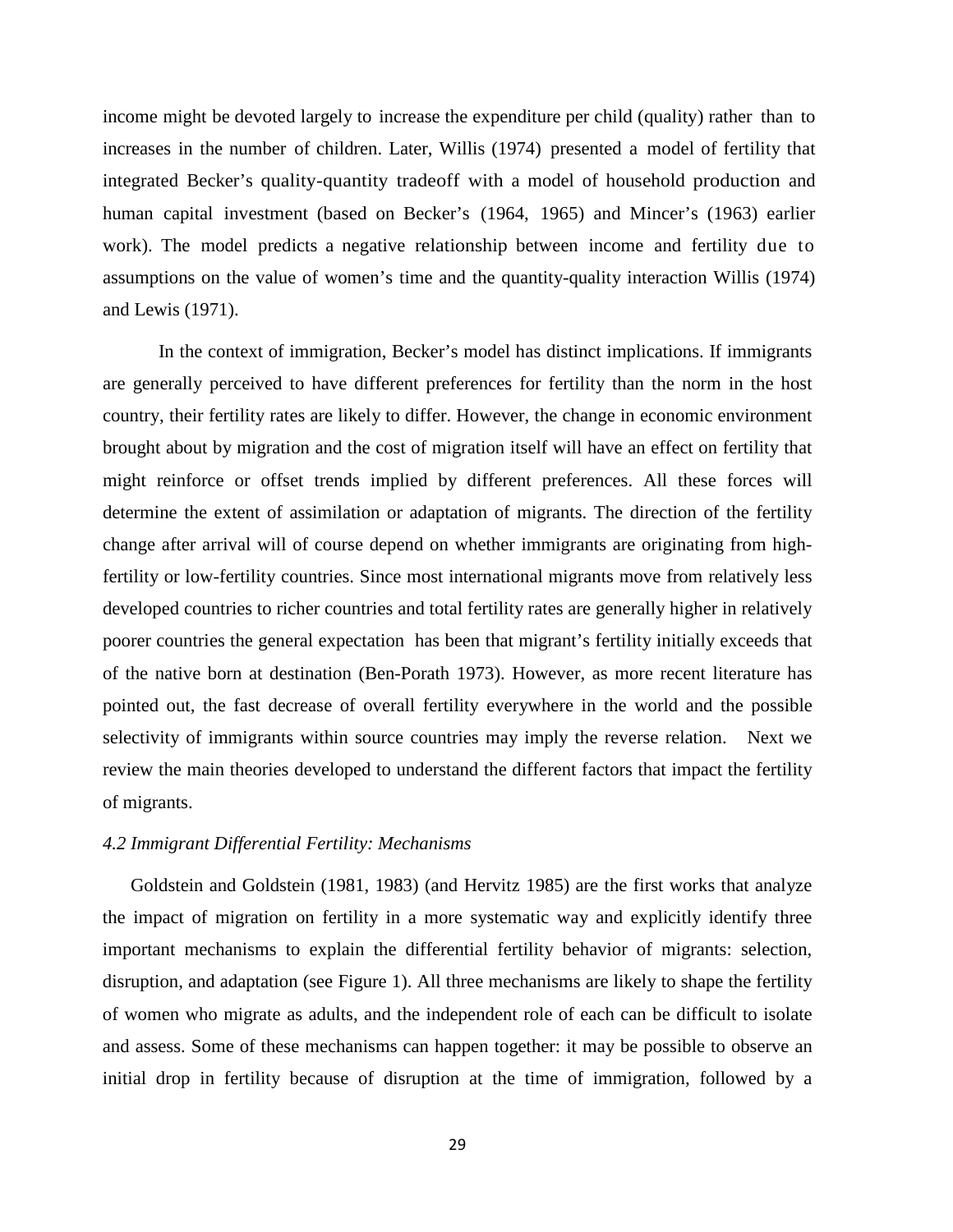subsequent rise in fertility, but also a gradual adaptation towards the fertility levels of the host country.<sup>[28](#page-30-0)</sup> These hypotheses have been tested in the literature, with none of them being conclusively accepted or rejected

[Figure 1 here]

#### *4.2.1 Selection*

l

The *selection hypothesis* posits that individuals who migrate differ systematically from nonmigrants in their countries of origin, and this selectivity may explain their subsequent fertility patterns (Forste and Tienda 1996, Kahn 1988, Sobotka 2008). Their fertility preferences may more closely resemble those of the destination country than the source country even before they arrive or they may have some traits that boost their labor market performance. Further, migration policies may reinforce the selection process. For instance, Canada has had long in place policies that target educated immigrants and reward knowledge in local languages, producing an average immigrant profile relatively more educated and closer to the native born than is typical in other destinations. These policy differences are prone to have important consequences for assimilation issues, including fertility adaptation In addition, if immigration is considered as a form of human capital investment (Chiswick 1978), individuals with more expected net benefits from migration and who are more forward looking may be the most likely to move and invest in other forms of their human capital at arrival. Those same individuals may be more prone to trading-off child quantity for child quality.

Although the majority of the migration literature recognizes the importance of taking into account selectivity when making inferences about migrant's behavior, few studies have been able to address this issue properly due to data constraints on pre-migration information of migrants and non-migrants in origin.<sup>[29](#page-32-0)</sup> Even if studies on international migration are constraint by the lack of appropriate information, some researchers have found ways to operationalized measures of selectivity to adequately analyze the data. Khan (1988) is the first most complete

<sup>&</sup>lt;sup>28</sup> Some studies note this interaction of mechanisms and warn that immigrant fertility can be overestimated in TFR calculations when women's migration is linked to marriage and family formation (Dubuc, 2012; Milewski 2010; Toulemon and Pailhe, 2008; Kulu 2005).

<span id="page-32-0"></span> $^{29}$  A few longitudinal studies on rural to urban migration are able to use information on pre-migration characteristics relative to the pool of potential migrants at origin which is in general lacking in studies of international migration (Rindfuss 1976; Courgeau 1989; White et al. 1995; Jensen and Ahlburg 2004; Kulu 2005).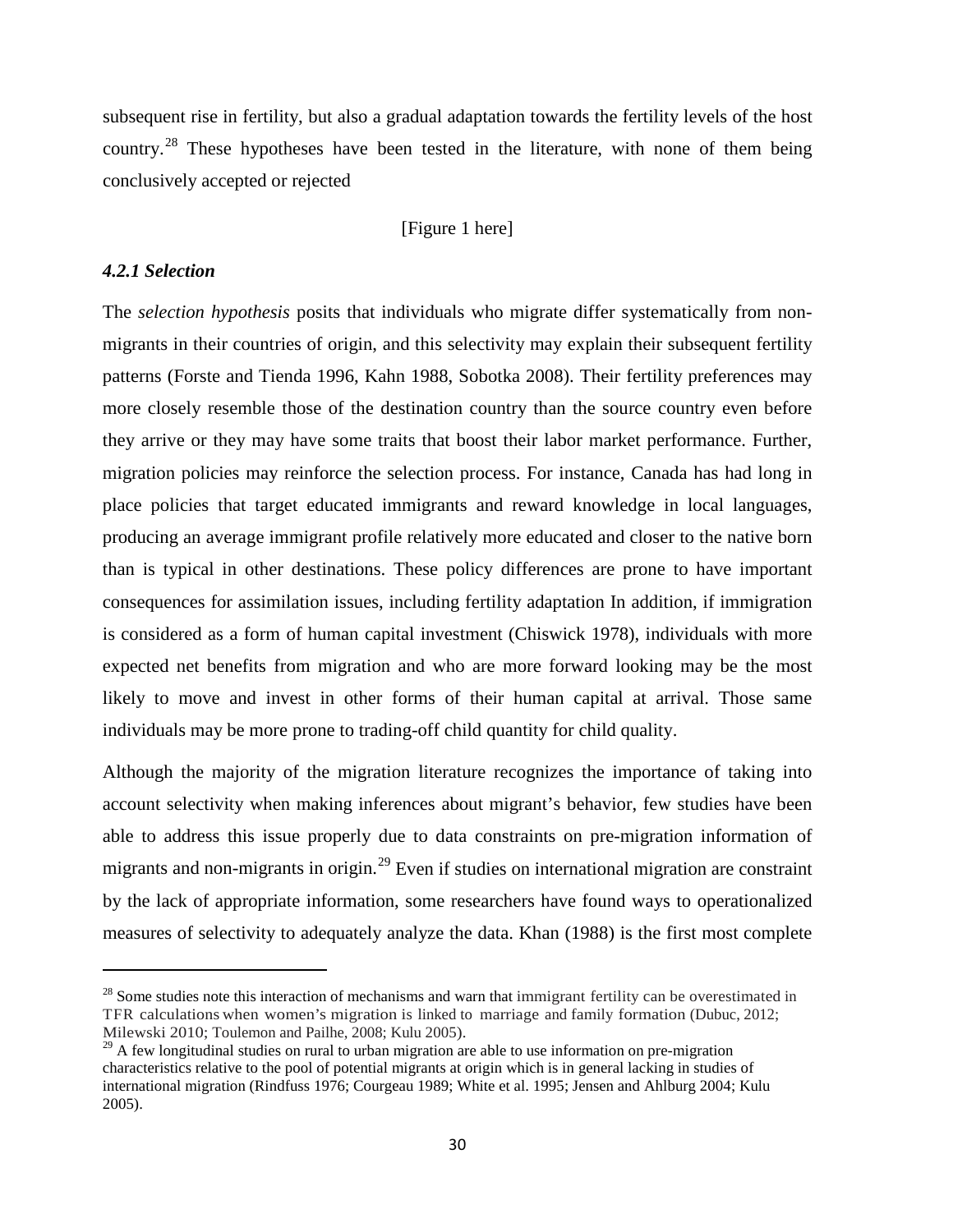attempt to do this by using both aggregate information on fertility levels about the sending countries, and characteristics of the immigrants themselves. To understand whether immigrants are positively or negatively selected into the US she constructs a selectivity indicator by comparing the educational attainment of an immigrant cohort with that of the same birth cohort in the sending country. In particular, for each immigrant group the selectivity measure consists of the ratio of the proportion of female immigrants aged 40-44 in 1980 with at least one year of college, to the proportion of the sending country population aged 20-24 in 1960 that was enrolled in higher education at that time. Second, models include an interaction of origin-country fertility levels with individual educational attainment (as a proxy for individual selectivity) to understand whether the relevance of country values varies with education. In addition to standard demographic characteristics, her models include controls for three traditional measures to proxy assimilation, namely years since migration, language fluency and intermarriage. She notes that when thinking about convergence of fertility behaviors of migrants toward native levels, those who are positively selected relative to their sending-country populations are to some extent already assimilated before moving since they already resemble more the population at destination. In that regard, any norms from their countries of origin should play a lesser role in their choices than among those who are not selected. Her results show that immigrants are more assimilated in any of the measures (duration, intermarriage or language), they move away from the norms of their sending countries. Additionally, positively selected immigrants are the least influenced by those norms.

Blau (1992) analyzes migrant fertility with the 1970 and 1980 censuses. She calculates for each combination of country and years since migration in her data what proportion of women in the source country have the same or higher educational attainment as the respondent. She finds that in general, even if migrants have lower educational attainment than natives, they originate from the top third of the educational distribution in their country of origin. In a more recent paper Choi (2014) employs a similar method to show that Mexican migration to the US is selective of individuals with high fertility and high - relative to Mexican non-migrants educational attainment.

#### *4.2.2. Disruption*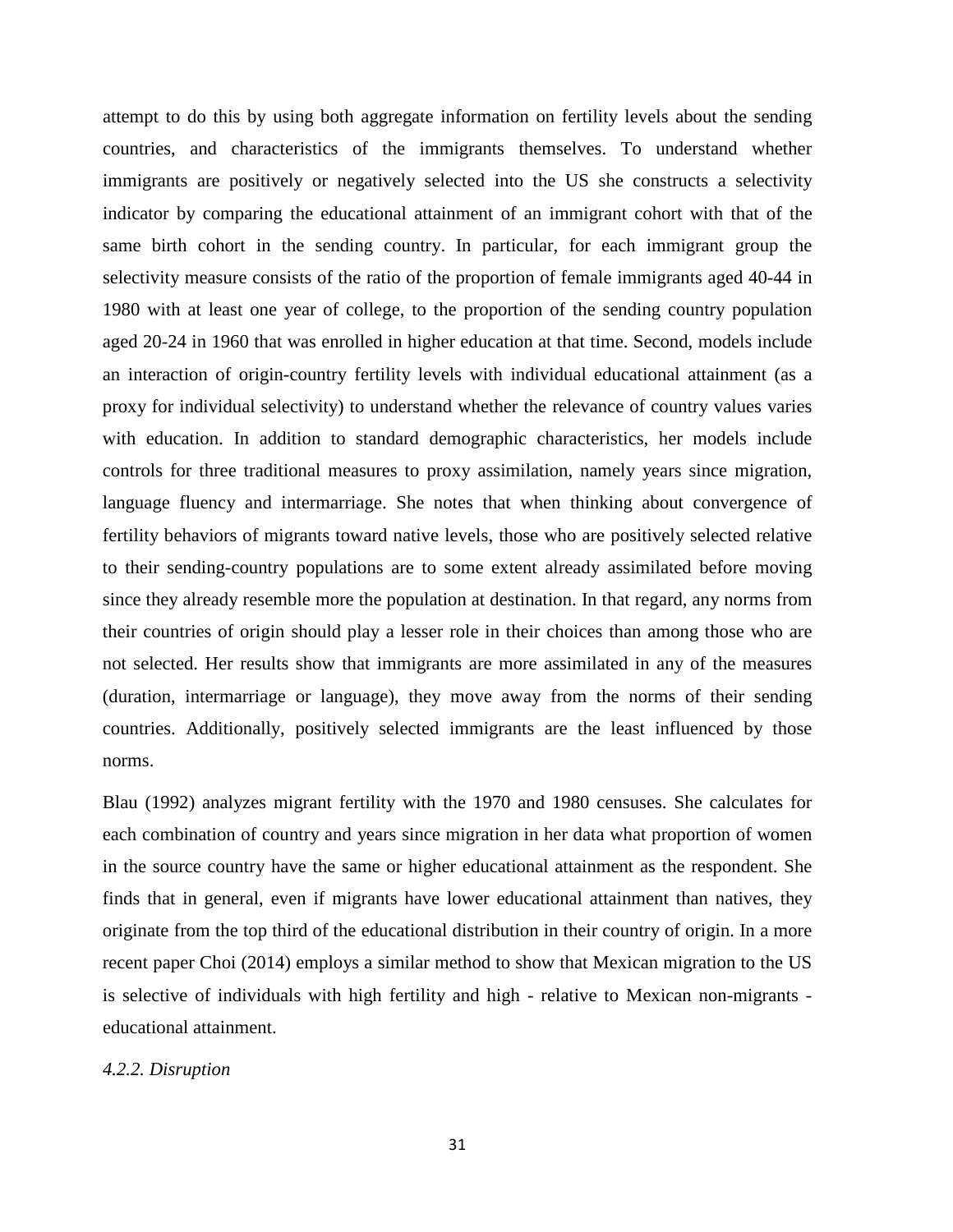The second mechanism draws attention to the (actual and anticipated) short-term *disruption* of fertility at the time of migration (Goldstein and Goldstein 1981; Stephen and Bean 1992). Migration may separate spouses at least temporarily, and individuals who are planning to move may postpone childbearing until after they are settled in their new home. This anticipatory behavior may cause a temporary drop in fertility prior to the move (that may be heightened by moving costs), followed by a rapid resumption (rebound) of fertility afterward (Goldstein and Goldstein 1981, Anderson 2004). This anticipation or reverse causality explanation suggests that childbirth reduces individual propensity to migrate, thereby making it more likely that migrants are childless on arrival (Toulemon 2004). The anticipation of benefits of having births in the country of destination may also be an additional mechanism that leads to a slowdown even before migration. In countries with "ius solis" regimes being born in the destination country will carry automatically all the benefits of citizenship.<sup>[30](#page-32-0)</sup>

In addition there may be some economic disruption (as defined by Blau 1992) when the income of both wife and husband is temporarily depressed at the time of migration. A lower husband's income has a clear depressing effect on fertility, whereas lower women's wages have both an income and a substitution effect (lower opportunity cost of childbearing). Sufficiently large income effect will lead to a temporary slowdown in fertility until skills are upgraded or experience is acquired in the new labor market. Both mechanisms, the demographic and the economic, imply a slowdown of childbearing patterns around the time of migration (Stephen and. Bean 1992; Hervitz 1985). Nonetheless it is difficult to measure the extent of the disruption before migration since lack of pre-migration information and measures of selectivity interfere with this task. Evidence of short lived fertility disruption has been shown in Kahn (1994) and Blau (1992), for the US, Toulemon (2004) and Toulemon et al. (2008) for France, Garssen and Nicolaas 2008 in the Netherlands and Adserà and Ferrer (2013 b), Ng and Nault (1997) and Ram and George (1990) in Canada; in Jensen and Ahlburg (2004) for internal migrants in Philippines. Conversely, Mayer and Riphan (2000) do not find evidence of disruption in Germany.

 $30$  Another dimension of the relation between nationality laws and fertility concerns the investment parents undertake on children eligible for citizenship. Avitabile et al. (2014) show how, after the change in the rules that regulate child legal status at birth in Germany in 1990, birthright citizenship lead to a reduction in immigrant fertility and to an improvement in health and socio-emotional outcomes for the children affected by the reform.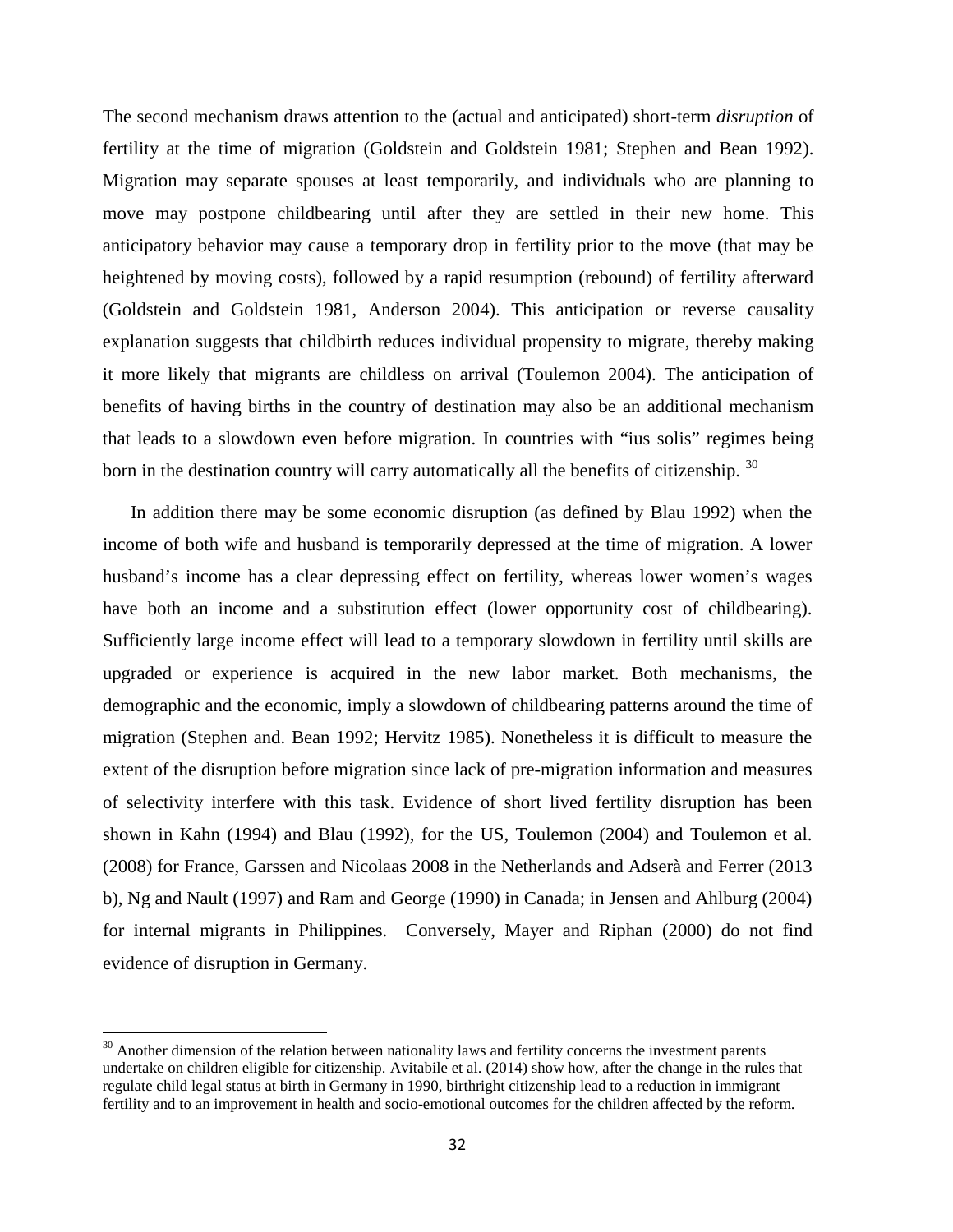With regard to the fertility dynamics at the time of migration, the proponents of the *family formation hypothesis,* which is closely related to the *disruption hypothesis*, point to the potential interrelatedness between migration and family formation that boosts fertility immediately after arrival (Alders 2000, Anderson 2004; Milewski 2007,Sobotka 2008). They suggest that the elevated fertility after migration may not be entirely incompatible with the disruption hypothesis. Disruption may be occurring prior to migration, with the observed elevated fertility caused by the resumption of fertility after disruption. Lindstrom (2003) observes some short term elevated risk to first-births among women who move around the time of marriage in Guatemala, even though adaptation occurs for higher-parity births. Kulu (2005, 2006) presents similar results for internal migrants in Austrian, Estonian and Polish post-war birth cohorts and Singley and Landale (1998) for Puerto-Rican born women moving mainland.

Andersson (1984) applies event history techniques to the Swedish population registrar from 1960 to the 1990s to analyze the childbearing behavior of close to half a million foreignborn women. He finds a boost in the risk of childbearing, not only for first but also for higher parities, during the first years after migration to Sweden. However, after residing in Sweden for at least five year, fertility levels converge toward those of Swedish-born women. He argues that Swedish data do not support disruption at arrival, but that the immediate increase in fertility at arrival hints to a previous postponement or short-term disruption of childbearing in anticipation of the move. Given the interrelatedness of migration and family building processes, Andersson stresses the importance of controlling for time since migration in models of fertility.

With a similar methodological approach, Kulu (2005) allows the intensity models of conception to first birth to vary since time of arrival to destination to analyze whether there is some disruption around the time of migration within Estonia for post-war cohorts and also to better understand selectivity. In the same vein, Ford (1990) notes that studies of immigrant fertility that do not consider duration of residence are likely to be misleading. With data from the 1970 and 1980 US censuses, she finds that the immigrant fertility in the US rises after arrival perhaps to make up for births (and marriages) postponed before the move. Conversely, with the same data and tracking the same arrival cohort over time for migrants coming from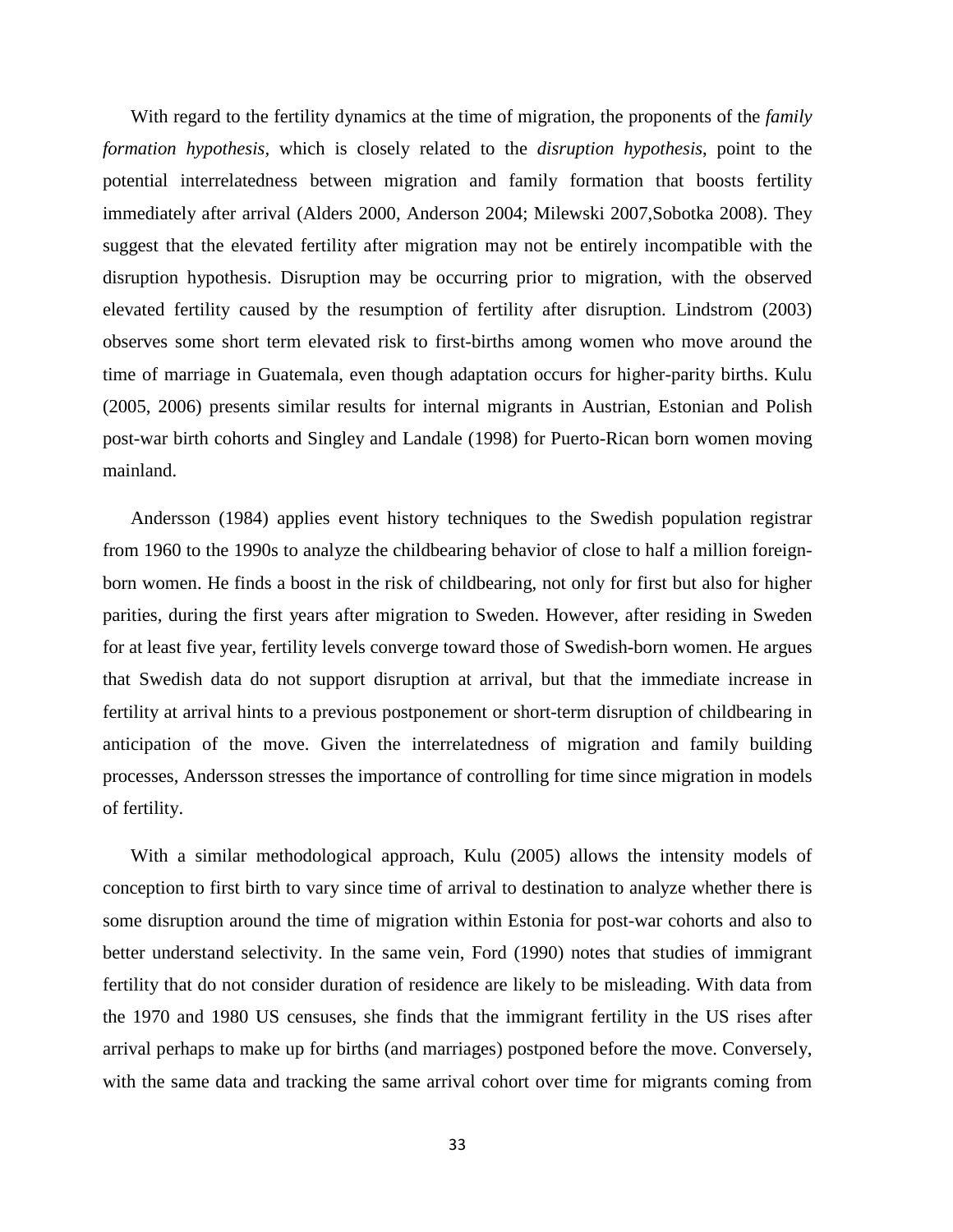high-fertility countries, Blau (1992) finds evidence of some short-lived disruption followed by an increase in the immigrant fertility towards the natives' level. Carter (2000) overcomes some of the limitations of cross-section data in the previous papers by using event history analysis with birth history data to better track childbearing patterns of Mexican migrants during the years around migration to the US. She finds it converges toward native levels after increasing immediately after immigration.

Two last methodological approaches have been employed to analyze the existence of disruption. First, instead of just considering duration in destination or years since arrival, Mayer and Riphan (2000) use the 1996 wave of the German socioeconomic Panel (GSOEP) to estimate a Poisson model of fertility that includes a measure of the fertile years spent in Germany. By creating a spline function of fertility years in destination it introduces a flexible specification to estimate differences in fertility around the time of arrival. Finally, researchers who use large registrar or census data and, as a result lack longitudinal data or complete birthhistories tend to compare the ratio of infants or of children aged under 5 in migrant households (for different years since migration) to comparable native households (Ng and Nault 1997; Adserà and Ferrer 2013b).

In general, since the actual disruption, if it occurs, is likely to be short-lived and only impact the timing or spacing of births, it is not expected to explain large aggregate differences in the cumulative number of children ever born, though research remains inconclusive (Goldstein and Goldstein 1981, Carlson 1985, Ng and Nault 1997, Ram and George 1990, Sobotka 2008). In a recent paper, however, Choi (2014) finds that initial disruption in the fertility of Mexican migrants to the US has lasting impact on the quantum of fertility. The innovation of her paper is to analyze characteristics of the population pre-migration and compare those who migrate with those who do not in the same birth cohort.

#### *4.2.3. Adaptation*

The *adaptation hypothesis* (or assimilation hypothesis, as referred by many economists) posits that as migrants settle in their new environment their fertility norms and expectations begin to resemble those of the native population (Goldstein and Goldstein 1981; Stephen and Bean 1992; Alba and Nee 1997, Lindstrom 2003). Ben-Porath (1973) is one of the first to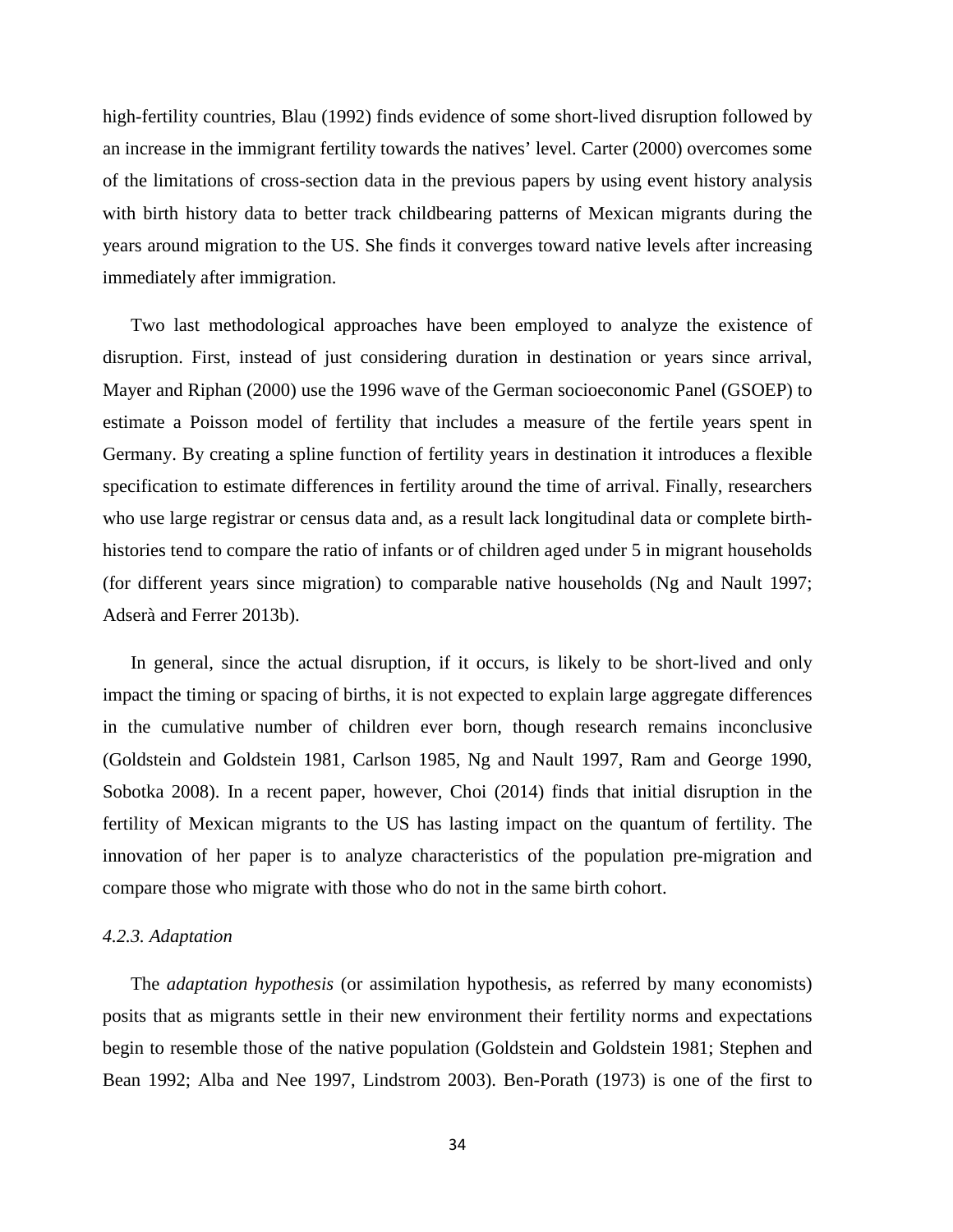show this with Israeli data. This is at odds with those who propose the *Socialization hypothesis* that notes that fertility preferences are determined by the country where migrants spent their childhood (Hervitz 1985). Thus, for those researchers, adaptation only happens among the second generation.

The speed at which newcomers adapt to the fertility of the destination country may be endogenous to opportunities offered to migrants (e.g. labor market, education, political participation and social integration; to the host country's cultural expectations and policies toward immigrants (e.g. multiculturalism) (Abbasi-Shavazi and McDonald, 2000); and to demographic policies in the country of origin either pro-natalistic (e.g. Ceceascu's regime in Romania) or restrictive (e.g. one child policy in China) that have shaped fertility of migrants, among other things. The interaction of migrants with host country economic and social environment, both in terms of opportunities and costs, mediate their ultimate fertility decisions. Immigrant women facing better labor market prospects in the host country may decide to reduce/postpone fertility in order to work in the same way as natives have already done as their opportunity costs of childbearing have risen -with technological change and relative gains to women's relatively abundant skills (Galor and Weil, 1996). Absence of informal child care provided by relatives and the need to resort to more expensive forms of formal daycare increases the incentives to trade off children for work (see Carter 2000 for Mexicans in the US) and to devote more resources to the rearing of each child rather than increase their offspring (Becker 1981).

The fertility adaptation mechanism has received more attention in this literature than other mechanisms not only because it can be interpreted as a sign of immigrants' social integration, but also because it has strong and long reaching implications for immigrant well-being, that extend to the second generation. As a matter of fact, a large share of the most recent research that explores the adaptation hypothesis has focused on the outcomes of individuals who migrated as children (Adserà and Ferrer, 2013a; Adserà, Ferrer, Sigle-Rushton and Wilson, 2012; Bleakley and Chin, 2010) and the second generation of immigrants (Dubuc, 2012; Parrado and Morgan, 2008). The next subsections of the chapter review in detail research on the pathways and heterogeneity of the adaptation process across destinations and source countries.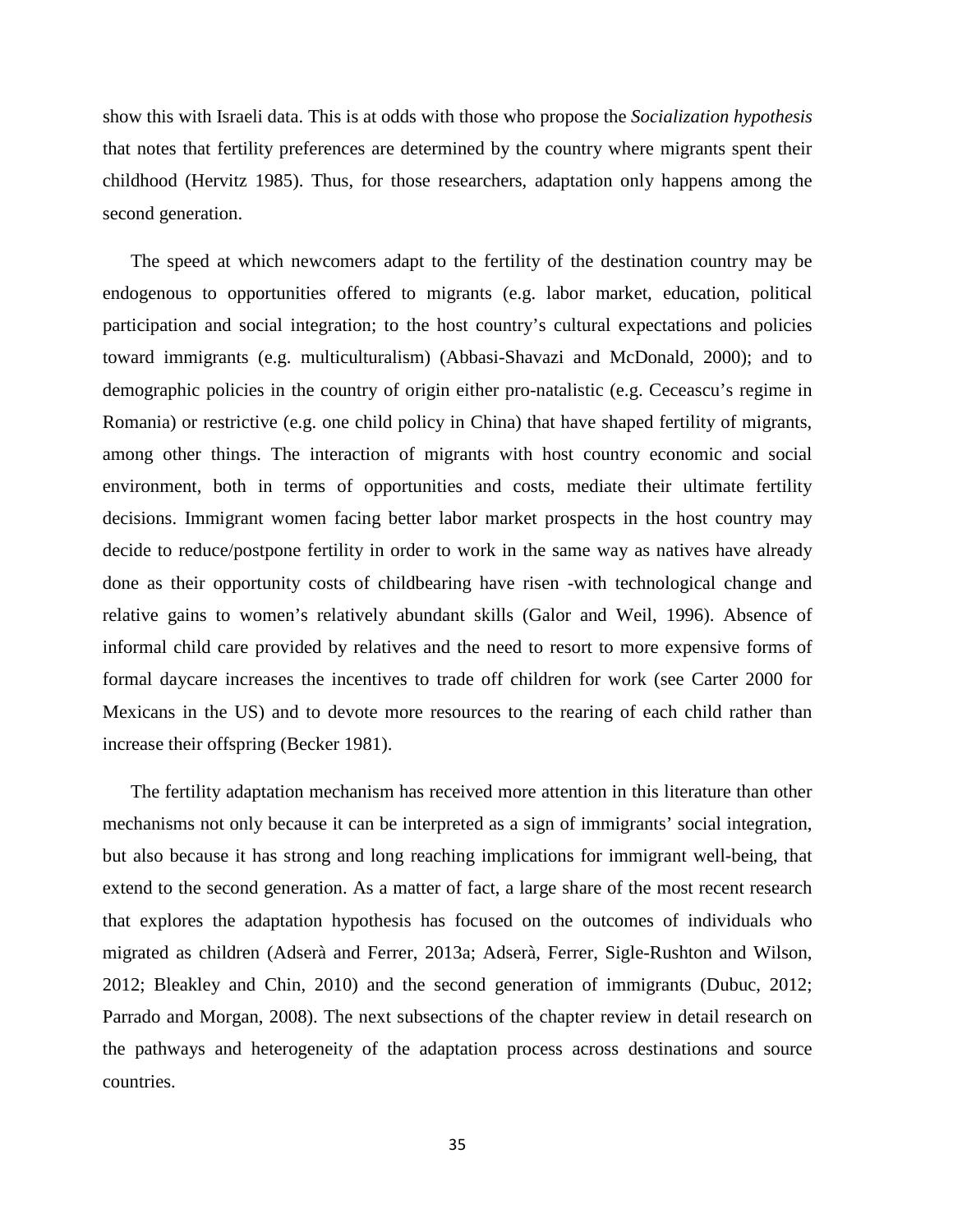### *4.3 Duration in Destination and Age at Arrival*

The economics of migration literature has long recognized age at immigration as a decisive factor to explain the differential process of adaptation of immigrants in many socioeconomic dimensions (Chiswick 1991; Picot et al. 2005, 2007; Ferrer, Green and Riddell 2006). From Chiswick's (1978) groundbreaking article in this field, the age at arrival has been used mainly to calculate *duration* in destination. Linear and nonlinear specifications of variables indicating years since migration have been regularly included in models aiming at measuring assimilation, particularly in labor market outcomes. The age at arrival may be also important on its own since it determines the moment in the lifetime at which immigrants are exposed to different spheres and social interactions in the country of destination (e.g. attending or taking children to school, participating in training programs or in different segments of the labor market) as well as the intensity of those interactions. Further there may be some *critical*  ages by which socialization occurs for some outcomes (e.g. puberty) or by which some particular skills are learnt (e.g. language).

Most early research on the role of duration has focused the adaptation of the fertility of Mexican migrants to the US level. Part of this literature notes that the relative high fertility of Mexicans at arrival is explained by pronatalistic norms in their country of origin but that with duration in destination the relevance of those norms decreases and migrants assimilate to US levels (Ford 1990; Rindfuss and Sweet 1977). Ford (1990) controlling for duration in the US finds progressive adaptation after initial disruption and catch-up at the time of the move. Still, other researchers argue that barriers that result in limited social mobility by Mexican immigrants difficult their adaptation process. Thus lower opportunities in the destination local markets explain stubbornly high fertility (Forste and Tienda 1996, Frank and Heuveline 2005, among others). Frank and Heuveline (2005) do not find evidence of adaptation among Mexican migrants who have lived in the US for 12 years or more. They add to their models information on Mexican fertility at origin to understand the direction of adaptation, but, given common data restrictions in this literature, they measure it for the whole population instead of limiting the sample to those who eventually migrate or are more likely to do so in the future to account for selectivity. Unfortunately their lack of longitudinal information restricts their ability to obtain proper inferences of changes in the degree of adaptation across migration cohorts. Carter (2000) overcomes some of these limitations by using event history analysis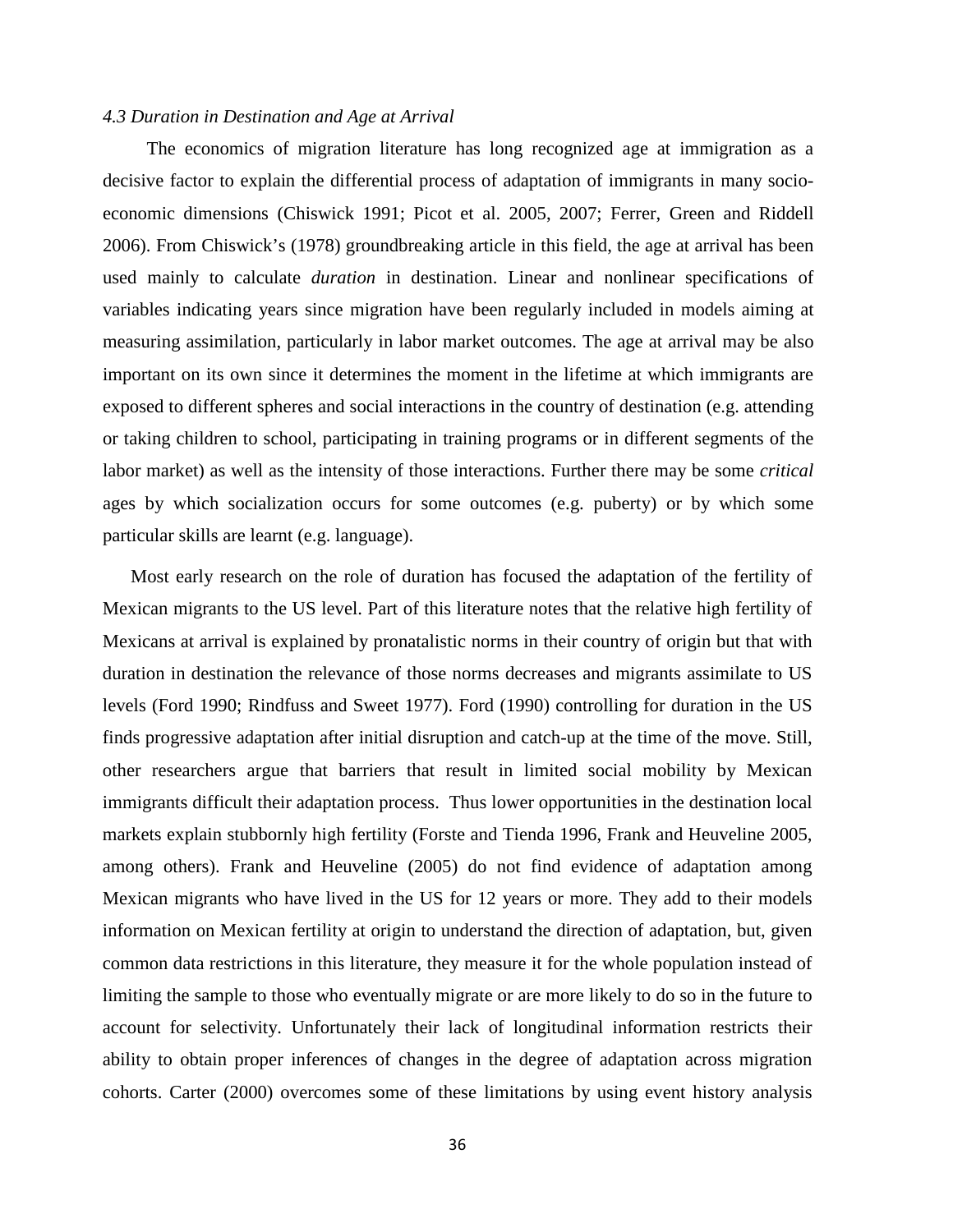with birth history data to better track childbearing patterns of migrants during the years around migration. She finds that, after increasing immediately after immigration, the fertility of Mexican migrants decreases over time, but remains above Mexican American levels.

Most of this earlier work has analyzed the assimilation of immigrants employing a unique cross section of data and comparing the fertility by years since migration. However, with a unique cross-section results may be confounded by migration cohort effects. It is not possible to distinguish between the effect of duration in the country of destination and cohort effects; that is, migrants who arrive to the same destination at different points in time may have differential fertility behavior. These differences may arise from changes in migration policies and the composition of migrants as well as economic and political circumstances both in origin and destination. To overcome this constraint Blau (1992) applies the *synthetic cohorts' method*, based on Borjas (1987), to the analysis of fertility assimilation of migrants. Still the synthetic cohort method is subject to problems of selective return migration.

Blau (1992) examines first generation immigrant women in the 1970 and 1980 censuses, most of who arrived in the preceding decade (65% and 58% in each census). She estimates a reduced-form model of the individual level fertility in each of the census years separately for immigrants and natives by ordinary least squares. $31$  Combining the results of the two regressions she is able to investigate the impact of years of residence in the US on the fertility of migrants by tracking a particular synthetic cohort over time while comparing it to similar natives at each time to determine the period effects. The adaptation or assimilation hypothesis implies a gradual convergence of immigrant fertility to that of natives over time. Still it is important to remember that short-lived disruption may depress fertility of migrants at arrival. Thus with data that spans only to a very short timeframe the estimated direction of migrantnative fertility differentials may be misleading of long-term trends in completed fertility differentials. Comparing the number of children ever born among older migrant and native women would circumvent this possible bias since these women would have already completed their childbearing years. However, as noted, it is not possible to extrapolate directly from the

<span id="page-39-0"></span><sup>&</sup>lt;sup>31</sup> Blau (1992) also runs her analysis of synthetic cohorts separately for married women with spouse present and estimates both a reduced-form and a structural model of individual fertility for each year by nativity. The first model includes age, age square and education of the woman (and husband when present), years since migration and general demographic characteristics. In the structural model predicted husband's income and woman's wages are included instead of education.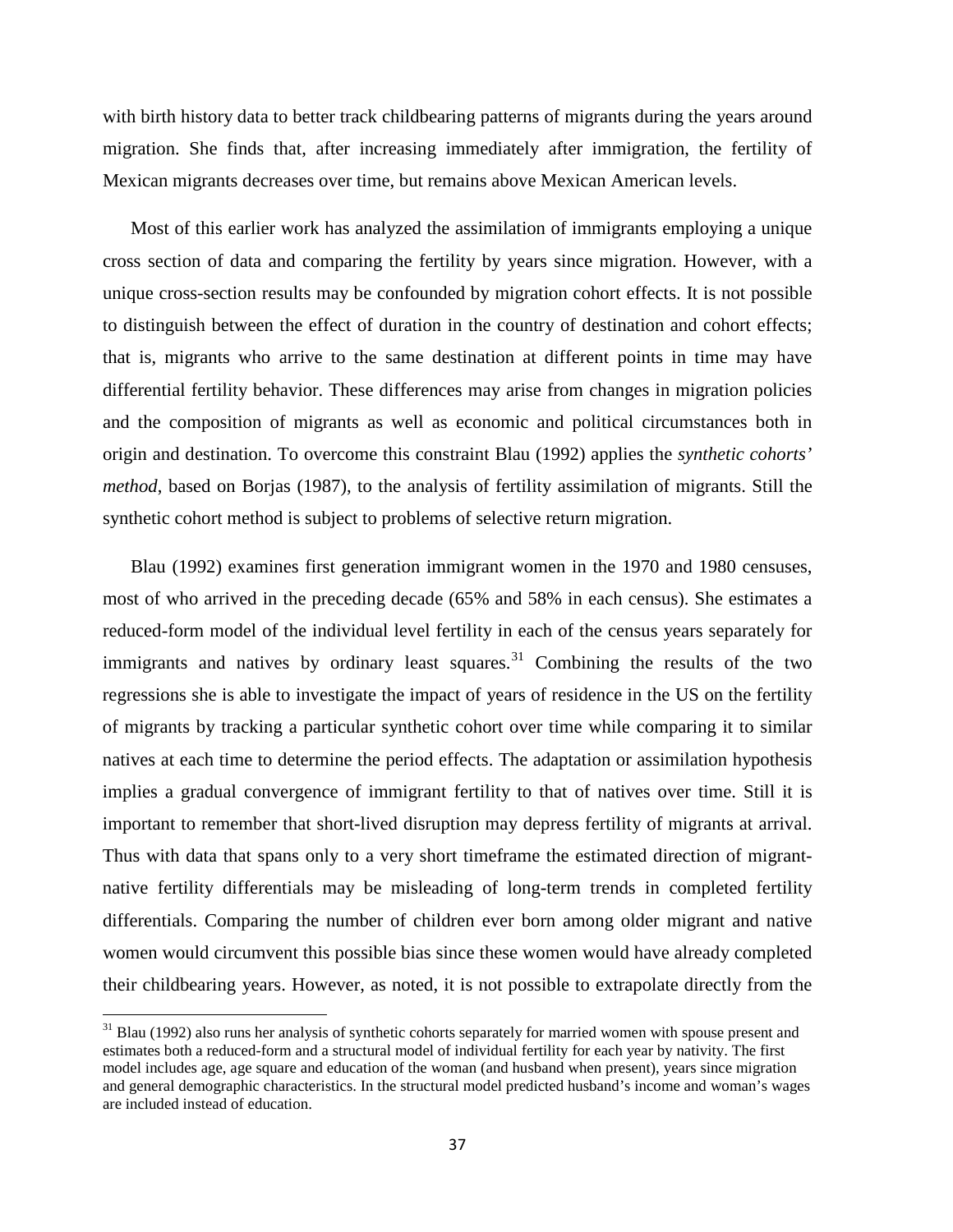behavior of older migrant cohorts to predict that of recent cohorts because of potential changes in the ethnic composition and period conditions faced by new cohorts.

Looking at migrants coming from high-fertility source countries, Blau (1992) finds they have relatively similar unadjusted fertility to US-born women. In 1970, migrants have 0.07 fewer children than natives and only 0.18 more than them by 1980. This is explained by some fertility disruption at arrival in the 1970 data and to immigrant women being positively selected in terms of education when comparing them to their source country. Those unadjusted differentials as well as their increase between the two censuses are important data on their own from a policy perspective regardless of whether they arise from differences in characteristics of migrants and natives or from their differential response to them. Adjusting for socioeconomic characteristics, immigrant women had fewer children in both census years and seemed more responsive to labor market opportunity trade-offs than natives. Tracking the relative fertility of synthetic cohorts throughout this period, Blau finds that fertility increases from 1970 to 1980, an indication of some initial disruption. For the cohort of immigrants who arrived in the period 1965-1970 the immigrant-native differential in fertility closes by 0.53 children from a gap of -0.63 children in 1970 to -0.1 in 1980. For the cohort who arrived immediately before in 1960-64 the difference increases by 0.38 over the same period. Blau notes that with lack of further data it is difficult to ascertain the completed fertility of those cohorts and, as a result, the final immigrant-native differential. If trends continued though the average migrant of the first cohort would end up bearing over half a child more than a similar native.

A few studies have focused the fertility of immigrant women who arrived to their destination country before the age of nineteen. The reasoning behind this sample choice is that the disruption mechanism is unlikely to play any role in child migrants and even the selection mechanism is likely to be greatly attenuated, as migration decisions are mostly made by their parents and are plausibly independent of other variables affecting the child migrant's fertility.<sup>[32](#page-39-0)</sup> Thus, by studying child migrants researchers have been able to focus in understanding the adaptation process in the receiving country and the role that age at

 $\overline{\phantom{a}}$ 

<span id="page-40-0"></span> $32$  Although Jasso (2004) points out that parental immigration to the US among Mexicans is partly influenced by the expectation of better prospects for their children.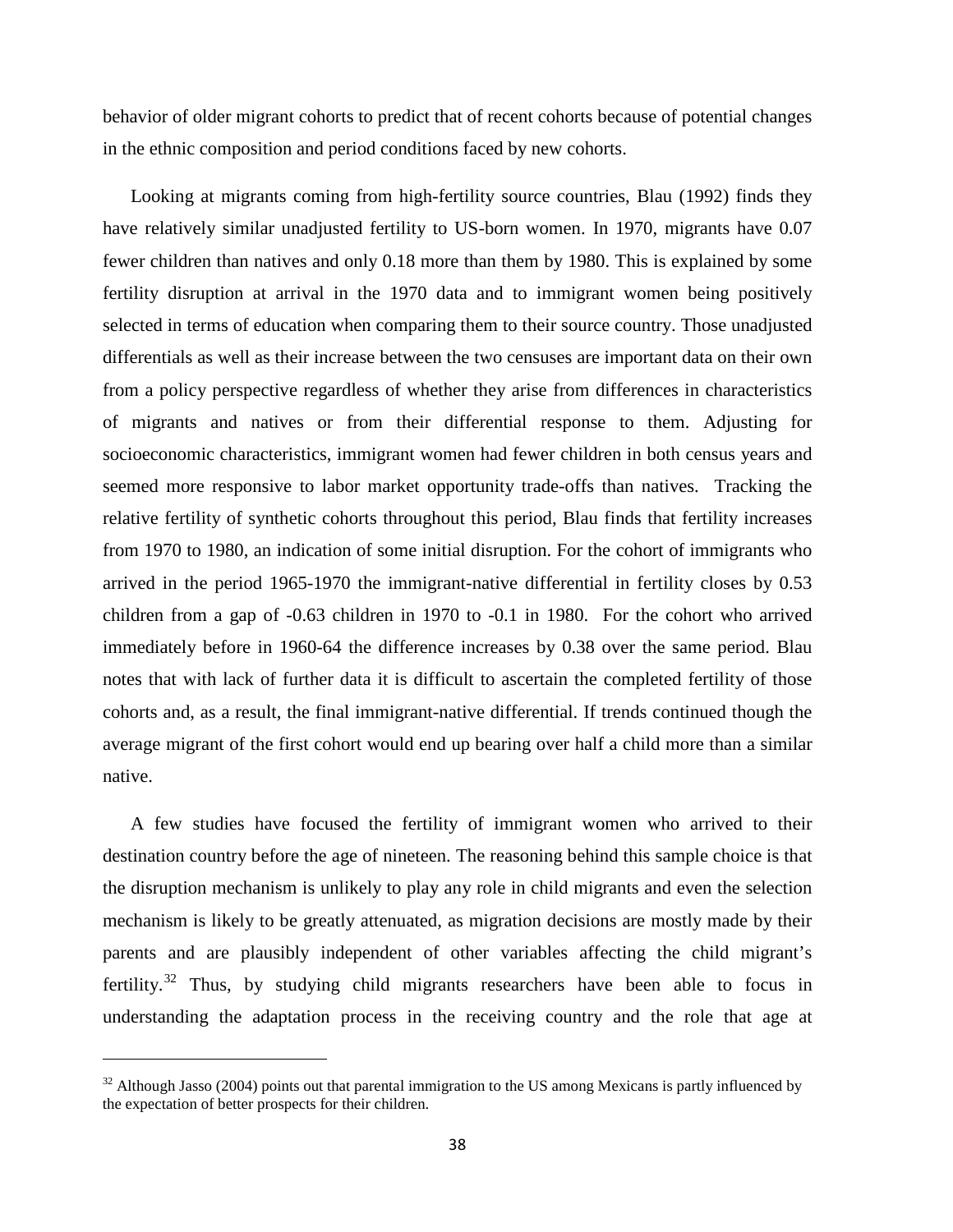migration plays on it. Looking at child migrants has the additional advantage of exploring the existence of *critical ages* at which behaviors can be learnt (Bleakley and Chin 2010, Schaafsma and Sweetman, 2001). In the case of fertility, an additional effect of the age at arrival could arise if cultural norms regarding reproductive behavior formed at a particular age (for instance, the onset of puberty) are difficult to modify later on (Ryder 1973).

Among those who focus on migrants who arrived before adulthood, Adserà and Ferrer (2013a) use the Canadian Census of Population (20 percent sample) for the period 1991- 2006 to estimate a Poisson model on the number of children that includes a set of indicator variables for age at immigration, from under age 1 to age 18. They find that the fertility rate of individuals migrating up to age 6 is either somewhat lower or indistinguishable from that of natives while that of immigrants who arrived into Canada in their late teens shows a sharp increase relative to immigrants who arrived at earlier ages. The same age at arrival profile is present in England and France (Adserà, Ferrer, Sigle-Rushton and Wilson, 2012). Overall once researchers allow estimates of fertility to vary by age at immigration, they find patterns broadly consistent with the adaptation hypothesis. With few exceptions, women who immigrated at the youngest ages have fertility rates that are most similar to native-born women. Predicted fertility of migrants relative to natives in each destination calculated from basic Poisson estimates in Adserà, Ferrer, Sigle-Rushton and Wilson (2012) are shown in Figure 2.<sup>[33](#page-40-0)</sup> It is interesting to observe such similar patterns of relative fertility rising with age at migration in countries with differences in both the extent of selectivity of migration policies and the geographic composition of incoming migration cohorts. Although in all three countries, at least since the 1980s, the fertility of immigrant populations has exceeded that of the native born (Belanger and Gilbert 2003, Adserà and Ferrer 2010), their contribution to overall fertility, while increasing, remains fairly small (Coleman, Compton and Salt 2002; Sigle-Rushton 2008; Herran and Pisson 2007). Nonetheless, the extent to which immigrants will sustain fertility over the longer term is less clear; as we discuss later in the section, evidence from Canada suggests that the fertility of second-generation immigrants may, in fact, fall below that of other native-born groups (Adserà and Ferrer 2010).

<span id="page-41-0"></span><sup>&</sup>lt;sup>33</sup> The relatively small sample size in the French data compared to the large samples available in both the Canadian and English census explains the fact that the French predictions in Figure 2 are less smooth than those for the other two countries.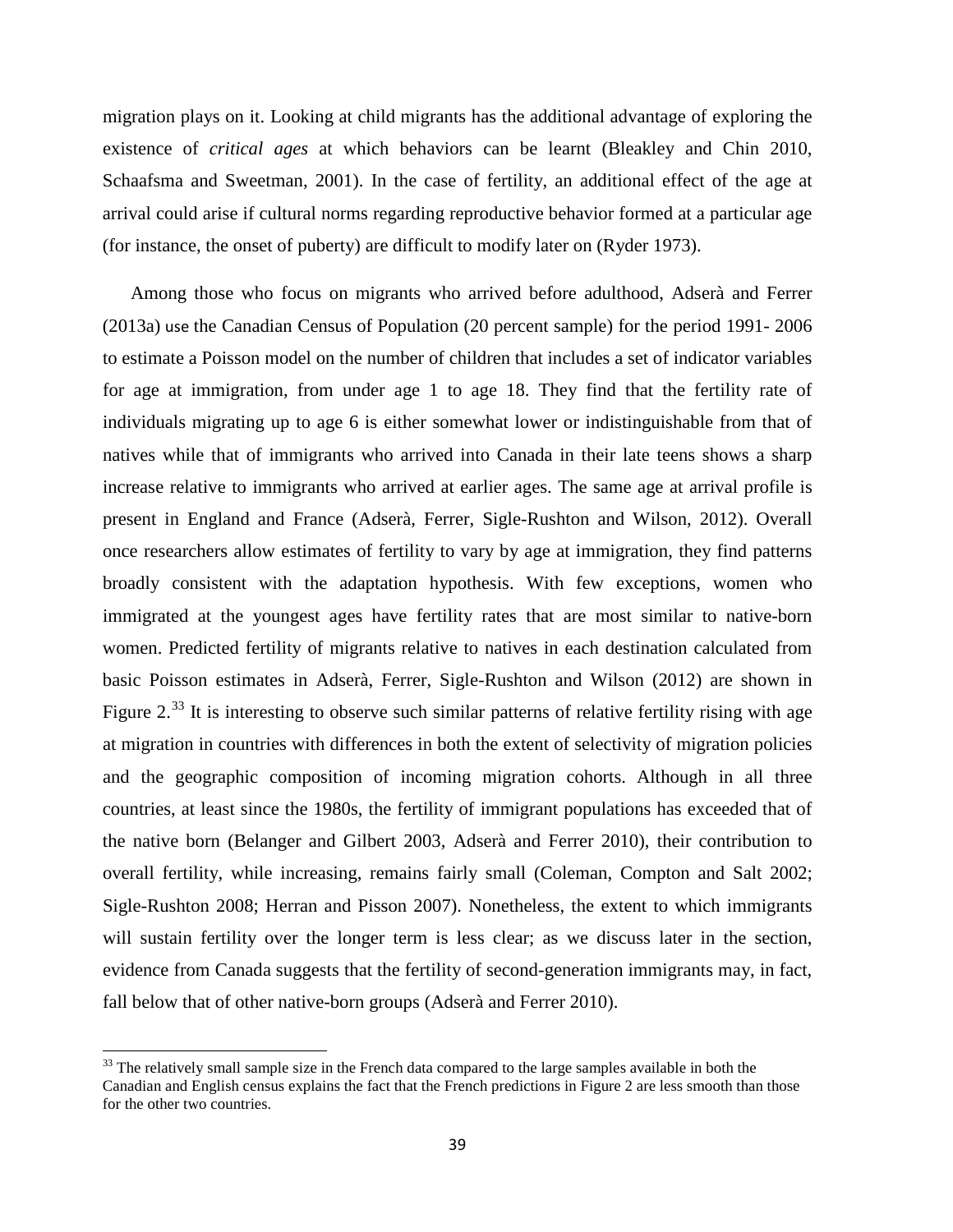## (Figure 2 here)

## *4.3.1 Age at arrival Language Proficiency and Critical Period Hypothesis*

As noted, another reason to focus on women who migrated as children and their age at immigration is that there might be critical ages at which individuals learn a particular behavior or skill, such as the local language, that are crucial for future social and economic outcomes. It is well documented that fluency in the language of the destination country decreases with age at immigration among other things (Chiswick 1991; Stevens, 1992, 1999; Espenshade and Fu 1997; Espinosa and Massey 1997; Akresh 2007) and should be greater for those migrants who arrive as children. Fluency in the language of the destination country has long been recognized to play a key role in immigrant's outcomes and degree of adaptation (see e.g. Kossoudji 1988; Dustmann 1994; Schaafsma and Sweetman 2001; Chiswick and Miller 1995 and 2001; Dustman and van Soest 2002; Bleakley and Chin, 2004). Studies by Leslie and Lindley (2001) and Dustmann and Fabbri (2003), for example, find that lack of fluency in English has a detrimental impact on the employment and earnings of ethnic minority men and women in Britain. In the case of fertility, a non-official mother tongue may impact the ability of the child-migrant to access local cultural cues through school and peers to form her fertility preferences. Existing analyses have found greater English fluency to be associated with lower fertility in the US (Sorenson 1988; Swicegood et al. 1988; Bleakley and Chin 2010) and Canada (Adserà and Ferrer 2013a).

The first two works to analyze the role of language focus on the fertility of all Mexican immigrants in the US. Sorensen (1988) takes advantage of new questions on language use and English proficiency introduced on the 1980 US Census. Her analysis focuses on endogamous Mexican American and non-Hispanic white couples living in Texas, New Mexico and Arizona in which the wife is between 40 and 44 years of age rather than on women's characteristics alone. She finds English use at home by both the wife and the husband decreases the likelihood of having an additional child at all parities even after controlling for educational attainment and English proficiency. Among non-Hispanics couples the likelihood to transit to parity five or more is also higher among those with low English proficiency who do not speak English at home, even after controlling for educational attainment and nativity. Swicegood et al. (1988) also employ the 5 percent Public Use Microdata Sample (PUMS) from 1980 US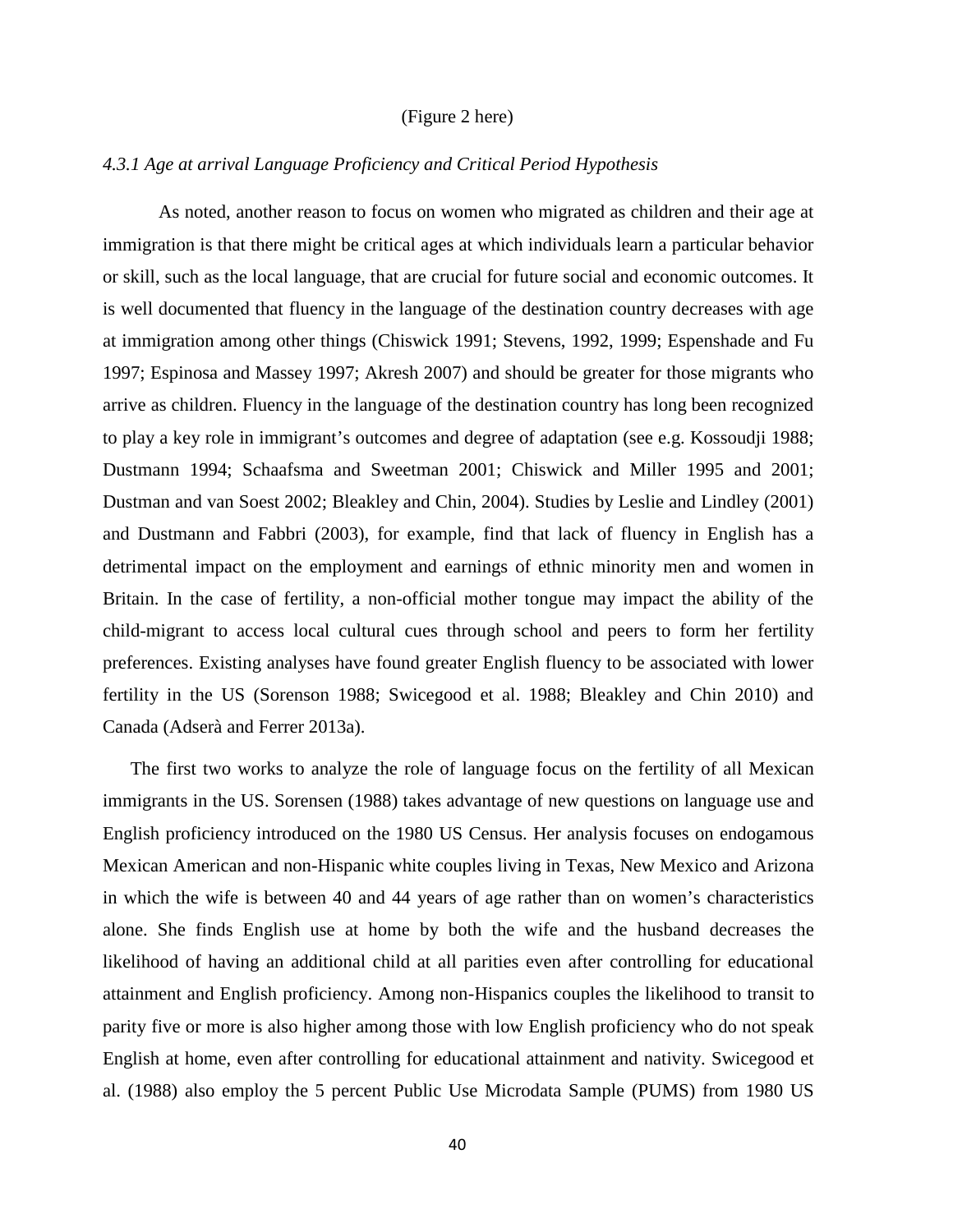Census to find a negative effect of English proficiency on the total number of children ever born and in the presence of children under three in the household among ever-married Mexican American women aged 15-44. The relevance of English proficiency increases with education, particularly among the younger age groups. The authors argue that opportunity cost calculations rather than cultural factors play a more central role in shaping childbearing behavior of women in their sample.

A problem with estimating the impact of language proficiency on socio-economic outcomes is that proficiency is an endogenous variable and may be correlated with other variables that explain those outcomes such as ability or attitudes towards preserving the ancestral culture. As a result, ordinary least squares (OLS) estimates of the effect of proficiency of the destination language are likely unable to estimate the causal relationship. Bleakley and Chin (2010) use an instrumental variables strategy to circumvent the problem of the endogeneity of language fluency and show that the outcomes of immigrants from non-English speaking countries systematically differ from those of other migrants only among those arriving after the *critical period* for language acquisition of 8 to 9 years of age. They employ microdata form the US Census 2000 to study how marriage and fertility, among other socioeconomic outcomes, of childhood immigrants (who arrived before age 15) currently between ages 25 and 55 are related to their age at arrival in US. Consistent with the existence of a "critical period" of language acquisition, there are no significant differences in adult English proficiency among immigrants from English and non-English speaking countries who migrated to the US very early in life. Moreover, while the relation between age at migration and English proficiency remains flat for those from English-speaking countries, proficiency decreases almost linearly with age at arrival for those from non-English speaking countries who arrived after age. Bleakley and Chin (2004, 2008, and 2010) use these differences between younger and older arrivers on English language skills to construct an instrumental variable for English proficiency. Since age at migration is likely to affect socioeconomic outcomes of migrants through channels other than language (e.g. better knowledge of US cultural norms) and, as a result, it may fail the exclusion restriction as an IV, they use immigrants from English-speaking countries to control for the impact of age at migration that is not related to language fluency.

In a first stage equation, they instrument language proficiency with an interaction between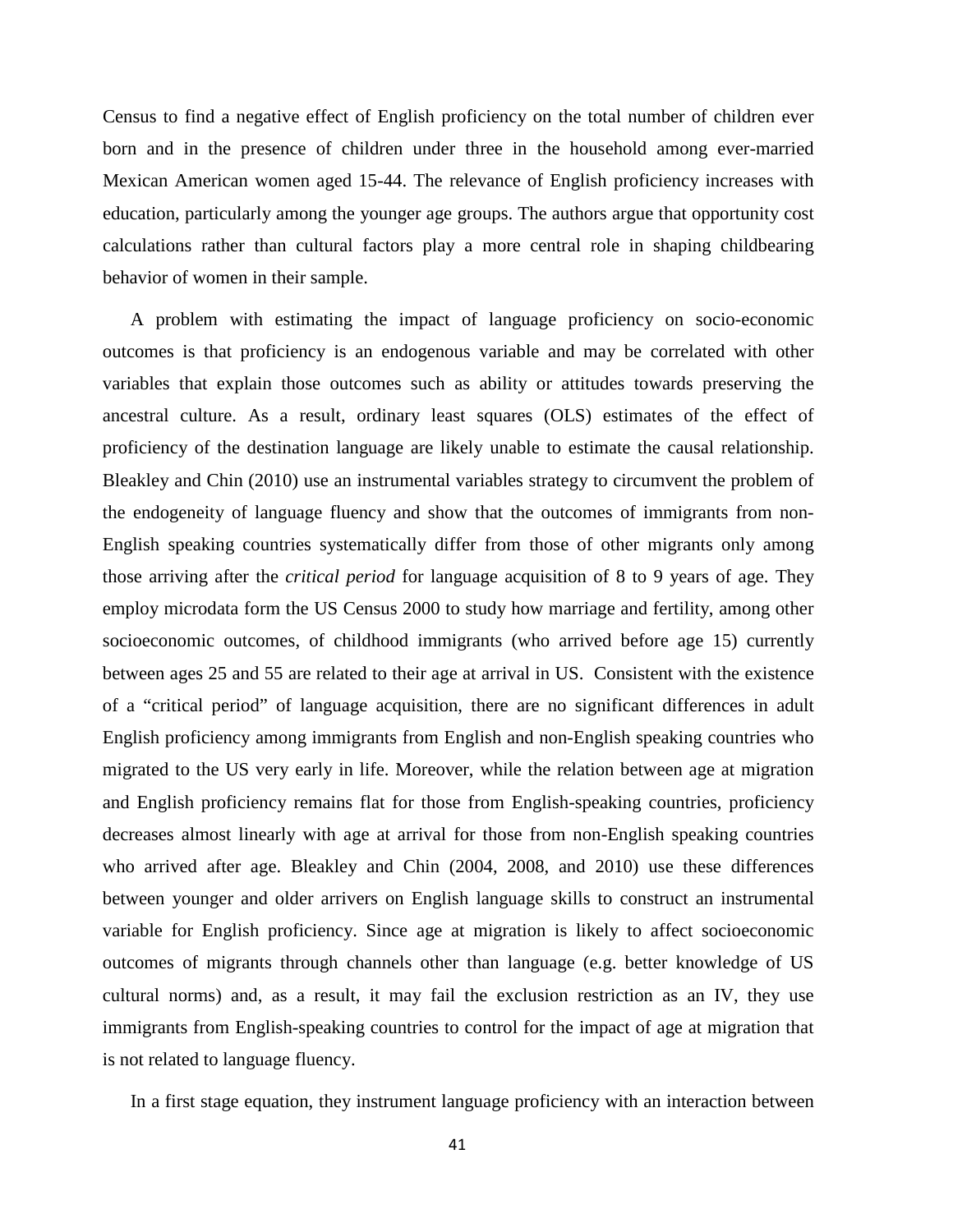migrant's age at migration (beyond the critical age of nine) and an indicator for a non-Anglophone country of origin. Results show that the ordinal measure of English proficiency (0 to 3) decreases by 0.1 for each year that the immigrant arrives after age nine among those arriving from a non-English speaking country– a sizable effect. They use fitted values for English proficiency to estimate a second stage relationship for fertility outcomes of migrants first for all individuals in the sample and then separately by gender. The number of children present in the household of immigrants with higher English fluency is smaller than for the rest, even though English-proficient women are not significantly less likely to have a child. Among more English-proficient men the reduction in the number of children is also explained by differences at the extensive margin. However, there are not significant differences in the extensive margin when the sample is restricted to married men. Single parenthood or out-ofwedlock births are not significantly related to English proficiency. These findings are robust to controlling in the models for the interaction between age at arrival with either the fertility rate or the GDP per capita in their country of origin as well as to dropping either Canada or Mexico from the sample of migrants.

Adserà and Ferrer (2013a) estimate the fertility of migrants who arrived before age nineteen to Canada relative to that of natives by age at migration separately for those who have a mother tongue that is an official language in Canada and for those who do not. They do not employ an instrumental variable strategy but, instead include in their models interactions of dummy variables for each age at arrival before adulthood with an indicator of whether the mother tongue of the individual is official in their province of residence. Unlike Bleakly and Chin (2010), they do not find a sharp discontinuity in immigrant fertility behavior relative to natives among migrants arriving before or after the age of entry into middle school and whose mother tongue is not official in Canada. Moreover, fertility of both immigrants with and without an official mother tongue increasingly differs from that of natives by age of migration. However, fertility remains lower among immigrants with an official mother tongue than among those without it for any age at arrival.

## *4.4. The Role of Culture: Heterogeneity across Source Countries and Adaptation*

The role of culture in explaining immigrant assimilation is pervasive. The extent of adaptation may hinge on the distance between the norms governing fertility in both the destination and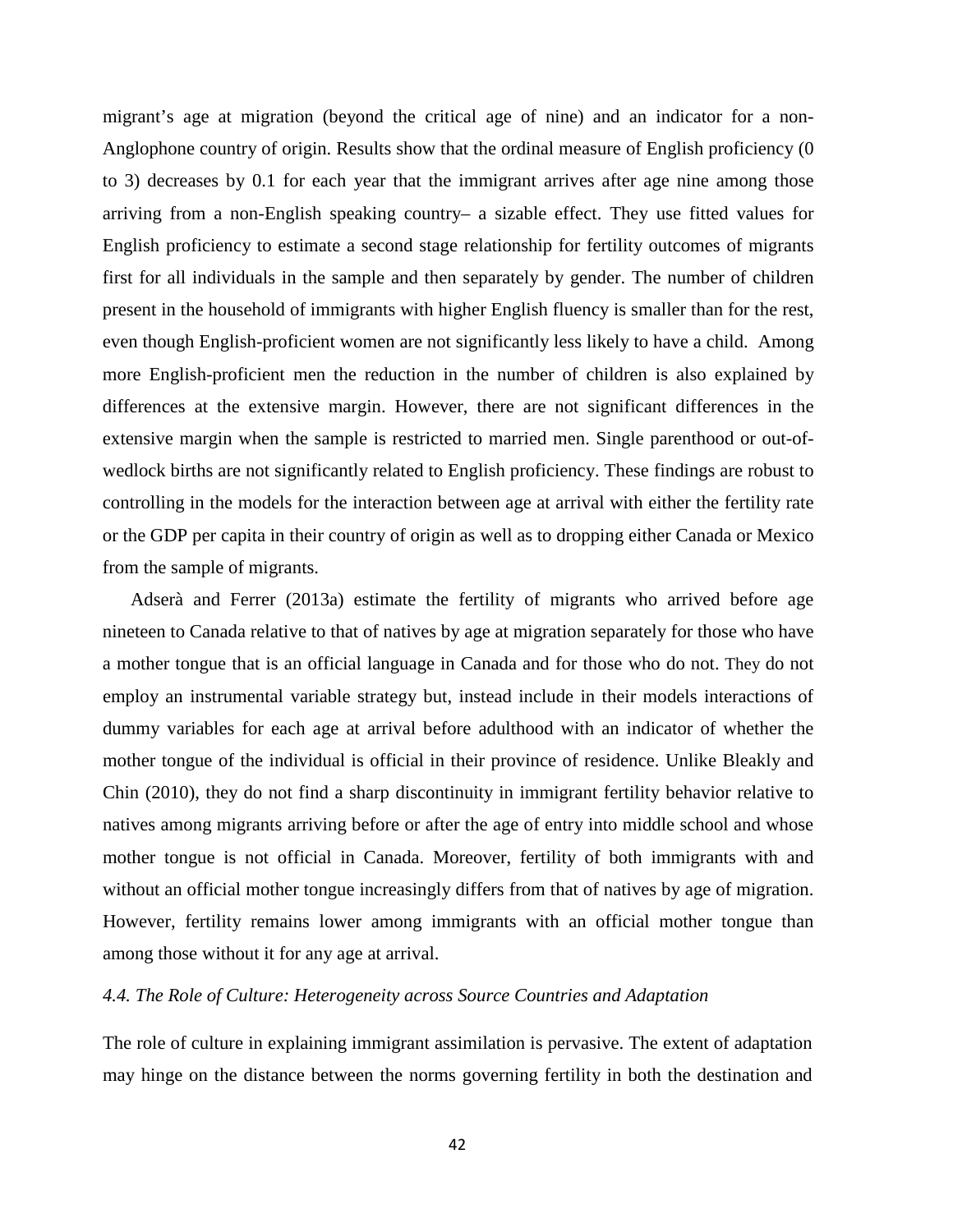source country. Those norms or attitudes are part of an individual's cultural background. Even if immigrants leave behind the laws and institutions of their home countries, they do bring a set of beliefs and traditions that may be slow to change and often get passed to their children. Across countries of origin there may be different norms and expectations regarding fertility such as age at first birth or acceptability of out-of-wedlock births. Unfortunately lack of premigration information generally limits the ability to study the direction of adaptation in the destination country. Further there may be differential selection across origins and employing country of origin averages as references might be misleading. Regardless of these limitations, accounting for heterogeneity of origins in the migrant population has proven to be relevant in explaining variation in fertility outcomes in different contexts (Kahn, 1994; Andersson, 2004; Coleman 2006; Georgiadis and Manning, 2011; Guinnane et al., 2006 and Parrado and Morgan (2008), among others).

The simplest way fertility models account for cultural background differences is by introducing country of origin fixed effects.<sup>[34](#page-41-0)</sup> The majority of such studies report substantial differences in fertility by ethnicity, with some groups adjusting their fertility faster than others. In Britain, Georgiadis and Manning (2011) and Coleman and Dubuc (2010) highlight the relatively slow fertility assimilation of Pakistanis and Bangladeshis as compared to that of other groups such as Chinese, Indians and Black Caribbean whose fertility is at or below the UK national average. In Germany, multiple studies mostly employing the German socio-Economic panel have shown foreign-born fertility to slowly converge toward native levels since the 1970s (Mayer and Riphahn 2000; Milewski 2007), particularly among Polish and Italians (Schulz 1978). Turkish migrants (and Muslim migrants in general) have always exhibited higher fertility than natives, but there is some evidence of adaptation as their fertility is lower than in Turkey (Kane 1986, Schoorl 1995). Schrool (1990) shows similar patterns in the Netherlands. Sobotka (2008) compiles data on TFR of immigrants from Somalia, Pakistan, Turkey, and Iran from different sources and compares it to western European levels. The fertility of these groups is relatively high compared to that of their country of destination, with

<span id="page-45-0"></span><sup>&</sup>lt;sup>34</sup> Religion is an important determinant of fertility as it typically embodies a broad set of cultural rules surrounding childbearing. However, many surveys do not include questions on religion and many researchers proxy these differences using country of origin instead. A few papers analyze fertility across religious groups in developed countries (Adserà 2013, Westoff and Frejka 2007, 2008). Westoff and Frejka (2007) provide an excellent survey of the wide heterogeneity in the fertility of European Muslims depending on their ancestry and country of birth.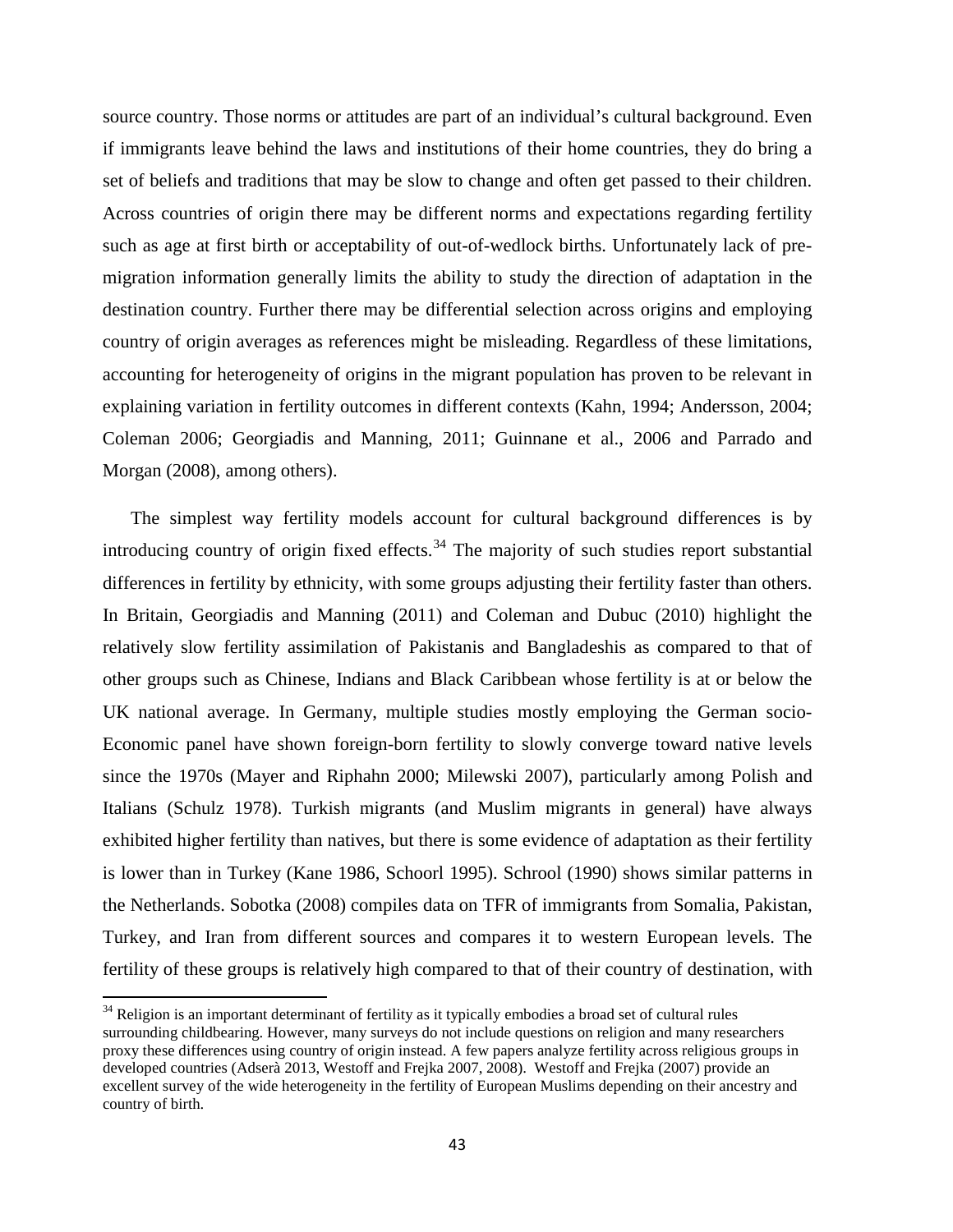the exception of Iranians. In Canada, research shows that up to 1980 Canadian immigrants had lower fertility rates than the Canadian born (Kalbach 1970), but the trend has since reversed. A study by Belanger and Gilbert (2003) suggests that the increase in the share of Canadian immigrants from areas with traditionally high fertility rates such as the Middle East, Southern Asia and Latin America is likely responsible for this change in fertility patterns. The literature findings underscore the importance of taking into account the heterogeneity of the foreignborn population and analyzing whether, once controls for origin are included in the empirical analysis, adaptation occurs in a similar way for individuals moving from different places.

In that regard, to study whether child immigrants arriving from certain regions adapt to the rules that guide fertility behavior in the host country faster than others with the same years of exposure, Adserà, et al. (2012) estimate a Poisson model that includes interactions of a set of age-at-immigration dummies with indicators for each world-region of birth. Results show patterns broadly consistent with the adaptation hypotheses with fertility rising with age at arrival in all three countries they analyze, Canada, France and England and Wales, and across all origin groups in each country. However estimates suggest that the estimated effect of exposure to the host country varies by origin and it is particularly important to explain fertility outcomes of immigrants who come from Africa and Asia to France and from South Asia to England and Wales.

To understand cultural norms that migrants bring with them when they move, some studies compare fertility patterns at origin and destination. Thanks to available census data, this has been done extensively for migrants to the US during the late XIX and early XX century. Guinnane, Moehling and O Grada (2006) study Irish fertility in the US using the 1910 IPUMS and fertility in Ireland with the 1911 Irish Census. They find that the fertility of Irish migrants is higher than that of comparable natives, but relatively lower than that of similar Irish couples in Ireland where marital fertility remained high throughout these years. To understand whether the persistence of source-country norms was specific to Irish migrants, they analyze the fertility patterns of German migrants. While they find that the fertility of first-generation German immigrants was also higher than that of native-born whites, the difference was vastly accounted for the socioeconomic characteristics of that population. Further, the fertility of the second generation of German immigrants was similar to that of the native-born population. Rosenwaike (1973) studies first generation Italian migrants with the 1910 and 1960 US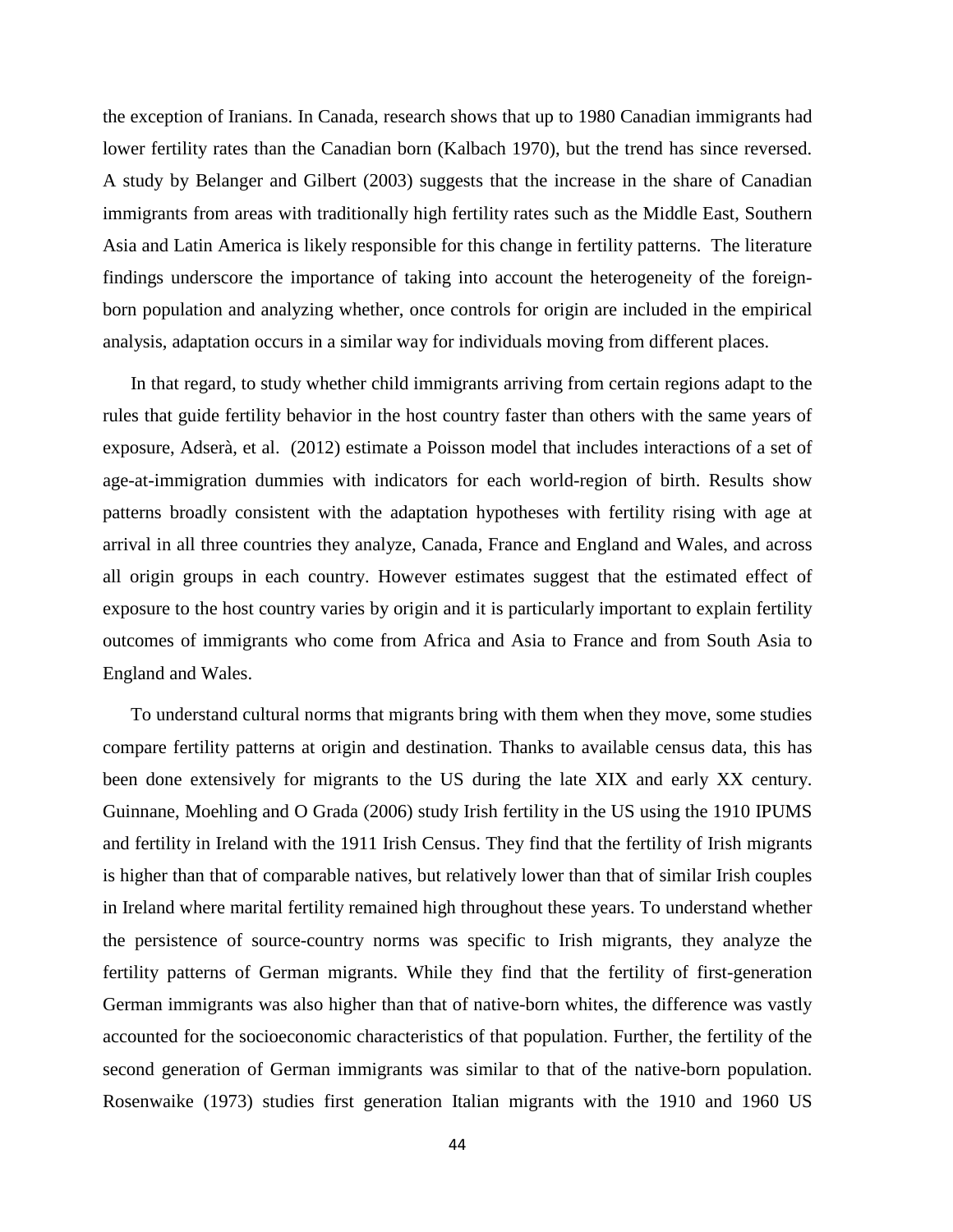Censuses and second-generation migrants of Italian ancestry with the 1960 Census. He argues that Italians brought with them patterns of very high fertility from their country, but those who migrated as children (and the second-generation) assimilated successfully to the lower fertility of natives. Gjerde and McCants (1995) analyze how, on the one hand, better economic opportunities at destination than in origin that encouraged high fertility and, on the other hand, cultural norms brought from the source country affected the marital and fertility decisions of Norwegian immigrants to the US. Data from the 1900 PUMS of the US Census shows that women of northern European countries in the upper Middle West US frontier had around one and a half more children over a marriage span than native-born. In their historical analysis of Norwegian migrants, they argue that fewer constraints to land access than those faced in their homeland allowed young couples to marry relatively early and have more children than in Norway. Those patterns changed for the second-generation and later arrivals when faced with more economic and population pressures that brought ancestral cultural norms (of late marriage and restraint fertility) back into the spotlight.

Finally, to better proxy cultural norms and expectations in origin, some researchers introduce direct and substantive information from source countries in their models with the understanding that dominant behaviors in a country are reflected in those norms. Khan (1988) uses a measure of the net reproduction rate (NRR) dating from the late 1960s, to proxy for fertility norms faced by the migrant women she studies in the 1980 US Census and finds it accounts for part of the cross-country differentials. Frank and Heuveline (2005) undertake a similar exercise when studying Mexican migrant adaptation.

Blau (1992) examines first generation immigrant women in the US 1970 and 1980 Census and finds that, among other things, their home country total fertility rate (TFR) is a significant covariate when explaining their childbearing behavior. Instead of just introducing country level variables as additional covariates in a model of individual fertility, she employs a two stage estimate to analyze their on the migrant-native fertility differentials by place of birth among immigrants once other observable characteristics are taken into account. In particular she estimates the following two equations

$$
F_i = X_i \, B + D_i C + \varepsilon_i \tag{6}
$$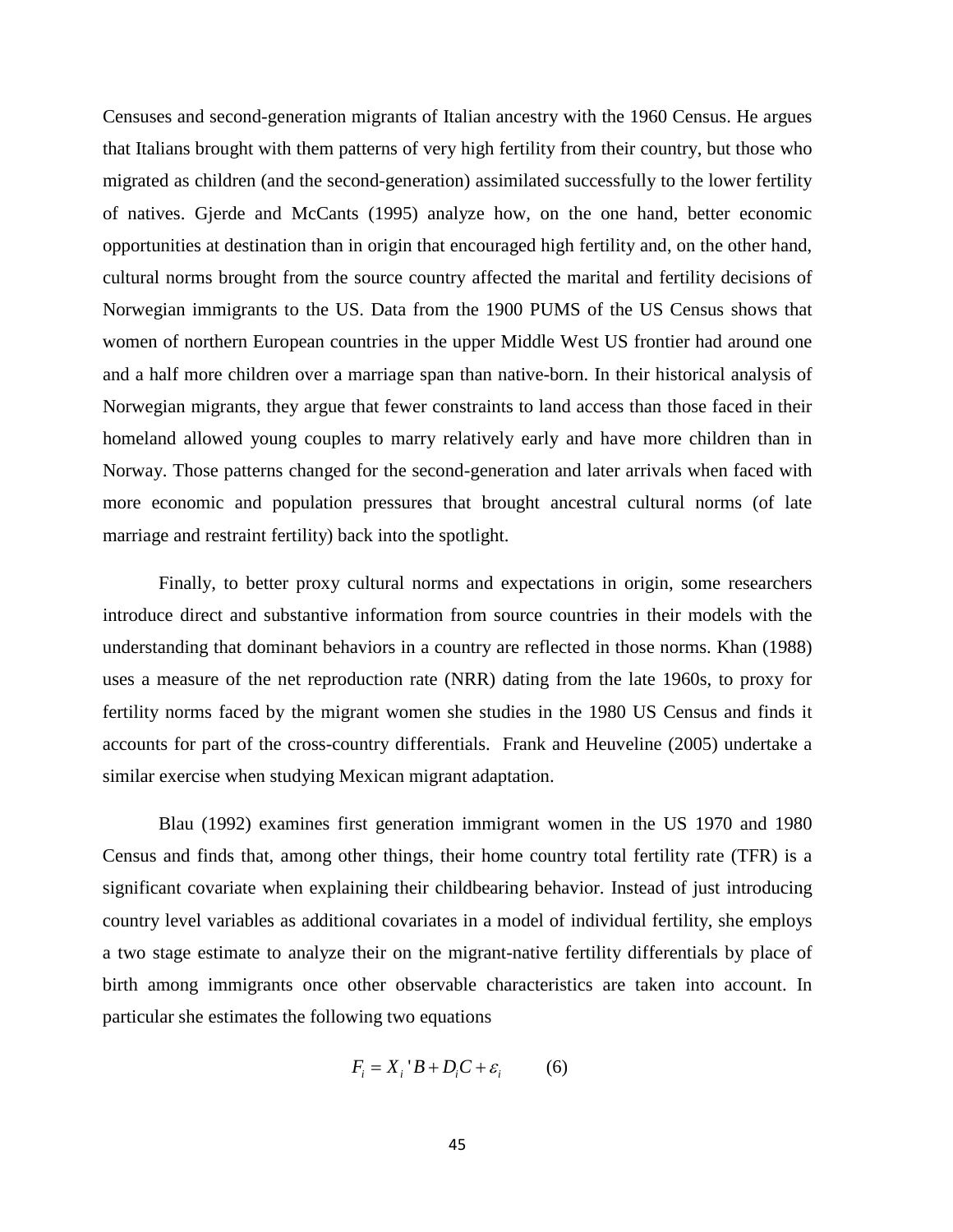$$
C_{nt} = Z_{nt}B_z + Y_{1970} + \varepsilon_{nt} \tag{7}
$$

Equation (6) is a reduced form analysis of individual fertility  $F_i$  that includes individual  $i$ demographic characteristics *X*; a vector of country dummy variables *D* and  $\varepsilon_i$  a stochastic error term. In equation (7), the dependent variable  $C<sub>nt</sub>$  is the vector of dummy variables for each country *n* in the year *t* estimated in equation (6). The model includes *Z* a vector of country source variables, a dummy for year 1970 and  $\varepsilon$ <sub>nt</sub> a stochastic error term. The source country variables include total fertility rate (TFR), per capital GCP, the proportion of women in the source country with the same or higher educational level as the migrants, infant mortality, the proportion of refugees among migrants and the distance in kilometers between the US and the country of origin. Variables are constructed by weighting the country levels in each country and years since migration group by the distribution of immigrants in each of those cells. Not surprisingly, overall predicted levels of migrant fertility are lower than the total fertility rate at origin. Nonetheless, characteristics from source countries matter and explain fertility differences across nationality groups in the US. TFR in particular and to some extent relative low educational attainment exert a positive force on migrant fertility. As expected the relevance of origin variables increases with the age at arrival and for individuals who married in origin and married within their own ancestry.

As Fernandez and Fogli (2009) note, works that study the first-generation immigrants face problems of selection into migration as well as the possibility of delay, disruption and catch-up in fertility around the time of migration that can contaminate the inferences one makes about the strength of cultural continuities.

#### *4.5. Son Preference*

A controversial issue regarding immigrant fertility refers to the persistence of gender preference among some immigrant groups even after migration. Gender preference for children, in particular son preference, is deeply rooted in some cultures and usually associated with the economic environment. Developing rural economies might demand more sons who can better help with physical labor in the fields, and poor households might deem daughters too expensive in cultures where dowries are expected in order to marry them off. Traditional economies where males are the main provider of resources and with little social programs for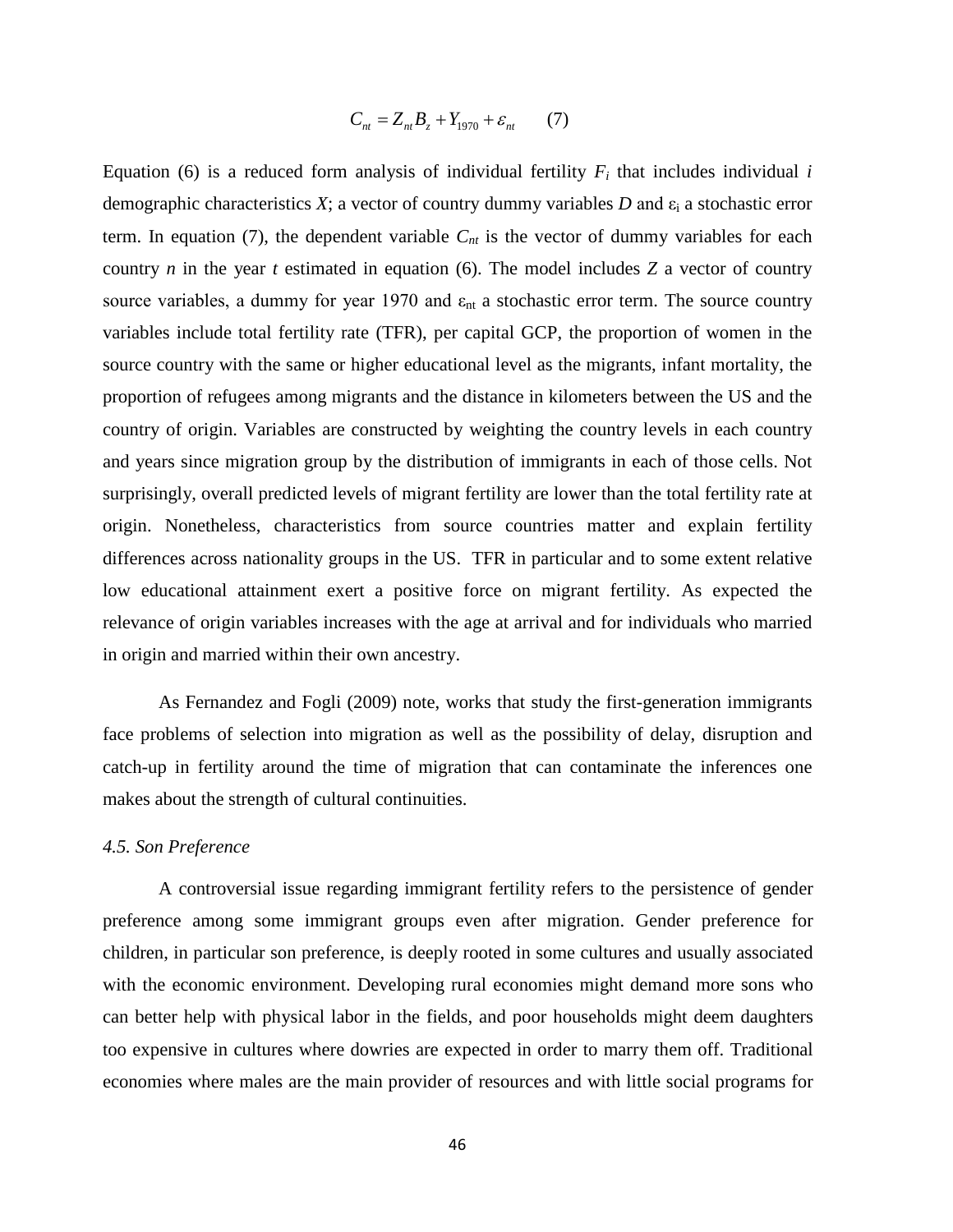old age will attach more value to male than female offspring. It is expected that in more developed societies with more equal gender roles in the labor market and where children are not as essential for old-age insurance, son preference should be less important and reflect only gender tastes. It is plausible, however, that immigrants arriving from areas with strong son preference should show some evidence of differential treatment of the offspring if their cultural preferences for a given gender persist well after migration. Pabilonia and Ward-Batts (2007) and [Lhila](http://www.springerlink.com/content/?Author=Aparna+Lhila) and [Kosali, \(](http://www.springerlink.com/content/?Author=Kosali+I.+Simon)2008) show evidence of differences in parental labor supply and prenatal health behavior conditional on the gender of the child in developed countries by immigrants from countries with marked son preference, like China, India, South Korea and Taiwan.

Models of gender preference consider both tastes over offspring gender and the economic value attached to each gender as determinants of gender preference and their potential impact on fertility. In general, gender preference might increase fertility if births continue until the desired gender balance is achieved. However, economic conditions might limit the desired number of children and contribute to limit fertility, particularly if there is room for gender selection (Ben-Porath and Welch, 1976). Work by Klasen and Wink (2003) present recent evidence of dramatic sex ratio imbalances across different countries, particularly in South East Asia, that can only in part be accounted by selective abortion. Since incentives for sex selection are stronger at later births, high male to female birth ratios at higher parities can be interpreted as evidence of son preference and typically denote the existence of gender selection.

Using data from different sources (US Federal birth data 1971-2005, California birth data 1970-2005 and the 1980, 1990 and 2000 US Censuses), Abrevaya (2009) looks into the probability of the birth of a boy, conditioning on the gender of the previous child, for different ethnic groups in the US and finds substantially higher male to female ratios among Chinese and Indian women for the third and fourth child (and even for the second among Indian). These higher ratios of male births are associated with the use of gender selective procedures in pregnancies. The imbalance is larger for older women, for the third child and among less educated Chinese, but similar across educational levels among Indian women. The main findings in sex ratio imbalances in the US are confirmed by Almond and Edlund (2008). Indian immigrants to England and Wales also portray abnormal rations and Dubuc and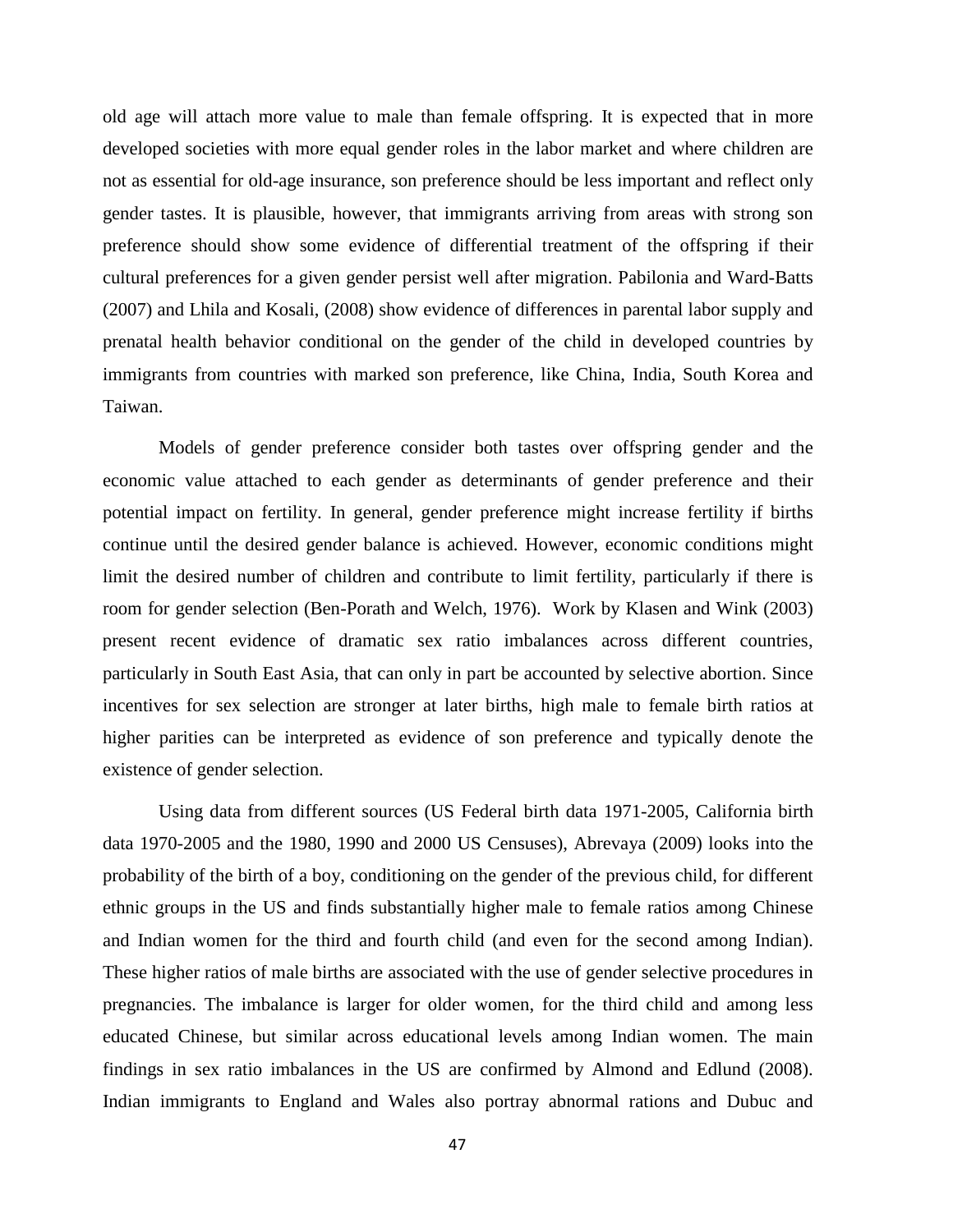Coleman (2007) tie this finding to a reduction in fertility of Indian immigrants to Britain not observed among other Asian-origin population (like Pakistani and Bangladeshi), who in turn maintain normal male to female birth ratios. Almond et al. (2009) use a similar methodology to determine the extent of gender selection among South East Asian immigrants to Canada. They find that religion is a strong determinant of high male to female birth ratios, with Christian or Muslim Asian immigrants (mainly from Pakistan, Bangladesh, Philippines and Hong Kong) exhibiting normal sex ratios, and other religions such as Hindus and Sikhs showing abnormally high sex ratios and that this persists to a lesser degree among second generation immigrants. The Canadian case is interesting because of the large size of the immigrant population arriving from countries with high sex birth ratios. With similar data, Adserà and Ferrer (2011) find that Sikhs and Hindus speed fertility up after the birth of two girls, but transit much slowly to third births after two boys are born. Those asymmetries do not appear across other religious groups. They also find significantly altered sex ratios: the likelihood of having a boy either after one or two girls are born increases among those born in south East Asia and among Sikhs. For both groups the bias in the ratios is large for births that occur very close to the previous birth.

## *4.6 The Fertility of the Second Generation*

Because changes in fertility preferences might take more than one generation, research into the adaptation hypothesis also looks at second generation immigrants to investigate the extent of fertility convergence. Further, the policy relevance of understanding the assimilation of the second-generation is evident. In countries with substantial immigration inflows, a large share of the next generation will consist of individuals whose parents were born abroad. Even if the first-generation only assimilates partially to native patterns, their children may converge to native levels of education, labor supply or fertility as they adopt cultural cues in their country of birth and respond to local labor market opportunities.  $35$  In this regard, even persistent native-immigrant fertility gaps would not bring about long-term changes of fertility patterns in the destination country.

Empirical studies overwhelmingly find that fertility differences present among

<sup>&</sup>lt;sup>35</sup> The assimilation of the second generation has been extensively studied in many dimensions; see the chapter on second generation outcomes in this handbook by Sweetman and Van Ours (2014).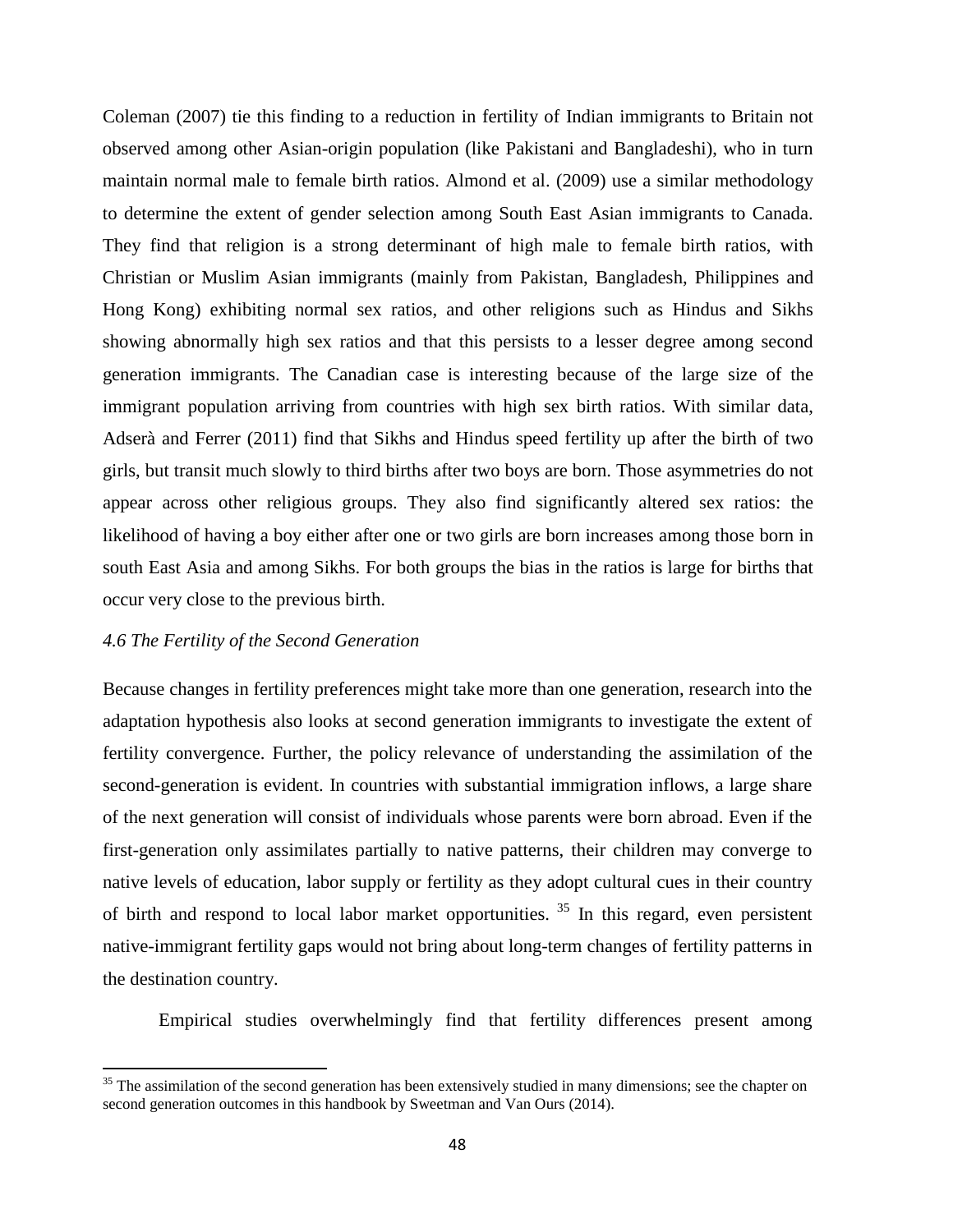immigrants tend to shrink (or disappear) among the second generation of migrants. The fertility patterns of second generation immigrants to West Germany (Milewski 2010) and second generation Turkish and Moroccan women in the Netherlands (Garssen and Nicolaas 2008) are closer to those of the native born than those of first-generation immigrants. The fertility of second generation immigrants to the UK tends to converge to the average fertility, with second-generation Pakistani and Bangladeshi women in particular having fewer children and at later ages, compared to the first generation (Dubuc 2012). Adserà and Ferrer (2010) find that the fertility of second generation Canadians resembles that of the native born more closely than that of their parents. Similar results are found in Australia (Abbasi-Shavazi and McDonald, 2000).

In the US, fertility patterns of some groups of immigrants seem to remain high even among the second and third generations (Bean, Swicegood and Berg, 2000). Blau and Kahn (2007) study the intergenerational assimilation of Mexican migrants and find very large differentials compared to native non-Hispanic whites in education, labor supply and fertility during the years 1994-2004. Even though the second generation closes much of those gaps, particularly in education and work, their fertility differentials with natives are still substantial. These findings are confirmed in Blau et al. (2008) who find positive but limited intergenerational transmission of labor force and educational outcomes of all immigrants to their US-born children. However, the fertility assimilation of second generation US immigrants seems to be slower than in other countries, as it remains 40-65% in excess of that of the native born.

In the same vein as some studies of the first generation just reviewed, one way the literature analyzes the culture and intergenerational transmission of norms is by looking at the outcomes of variables of interest in the countries of origin of parents or in general of people of the same ancestry as the individuals under analysis. Antecol (2000) uses the 1990 US Census to analyze whether female labor force participation (LFP) in the country of ancestry (measured in 1990) explains the gaps in women's LFP among the second-generation and beyond. She finds a weakly positive correlation. The fact that ancestry is self-reported is a limitation of the study. Instead of directly using data from the country of origin, recent work matches secondgeneration migrants to information on the characteristics of first-generation migrants from the same ancestry as their parents. These researchers generally employ the large samples of earlier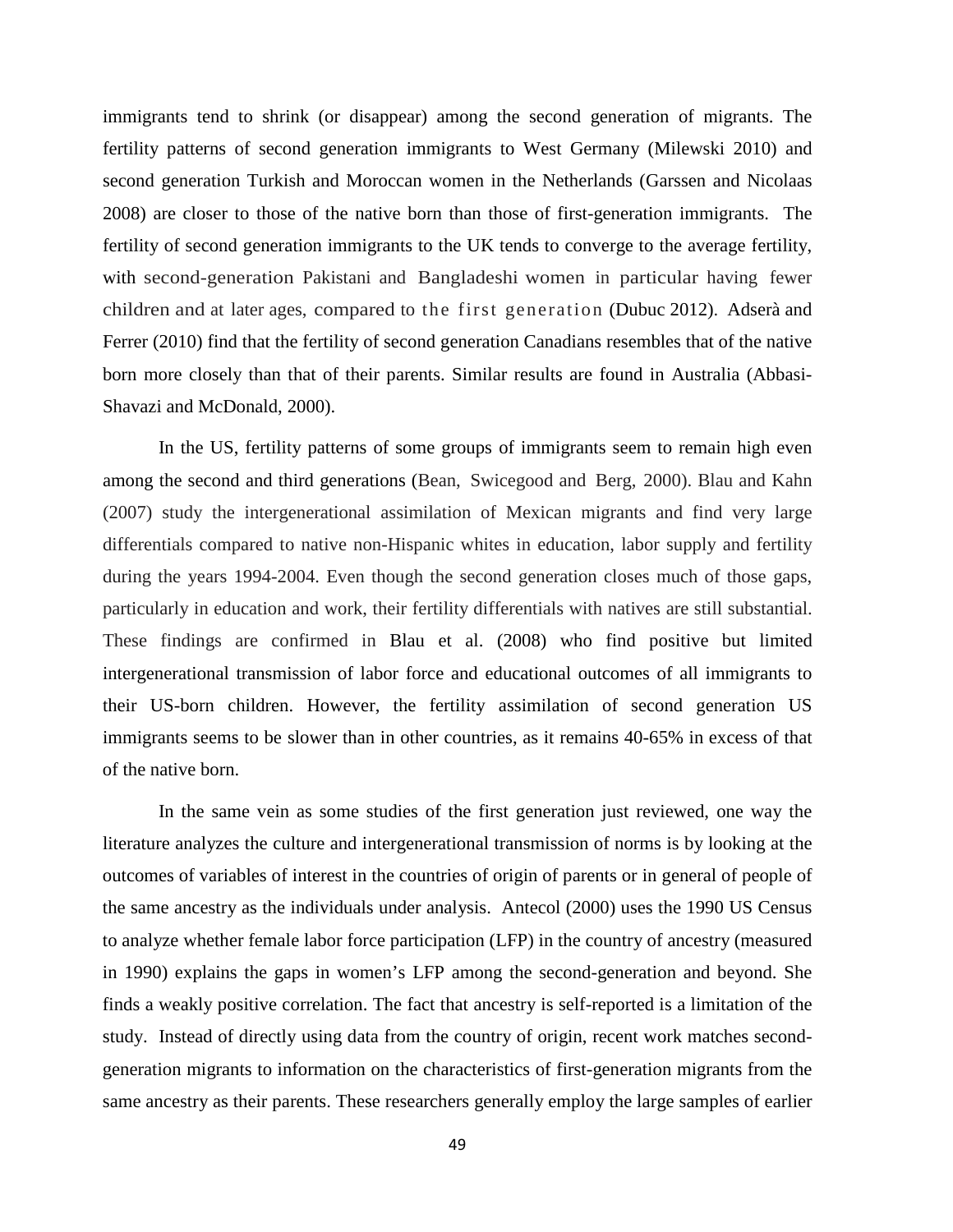censuses to construct these measures. Among them, using the 1970 US Census that collected data on foreign parentage, Borjas (1993) finds significant intergenerational transmission in wages and Card et al. (2000) also in educational attainment and marital assimilation in addition to earnings. Both papers use matched data from 1940 on immigrants from the father's ancestry.

Within this general methodological framework, Fernandez and Fogli (2006, 2009) and Blau et al. (2008) are the most distinctive papers that analyze the intergenerational transmission of fertility behavior. To understand the role culture plays in the fertility outcomes of the second generation they estimate some variation of the following general model

$$
F_{isjt} = \beta_0 + \beta_1' X_i + \beta_2 \tilde{Y}_i + \beta_3 \tilde{F}_j + f_s + \gamma_t + \varepsilon_{isjt}
$$
 (8)

where  $F_{ijst}$  is the measure of fertility for a woman *i* living in the Standard Metropolitan Statistical area (SMSA) or in a region *s* at time *t* and of ancestry *j*; *Xi* is a vector of individual controls;  $F_j$  includes the variables employed to proxy the cultural norms in the country of ancestry,  $\gamma_t$  is a set of year of survey fixed effects (if more than one year-survey is employed) and  $f_s$  a set of dummies for SMAS or region of residence and  $\epsilon_{isjt}$  a stochastic error term. In some papers the model also includes  $\tilde{Y}_i$  fertility characteristics of the individual's family (e.g. number of siblings a woman has in Fernandez and Fogli 2006).

Fernandez and Fogli (2009) use data from the 1970 US Census that includes information of parental origin. Their models include both the female labor force participation and the total fertility from the country of origin of the father of the respondent in 1950 as covariates to account for cultural norms. They find that TFR among migrants from the father's ancestry is significantly associated with fertility patterns of the second-generation. A one standard deviation increase in the TFR in 1950 is associated with approximately 0.4 extra children, a 14 percent increase in the number of children in 1970 (Fernandez and Fogli 2009: p.149). Additionally they run the same two stage model as in Blau, given by equations (6) and (7), to find that TFR and LFP in 1950 explain variation across estimated country-dummies. Results are robust to the inclusion of measures of the average human capital and of quality of education of migrants from the same ancestry. They employ the 1940 US Census to track average parental education of migrants from the father's ancestry. To understand whose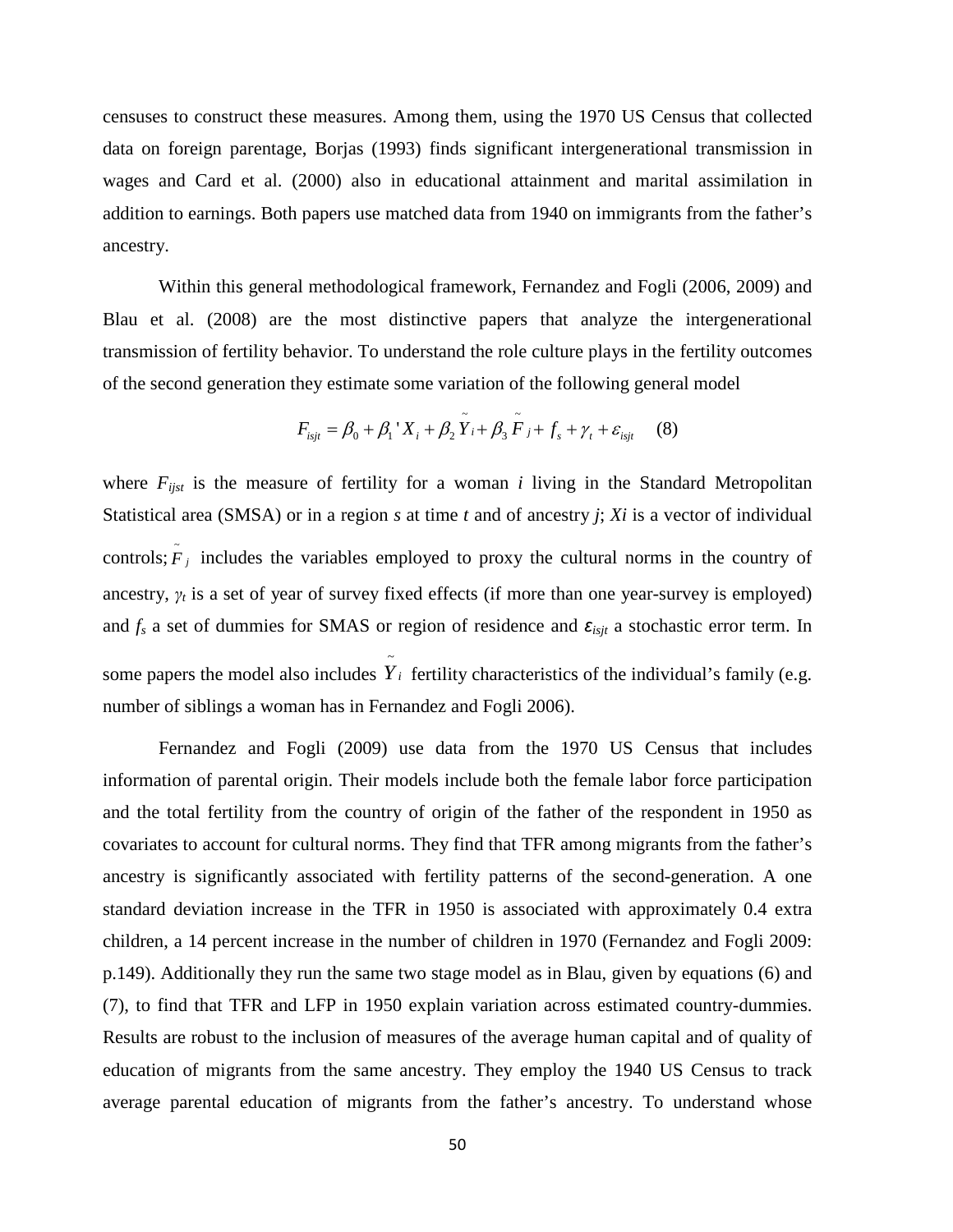culture matters most within a couple, Fernandez and Fogli (2009) create an indicator for whether the husband's father is of the same ancestry as the woman's father and generate two separate interactions of that indicator with the level of total fertility rates (TFR) and labor force participation (LFP) in the countries of the father of both the wife and the husband. In addition to the indicator for those couples sharing the same ancestry, these cultural proxies are positive and significant when included alone or simultaneously in all models and the size of the coefficients is similar for the wife's and the husband's ancestry covariate. In addition to see whether the ethnic density in their neighborhood, measured as the proportion of respondents' neighborhood of the same ethnicity, impacts fertility separately from the cultural indicator, they include the cultural covariates, the density and the interaction of both in the models. They find that ethnic density only matters when the fertility in the country of origin is included. The number of children increases by 0.19 with a one standard increase in the TFR of the country of origin in1950.

As Card et al. (2000) note, a constraint of employing measures of the characteristics of older generations of the same ancestry is the proper interpretation of the findings. Those covariates are bound to capture the impact of both the personal experience of the individual in his home while growing up as well as the ethnic capital or cultural referents associated with the outcomes measured by the covariate at the group-level. The estimated coefficients in these models capture the combined effect of both mechanisms. In an attempt to separately estimate these two mechanisms Fernandez and Fogli (2006) estimate a model as in (6) that includes both the total fertility rate in the country of ancestry in 1950 as well as individual characteristics directly related to fertility socialization, namely the number of siblings the woman has. They employ the General Social survey (GSS) for the years 1977, 1978, 1980 as well as 1982-1987. They find that the effect of culture, measured by the fertility in the country of origin, is quantitative important even after controlling for the number of siblings of the individual. A standard deviation increase in the 1950 TFR is associated with an increase of 0.14 children (half of the variation in the number of children observed across different origins in the US).

Instead of limiting the cultural controls for individuals of the same ancestry to the same year as previous analysis do, Blau et al (2008) allow this variable to vary with the birth cohort of the second-generation migrant. They use the 1995-2006 CPS March file, which contains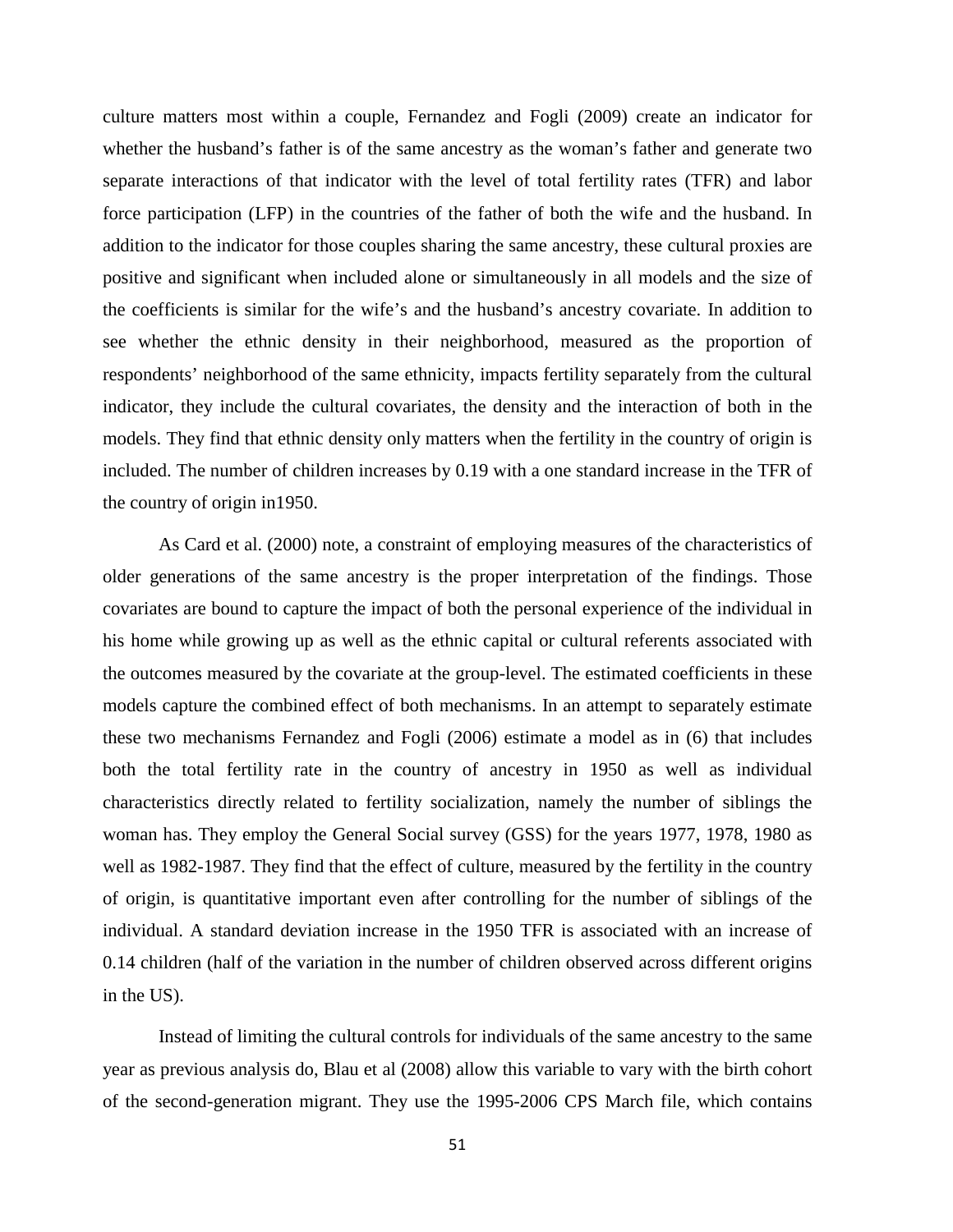information on the country of birth of each respondent as well as each of her parents, to estimate

$$
F_{it} = \beta' Z_{it} + \sum_{c} a_{c} X_{cit} + \varepsilon_{it}
$$
 (9)

where  $F_{it}$  is the fertility measure of an individual in year t with a mother or father born in country c; *Z* is a vector of controls, *X* is the vector of age-adjusted immigrant parent characteristics (father and/or mother) and  $\varepsilon_{it}$  is the error term. Among other individual covariates, the vector Z includes dummy indicators for whether the father and/or the mother are immigrants as well as race and ethnicity indicators. However no controls for the respondent's marital status, education of location are included. Blau et al. (2008) combine information from the 1970, 1980, 1990 and 2000 US Censuses to construct a vector *X* of parental characteristics that includes a set of controls on the fertility, labor supply and schooling of immigrants who were likely of the same age cohort as her parents. Thus respondents from the same ancestry have different variables attached depending on their age. Since the data expands to recent years, it is able to track compositional changes in the latest waves of immigrants, with a substantial increase of immigrants from Latin America and Asia coupled with a decrease on the weight of second-generation immigrants of European descent that constituted the majority in the previous papers in the literature. Considering for the first time maternal ancestry it is important since for 28 percent of their sample only the mother is foreign-born. The inclusion of information from both the father and the mother allows the authors to study the relative importance of the cultural norms from each parent. Results are robust to pooling all families together or separating them by foreign-birth of the father or of the mother and also by marital status. In general cultural continuities from the mother's ancestry are significant and stronger for fertility than the father's, though the latter are also positive. The sum of the impact of both effects, around 0.5, is comparable across specifications and implies that one standard deviation increase in immigrant's ancestry fertility increases the second-generation's fertility by approximately 0.6 children. If stable for the next generation, at this rate of transmission, after two generations only around 25 percent of the excess fertility would remain.

#### **V. Conclusion**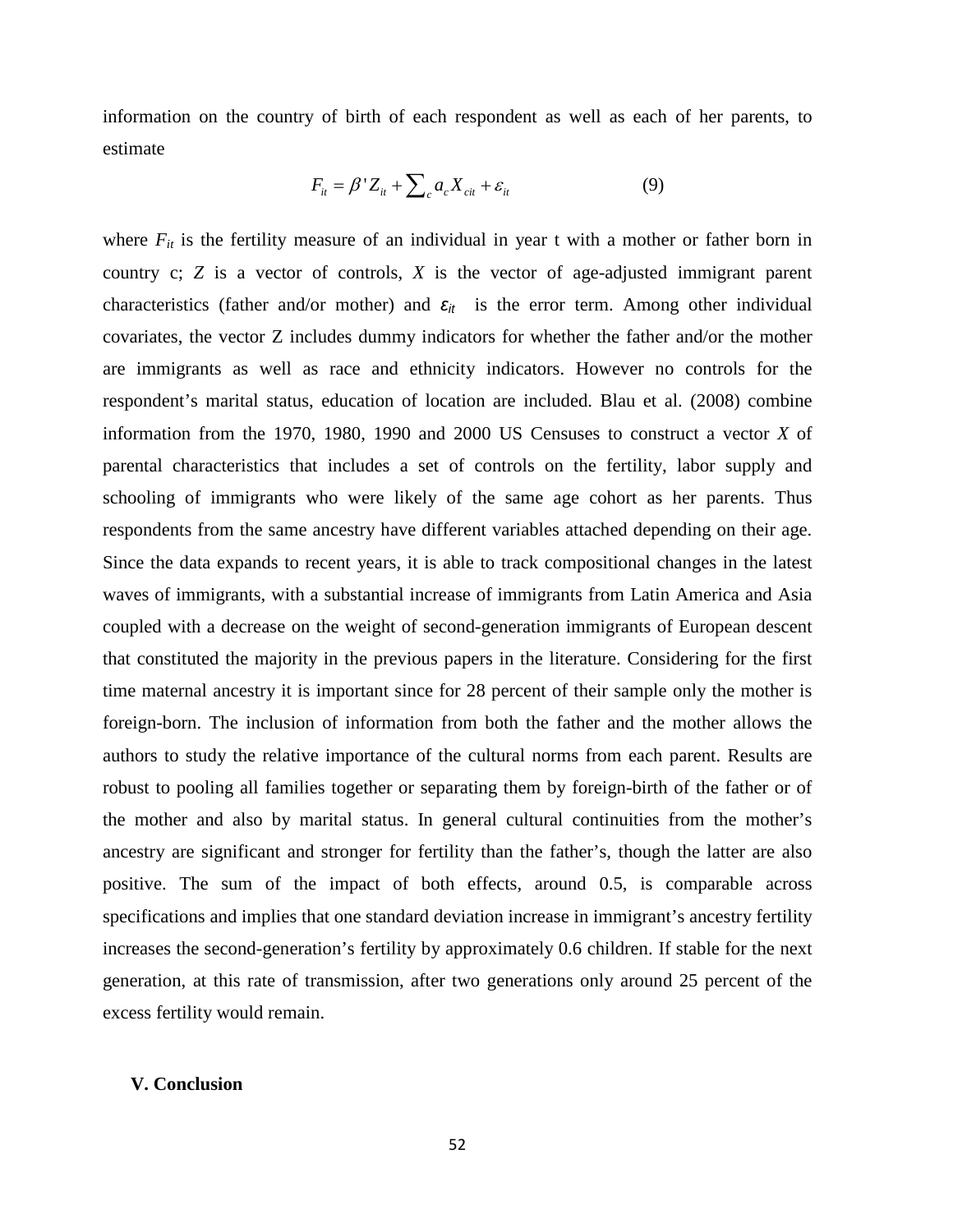Developed countries have seen the number and diversity of their foreign born populations increase substantially has and with them the interest in the contribution immigrants make to social and demographic trends. To a large extent, this interest originates from the fact that family formation is often used to measure immigrant assimilation and as such is an indicator of social cohesion. Furthermore family formation and many other key many household decisions are intertwined and have crucial implications for the role of migrant women in the labor market and the investments made in their children, the second generation.

This chapter discusses some of the challenges faced by researchers to estimating trends in family formation and union dissolution among immigrants with incomplete data, and reports the evidence collected from the main studies in the area. The literature on immigrant family formation is diverse but perhaps the two most robust results highlighted in this chapter are that outcomes depend greatly on the life-cycle timing of migration and on the cultural norms immigrants bring with them and on their distance to those of the host country. This underscores the importance of accounting for some measure of cultural origin to distinguish the complex path that each immigrant group follows to demographic integration in single country studies. In some cases adaptation is relatively quick, but in many instances it may take more than one generation for individuals with immigrant background to conform to the host country patterns in marriage or fertility.

Similarly, despite the scarcity of cross-country studies, the evidence suggests that the environment at destination also exerts a great influence in the demographic trends followed by different groups of immigrants. More research is called for in this area, as it remains difficult to distinguish between the effect of the host country on a particular group of immigrants and the selection mechanism that encourage different types of immigrants from a given source country to move to different destinations. Exploiting variation in immigration flows to different countries that share similar environments could help disentangling these effects.

Finally, our review highlights the importance of improving data availability on key variables related to the migration process and lifetime events such as detailed age at migration, complete union and birth stories and measures of language proficiency and mother tongue among others. Ample support should be given to some efforts already underway to construct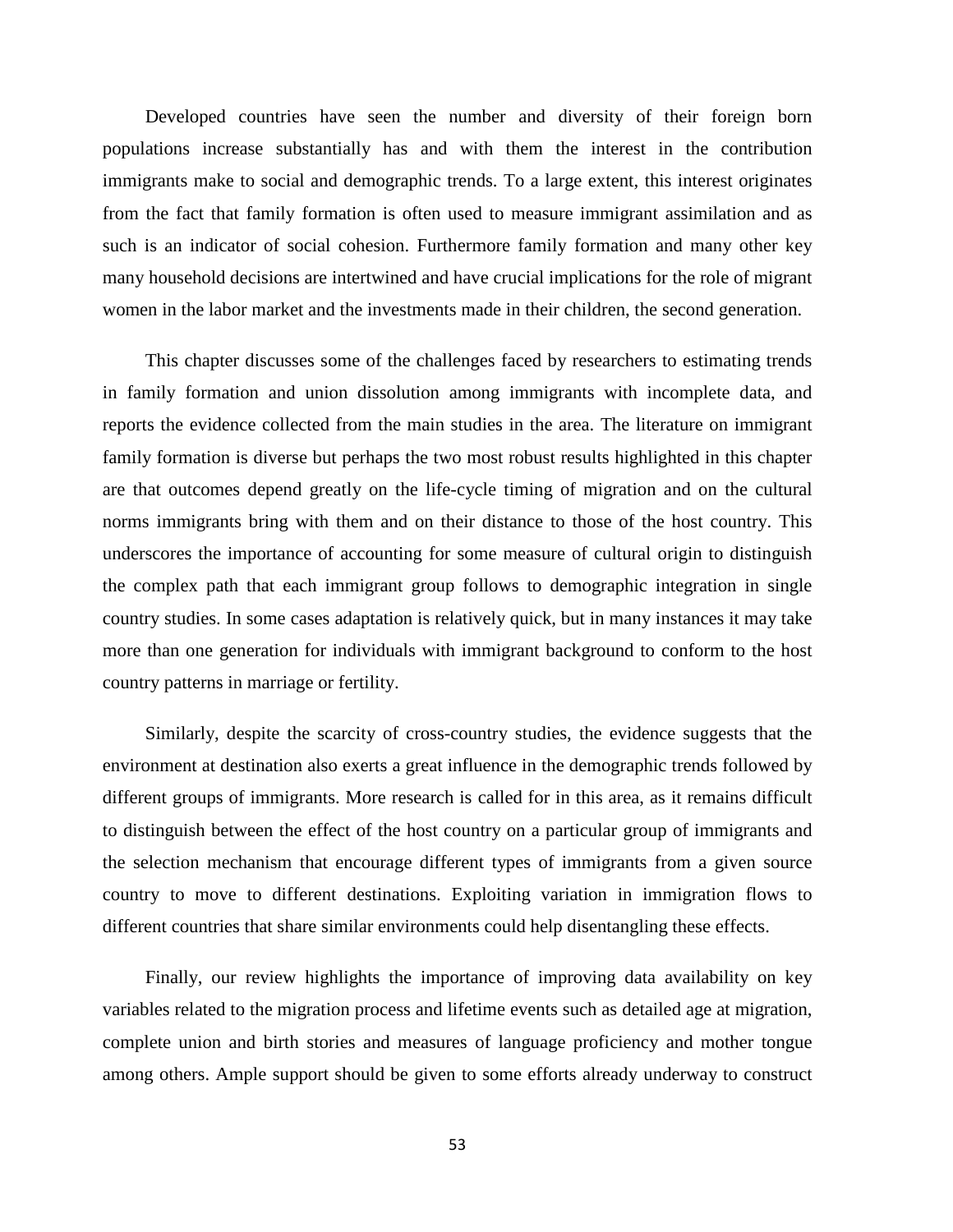datasets that include information of households at origin as well as destination to better compare migrants, non-migrants and returnees and address research challenges stemming from migrant selectivity.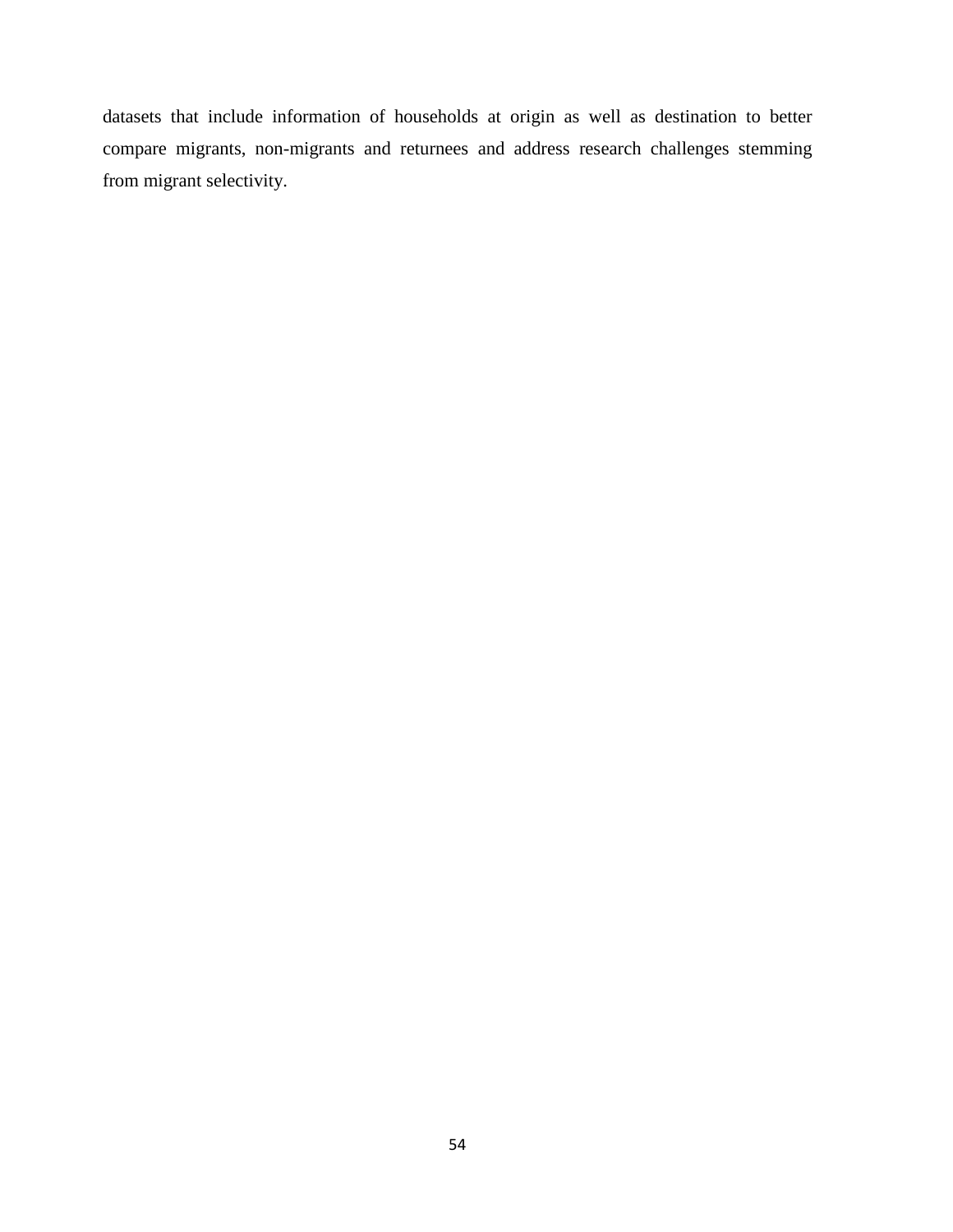#### **References:**

Abbasi-Shavazi, M.J. and P. McDonald. (2000). Fertility and multiculturalism: immigrant fertility in Australia, 1977-1991. *International Migration Review* 35 (1): 215-242.

Abrevaya, J. (2009) Are there missing girls in the United States? Evidence from birth data. *American Economic Journal: Applied Economics*, 1(2): 1-34, 2009.

Adserà, A. (2005) Vanishing Children: From high Unemployment to Low Fertility in Developed Countries, *American Economic Review* Papers and Proceedings 95 (2): 198-193.

. (2013) Fertility, Feminism and Faith: How are Secularism and economic Conditions Influencing Fertility in the West? In Eric Kaufman and Bradford Wilcox (eds.)*Whither the Child? Causes and Consequences of Low Fertility*. p. 1-28. Paradigm Publishers, Colorado 2013.

Adserà, A. and A. Ferrer. (2010). The Fertility Decisions of Canadian Immigrants, In *Canadian Research on Immigration*. Edited by Arthur Sweetman, Ted McDonald and Elizabeth Ruddick, John Deutchs Institute of Economic Policy, Queen's University. McGill-Queen's Press.

. (2011). Speeding up for a son? Fertility transitions among first and second generation migrants to Canada, mimeo, Princeton University.

. (2013a). Fertility Adaptation of Child Migrants to Canada (forthcoming), *Population Studies* Published online 2013.

. (2013b). The Fertility of Recent Immigrants to Canada, *IZA Working Paper* #7289.

Adserà, A., A. Ferrer, W. Sigle-Rushton and B. Wilson (2012) "Fertility Patterns of Child Immigrants: Age at Immigration and Ancestry in Comparative Perspective" in *The ANNALS of the American Academy of Political and Social Science September, 643(1): 134- 159. E*ds M. Tienda and A. Adserà

Algan, Y., Bisin, A., Manning, A. and Verdier, T. (2012) Cultural Integration of Immigrants in Europe, Studies of Policy Reform. Y. Algan, A. Bisin A. Manning and T. Verdier eds. Oxford University Press, UK.

Algan, Y., Landais, C., & Senik, C. (2010). "Cultural Integration in France" in Cultural Integration of Immigrants in Europe, Y. Algan, A. Bisin A. Manning and T. Verdier eds. Oxford University Press, UK. pp.49-68

Almond, D. and L. Edlund (2008) "Son-biased sex ratios in the 2000 United states Census," PNAS 105, no. 15 pp. 5681-5682

Almond, D.; L. Edlund and K. Milligan (2009) "Son Preference and the Persistence of Culture: Evidence from Asian Immigrants to Canada". *NBERWorking Paper* 15391

Antecol, H., (2000) "An Examination of Cross-Country Differences in the Gender Gap in Labor Force Participation Rates," *Labour Economics*, 7(2000): 409-426

Anderson, Gunnar (2004) Childbearing after Migration: Fertility Patterns of Foreign-born Women in Sweden, *International Migration Review* Volume 38 Issue 2, Pages 747 – 774.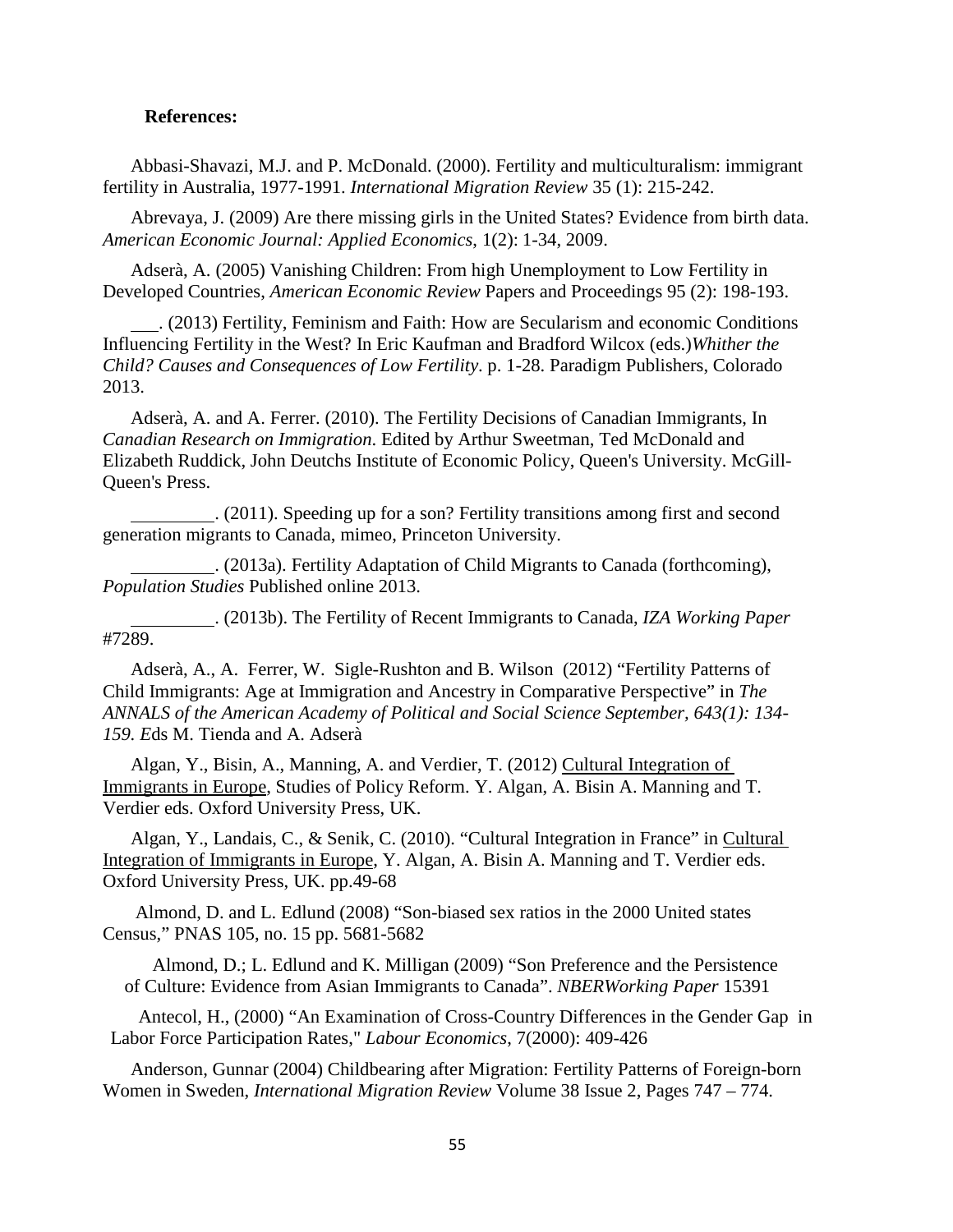Avitabile, Ciro, Clots-Figueras, Irma and Masella, Paolo (2014) "Citizenship, Fertility, and Parental Investment", forthcoming, *American Economic Journal: Applied Economics*.

Baker, M. and Benjamin, D. (1997) "The Role of the Family in Immigrants' Labour Market Activity: An Evaluation of Alternative Explanations" *American Economic Review* 87(4), pp 705-27.

Beck, A., M. Corak and M. Tienda (2012) "Age at Immigration and the Adult Attainments of Child Migrants to the United States" in *The ANNALS of the American Academy of Political and Social Science September, 643(1): 134-159. E*ds M. Tienda and A. Adserà

Becker, G, (1960) "An Economic Analysis of Fertility." In *Demographic and Economic Change in Developed Countries*, NBER conference series 11, Princeton, pp. 209-231.

. (1981) *A Treatise on the Family*. Harvard University Press, Cambridge, Mass.

Bélanger, A. and Gilbert, S. (2003). "The fertility of immigrant women and their Canadian-born daughters". *Report on the demographic situation in Canada 2002*, (pp. 91– 209).

Bean, F., C. Swicegood, and R. Berger. 2000. "Mexican-origin fertility : New patterns and interpretations". Social Science Quarterly 811): pp. 404-420

Blau, F.D. (1992). The Fertility of Immigrant Women: Evidence from High Fertility Source Countries. In Borjas, G.J. and Freeman, R.B. (eds). *Immigration and the Work Force: Economic Consequences for the United States and Source Areas*. Chicago: UCP, pp. 93-133.

Blau, F.D., L . Kahn,. A. Yung-Hsu Liu, and K. L. Papps: (2008) "The Transmission of Women's Fertility, Human Capital and Work Orientation Across Immigrant Generations", *NBER* working paper #14388.

Blau, F. D. and L.M. Kahn (2007) "Gender and Assimilation among Mexican Americans," in George J. Borjas, ed., Mexican Immigration to the United States (Chicago: University of Chicago Press), pp.57-106

Bleakley, H. and A. Chin (2004). "Language Skills and Earnings: Evidence from Childhood Immigrants," *The Review of Economics and Statistics*, 86(2):481-496.

(2008 ) What Holds Back the Second Generation? The Intergenerational Transmission of Language Human Capital among Immigrants. *Journal of Human Resources*. Spring 2008.

(2010) "Age at Arrival, English Proficiency, and social Assimilation among US Immigrants." *American Economic Journal: Applied Economics*, vol. 2(1), pp. 165-92.

Bisin, A., & Patacchini, E. (2012). "Cultural Integration in Italy" in Cultural Integration of Immigrants in Europe, Y. Algan, A. Bisin A. Manning and T. Verdier eds. Oxford University Press, UK. pp.125-147

Borjas, G.J (1985) "Assimilation, Changes in Cohort Quality, and the Earnings of Immigrants," *Journal of Labor Economics*, vol. 3(4), pages 463-89,

-------- (1987) "Self-Selection and the Earnings of Immigrants." *American Economic Review*77:531-53.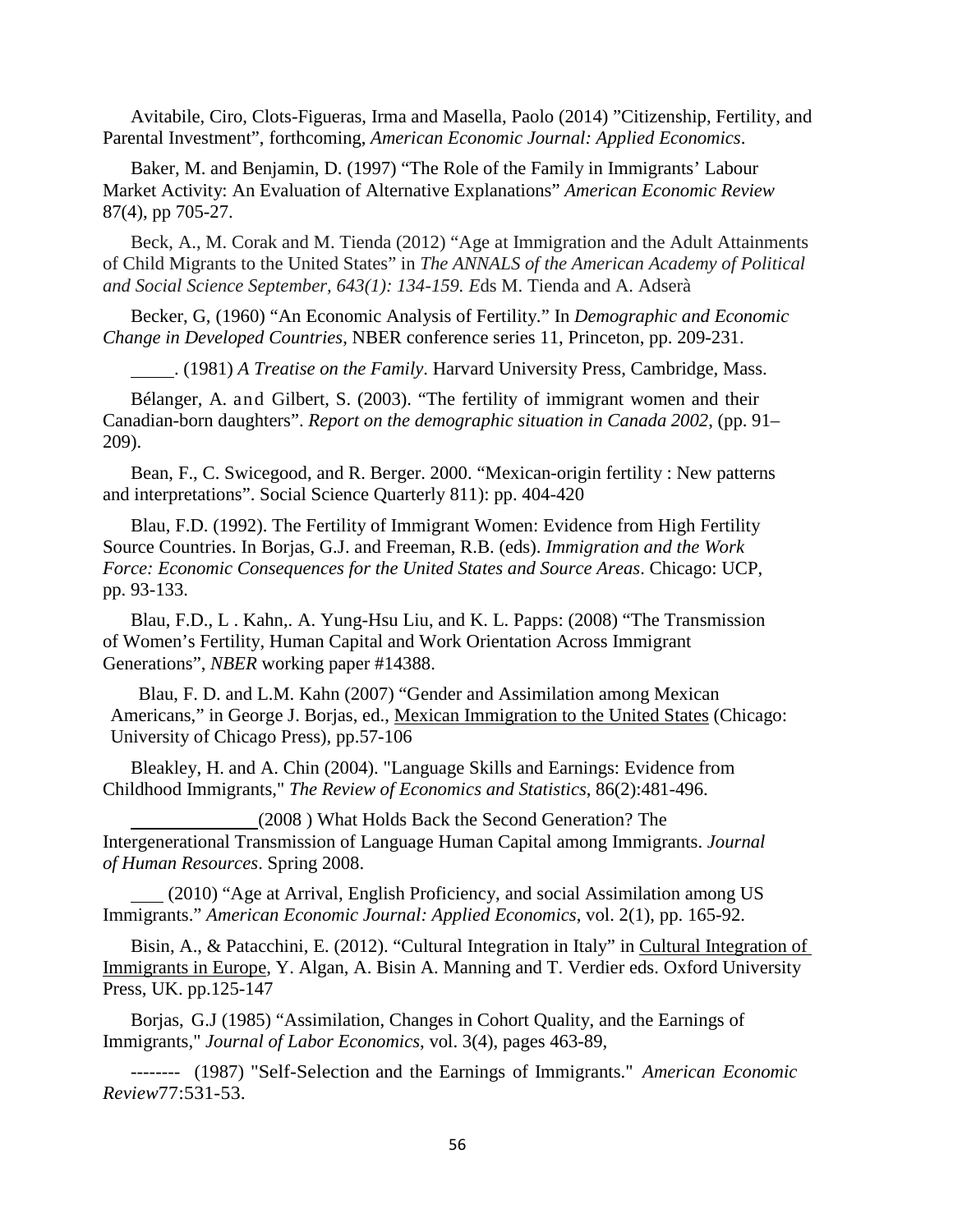------ (1991). "Immigration and Self-Selection." Pp. 29-76 in *Immigration, Trade, and the LaborMarket,* edited by J.M. Abowd. Chicago: University of Chicago Press

----- (1993) "The Intergenerational Mobility of Immigrants" *Journal of Labor Economics*, vol. 11(1), pp: 113-35

------ (1999). *Heaven's Door: Immigration Policy and the American Economy.* Princeton, NJ: Princeton University Press.

Bratter, J. and R. King*.* (2008) "But Will It Last?': Marital Instability Among Interracial and Same-Race Couples*." Family Relations 57:160–71.*

Brown SL, Van Hook J, Glick JE (2008) "Generational Differences in cohabitation and marriage in the U.S." *Population Research and Policy Review*; 27(5):531-550

Bumpass, L. and H-H. Lu, (2000) "Trends in cohabitation and implications for children's family contexts in the US" *Population Studies*, 54(1): 29-41

Card, D., J. DiNardo and E. Estes, (2000) "The More Things Change: Immigrants and the Children of Immigrants in the 1940s, the 1970s, and the 1990s," in George J. Borjas, ed., Issues in the Economics of Immigration (Chicago: University of Chicago Press), pp. 227-269.

Carlson, E. (1985) "Increased nonmarital births among foreign women in Germany", *Sociology and Social Research* 70(1): 110-111

Carter, M.. 2000. Fertility of Mexican Immigrant Women in the U.S.: a closer look, *Social Science Quarterly* 81(1): 404-420

Castro M. T. (2002). "Consensual unions in Latin America: Persistence of a dual nuptiality system. *Journal of Comparative Family Studies*, *33*, 35 – 55

Celikaksoy, A., H. Nielsen and M. Verner (2006). " Marriage Migration: Just Another Case of Positive Assortative Matching?", *Review of Economics of the Household*, vol.4 pp. 253- 275

Chiswick BR (1978) The Effect of Americanization on the Earnings of Foreign-Born Men. *Journal of Political Economy* 86(5): 897-922.

---------- (1991). "Speaking, Reading, and Earnings among Low-Skilled Immigrants", *Journal of Labor Economics*, Vol. 9, No. 2 pp. 149-170

Chiswick, B.R. and P. Miller (1995) The Endogeneity between Language and Earnings: International Analyses, *Journal of Labor Economics* 13:2, p. 246-288.

------------- (2001) "A model of destination-language acquisition: Application to male immigrants in Canada," *Demography*, vol. 38(3), pages 391-409.

Chiswick, C. U., and E. Lehrer. (1991) "Religious intermarriage: An economic perspective." *Contemporary Jewry* 12.1: 21-34.

Choi, K. (2014) "Fertility in the Context of Mexican Migration to the United States" forthcoming *Demographic Research*

Choi, Kate H., Marta Tienda, Deborah Cobb-Clark, and Mathias Sinning (2012) "Immigration and Status Exchange in Australia and the United States", *Research in Social Stratification and Mobility*. 30(1): 49-62.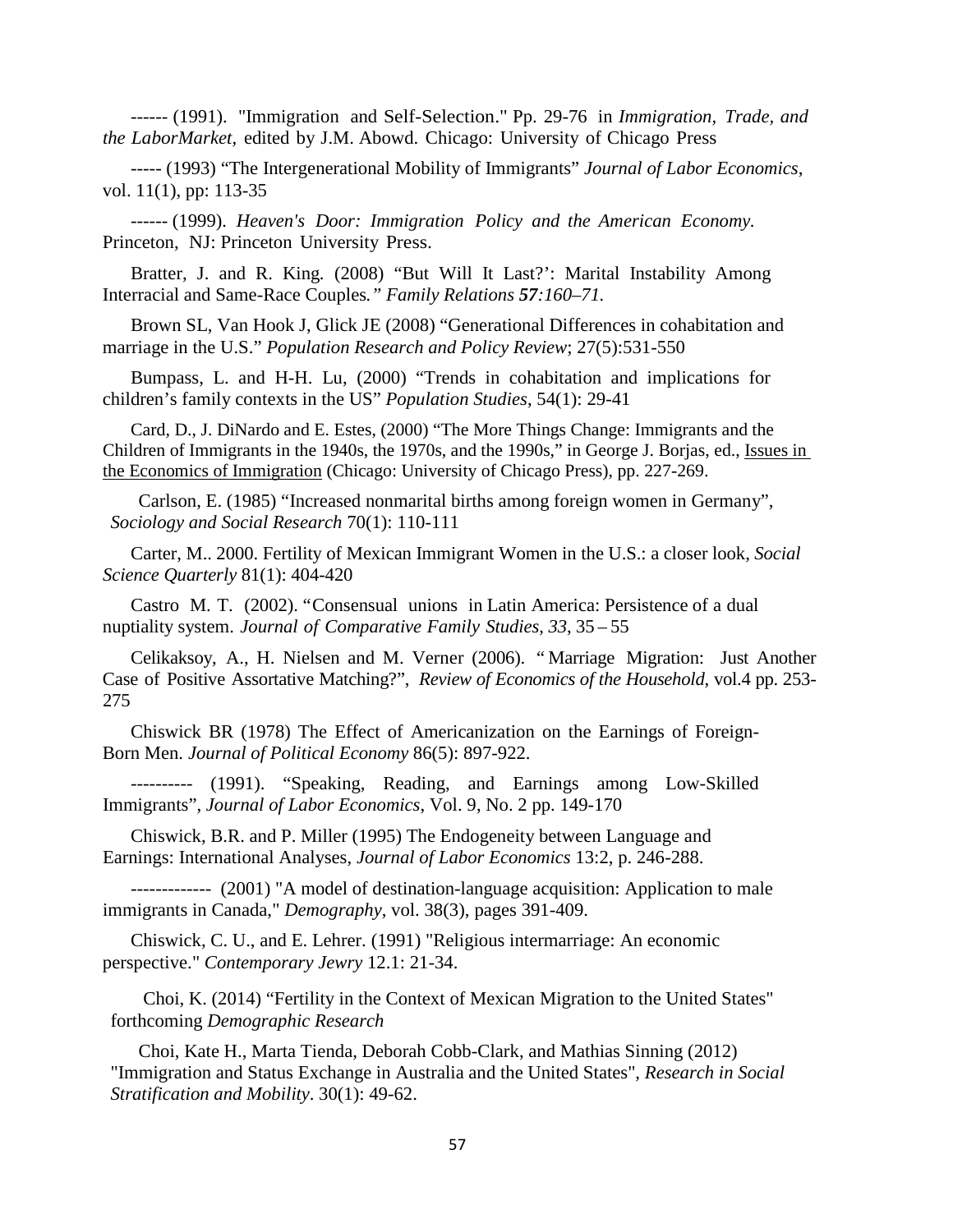Coleman, D. (2006). "Immigration and Ethnic Change in Low-Fertility Countries, a Third Demographic Transition", *Population and Development Review* 32(3): 401- 446.

Coleman D, Compton P and Salt J (2002) Demography of migrant populations: the case of the United Kingdom (pp.497-552), in Haug W, Compton P and Courbage Y (eds.), The Demographic Characteristics of Immigrant Populations (Population Studies No. 38), Council of Europe, Strasbourg.

Coleman D. and S. Dubuc (2010) "The fertility of ethnic minority populations in the United Kingdom, 1960s – 2006", *Population Studies*, 64(1): 19-41

Constant, A., Nottmeyer, O., & Zimmermann, K. (2010). "Cultural Integration in Germany" in Cultural Integration of Immigrants in Europe, Y. Algan, A. Bisin A. Manning and T. Verdier eds. Oxford University Press, UK. pp.69-124

Courgeau, D. 1989. Family formation and urbanization, *Population: An English Selection* 44(1): 123–146.

Clark, K., & Lindley, J. (2009). Immigrant assimilation pre and post labour market entry: Evidence from the UK labour force survey. *Journal of Population Economics, 22*(1), 175-198

De la Rica, S. and F. Ortega (2010). "Cultural Integration in Spain" in Cultural Integration of Immigrants in Europe, Y. Algan, A. Bisin A. Manning and T. Verdier eds. Oxford University Press, UK. pp.148-171

Dubuc, Sylvie (2009) Application of the own-children method for estimating fertility by ethnic and religious groups in the UK. *Journal of population research*. 26 (3), pp. 207-225 New York, NY: Springer.

. (2012). Immigration to the UK from High-Fertility Countries: Intergenerational Adaptation and Fertility Convergence. Population and Development Review, 38: 353–368.

Dubuc, S. and D. Coleman. (2007) An increase in the sex ratio of births to India-born mothers in England and Wales: Evidence for sex-selective abortion. *Population and Development Review*, 33(2):383-400, June.

Duncan, B. and S. Trejo (2007) Ethnic Identification, Intermarriage and Unmeasured Progress by Mexican Americans. In G. J. Borjas ed. *Mexican Immigration to the United States*, Chicago, National Bureau of Economic research and the University of Chicago Press, p. 229-267.

Dribe, M., C. Lundh (2011) Cultural Dissimilarity and Intermarriage. A Longitudinal Study of Immigrants in Sweden 1990–2005, *International Migration Review, vol. 45(2*), pp. 297-324

Feliciano, C. (2005). Educational selectivity in U.S. immigration: How do immigrants compare to those left behind? *Demography*, *42*, 131-152.

Fernandez, R. and A. Fogli (2006) Fertility: The Role of Culture and Family Experience, *Journal of the European Economic Association*

------- (2009) "Culture: An Empirical Investigation of Beliefs, Work, and Fertility." *American Economic Journal: Macroeconomics* 1,1 (January 2009): 146-177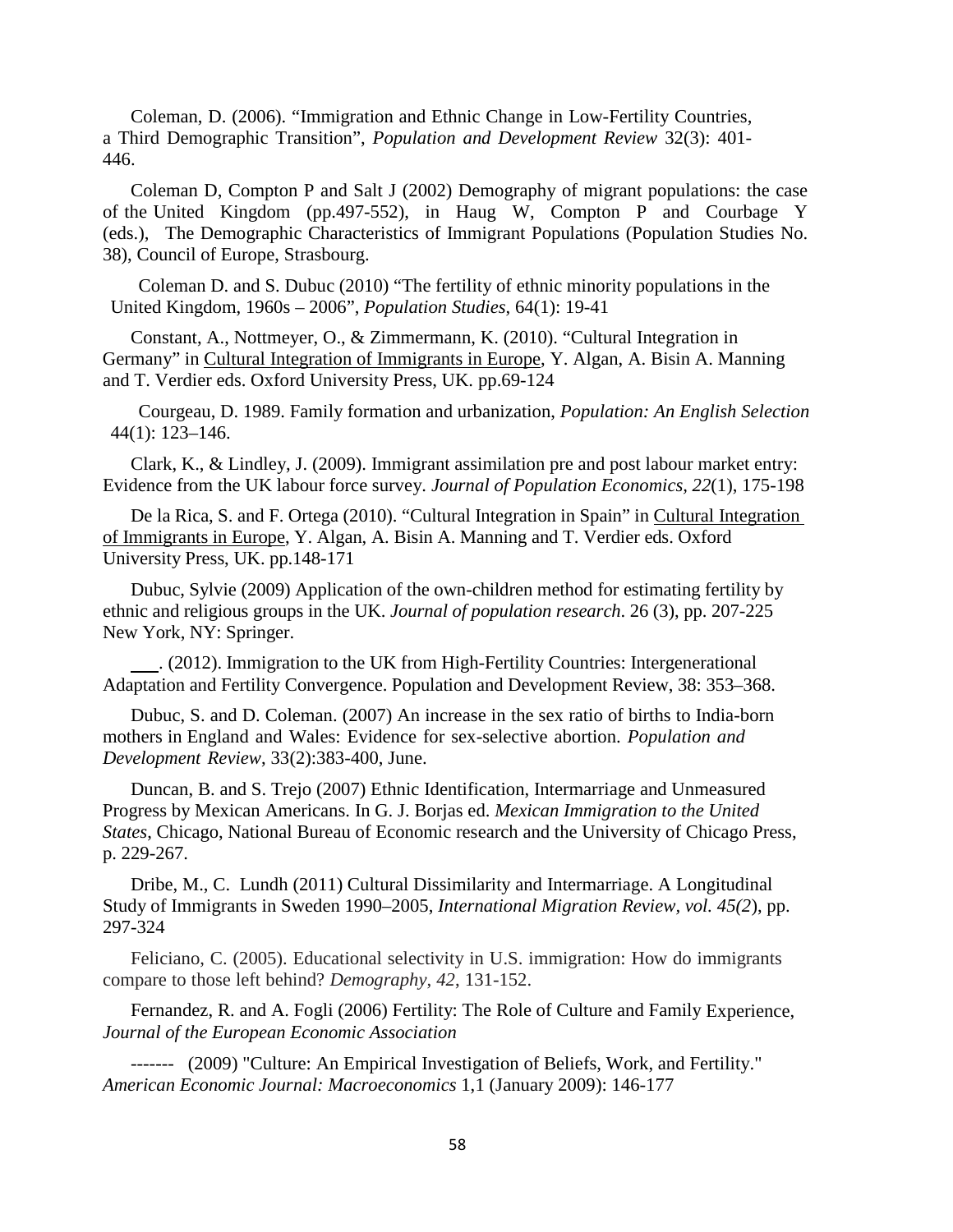Ferrer, A. and W.C. Riddell (2008.) ["Education, credentials, and immigrant earnings"](http://ideas.repec.org/a/cje/issued/v41y2008i1p186-216.html) *[Canadian Journal of Economics](http://ideas.repec.org/s/cje/issued.html)*, vol. 41(1), pages 186-216,

Ford, K. (1990) "Duration of Residence in the United States and the Fertility of U.S. Immigrants" *International Migration Review*, Vol. 24 (1): 34-68.

Forste, Renata, and Tienda, Marta. (1996). What's Behind Racial and Ethnic Fertility Differentials? Population and Development Review, 22(S): 109-133

Frank, R., and Heuveline, P. (2005). A crossover in Mexican and Mexican-American fertility rates: Evidence and explanations for an emerging paradox. Demographic Research, 12, 77 – 104.

Fu, V. K., and N. Wolfinger (2011) "Broken Boundaries or Broken Marriages? Racial Intermarriage and Divorce in the United States", *Social Science Quarterly vol. 92(4)* pp. 1096- 1117.

Furtado, D. (2012), Human Capital and Interethnic marriage decisions, *Economic Inquiry*, Vol.  $50(1)$ , pp.  $82 - 93$ .

Furtado, D. and N. Theodoropoulos (2011) Interethnic marriage: a choice between ethnic and educational similarities, *Journal of Population Economics* vol. 24:1257–1279

Furtado, D and S. Trejo (2013) Interethnic Marriages and their Economic Effects (published in: Amelie F. Constant and Klaus F. Zimmermann (eds.), *International Handbook on the Economics of Migration*, Edward Elgar 2013, Cheltenham, UK, and Northampton, USA, Chapter 15, 276-292)

Galor, O. and D. Weil. (1996). "The Gender Gap, Fertility and Growth." *American Economic Review* 86: 374-387.

Georgiadis, A. and A. Manning (2011) Change and Continuity Among Minority Communities in Britain , *Journal of Population Economics* 24:541–568.

Georgiadis, A. and A. Manning (2010) "Cultural Integration in the United Kingdom" in Cultural Integration of Immigrants in Europe, Y. Algan, A. Bisin A. Manning and T. Verdier eds. Oxford University Press, UK. pp.260-284

Gjerde, Jon, and Anne McCants (1995) Fertility, Marriage and culture: Demographic processes among Norwegian Immigrants to the Rural Middle West, *Journal of Economic History*, 55 (4): 860-88.

Goldstein, S. & Goldstein, A. (1981) The Impact of Migration on Fertility: an `Own Children' Analysis for Thailand. *Population Studies*, 35, 265-284.

------------- (1983) "Migration and Fertility in Peninsular Malaysia: An Analysis Using Life History Data" Santa Monica, CA: RAND Corporation

Gonzalez-Ferrer, A. (2006) "Who do Immigrant Marry? Partner Choice Among Single Immigrants in Germany" *European Sociological Review*, vo. 22(2), pp. 171–185

Guinnane, Timothy W. & Moehling, Carolyn M. & O Grada, Cormac, (2006). "The Fertility of the Irish in America in 1910," *Explorations in Economic History* 43 (3): 465-85.

Heran, F. and G. Pison (2007) "Two Children per women in France in 2006: Are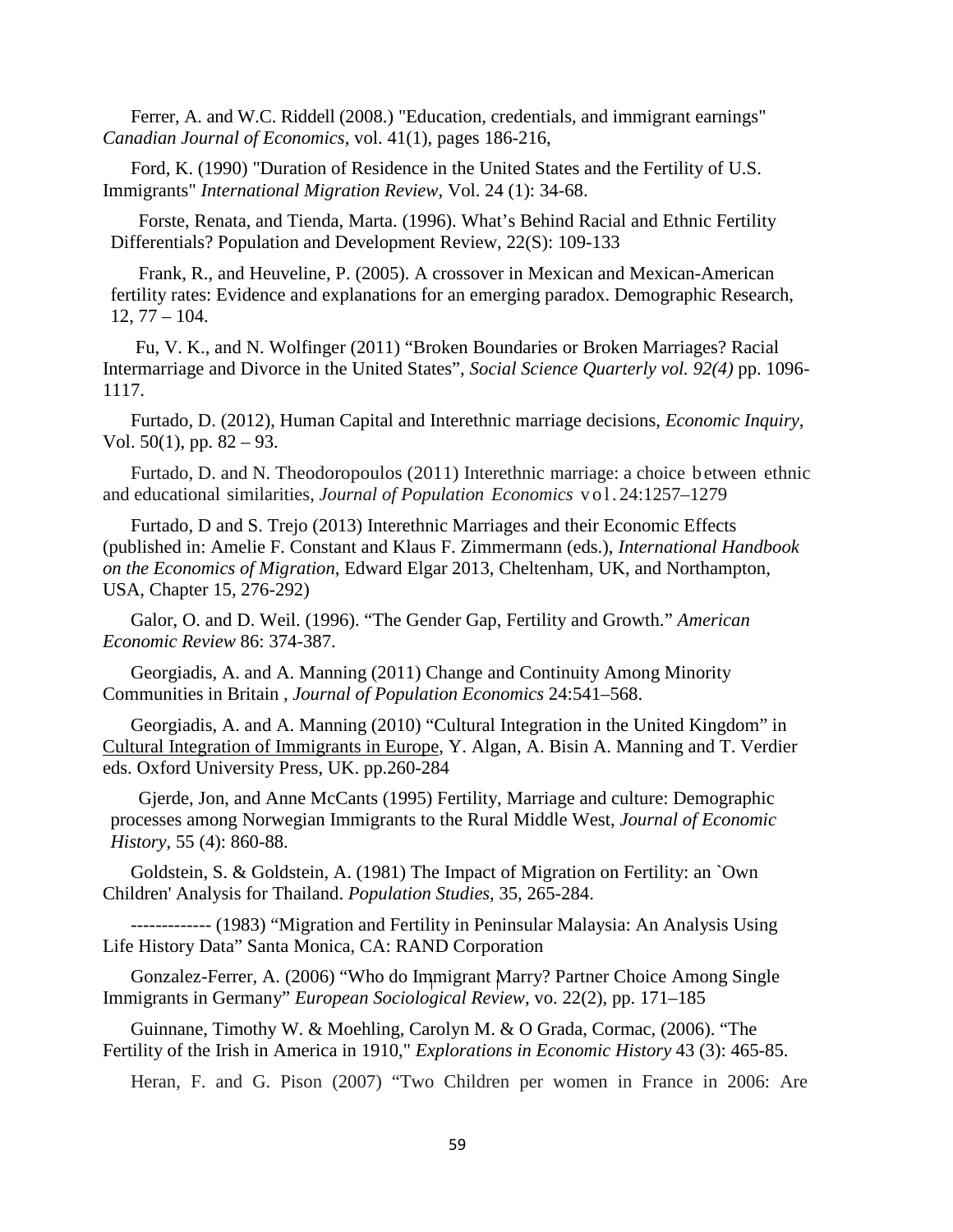immigrants to blame?" Fertility among immigrant women: new data, a new approach", *Population & Societies*, no. 432, 2004

Hervitz, H. M. (1985) Selectivity, Adaptation, or Disruption? A Comparison of Alternative Hypotheses on the Effects of Migration on Fertility: The Case of Brazil. *International Migration Review*, 19, 293-317.

Huschek, D, A. Liefbroer and H. de Valk (2010) "Timing of first union among second-generation Turks in Europe: The role of parents, peers and institutional context", *Demographic Research* vol.22, article 16

Jacobs, J. A., and Furstenberg, F. F., Jr. (1986). "Changing places: Conjugal careers and women's marital mobility," *Social Forces* **64,** 714 –732.

Jasso, G. and Rosenzweig, M.R. (1990) The Immigrant's Legacy: Investing in the Next Generation. In Jasso, G. and Rosenzweig. M.R. (eds) *The New Chosen People: Immigrants in the United States*. Russell Sage Foundation, NY, pp.382-410

Jasso, G., D. S. Massey, M.R. Rosenzweig and J. P. Smith (2000) Assortative Mating among Married New Legal Immigrants to the United States: Evidence from the New Immigrant Survey Pilot*, International Migration Review*, Vol. 34(2), pp. 443-459

Jensen, E. and D. Ahlburg (2004) " Why does migration decrease fertility? Evidence from the Philippines?" Population Studies vol 58 (2), pp.219-31

Kahn, J. (1988) Immigrant Selectivity and Fertility Adaptation in the United States. *Social* F*orces*, Vol. 67.

(1994) Immigrant and Native Fertility during the 1980s: Adaptation and Expectations for the Future, *International Migration Review* 28 (2): 501-519.

Kalbach,W. (1970) "The Impact of Immigration on Canada's Population". Queen's Printer, Ottawa.

Kalmijn, M. (1998). Intermarriage and Homogamy: Causes, Patterns and Trends. *Annual Review of Sociology*, 24, 395–421.

Kalmijn, M., A. Loeve and D. Manting (2007) "Income Dynamics in Couples and the Dissolution of Marriage and Cohabitation" *Demography, Vol. 44, No. 1*, pp. 159-179

Kalmijn, Matthijs*,* Paul M. de Graaf*, and* Jacques Janssen. (2005) *"*Intermarriage and the Risk of Divorce in the Netherlands*." Population Studies 59:71–85.*

Kane, T. T. (1986) "The fertility and assimilation of guestworker populations in the Federal Republic of Germany: 1961-1981." *Zeitschrift für Bevölkerungswissenschaft* 12(1): 99-131.

Kantarevic, Jasmin (2004) Interethnic Marriages and Economic Assimilation of Immigrants (May 2004). IZA Discussion Paper No. 1142.

Klasen, S. and C. Wink, (2003) "Missing Women: Revisiting the Debate", (2003), *Feminist Economics* 9 (2-3): 263-299.

Kulu, H. (2005). "Migration and Fertility, Competing Hypotheses Re-examined." *European Journal of Population* 21: 51-87.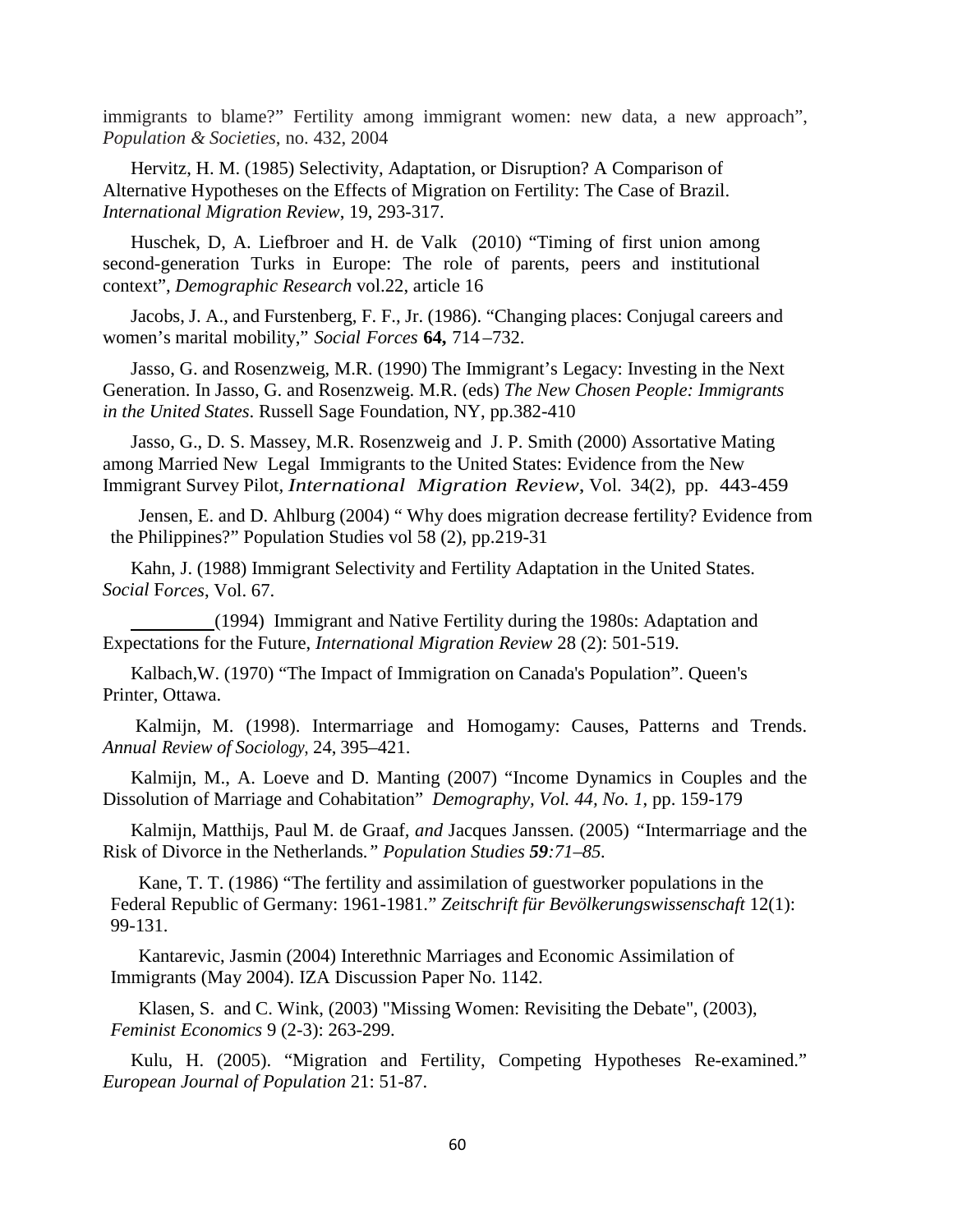-------- (2006) "Fertility of internal migrants: comparison between Austria and Poland" *Population, Space and Place* 12(3): 147–170

Lanzieri, Giampaolo (2012) Merging populations: A look at marriages with foreign-born persons in European countries, *Statistics in focus* 29/2012, Eurostat, Luxembourg

Lee, S. M. and M. Boyd (2008) Marrying out: Comparing the marital and social integration of Asians in the US and Canada, *Social Science Research*, Volume 37(1), pages 311-329

Lehrer, E. (2003) The Economics of Divorce," Pp. 55-74 in Shoshana-Shechtman (ed.) *Marriage and the Economy: Theory and Evidence from Industrialized Societies*. Cambridge: Cambridge University Press.

Lehrer, Evelyn L. and Carmel U. Chiswick. (1993). "Religion as a Determinant of Marital Stability." *Demography* 30 (3): 385-404.

Lesthaeghe, R. J., & Neidert, L. (2006). The second demographic transition in the United States: Exception or textbook example? *Population and Development Review*, *32*, 669 – 687

Liang, Z. and N. Ito (1999) "Intermarriage of Asian-Americans in the New York City Region: Contemporary Patterns and Future Prospects", *International Migration Review*, 33(4): 876-900

Lievens, J. (1998). Interethnic Marriage: Bringing in the Context through Multilevel Modelling. *European Journal of Population*, 14, 117–155.

Lievens, J. (1999). Family-formation Migration from Turkey and Morocco to Belgium: The Demand for Marriage Partners from the Countries of Origin. *International Migration Review*, 33, 717–744.

[Lhila,](http://www.springerlink.com/content/?Author=Aparna+Lhila) A. and S. [Kosali \(](http://www.springerlink.com/content/?Author=Kosali+I.+Simon)2008). ["Prenatal health investment decisions: Does the child's sex](http://www.springerlink.com/content/t64158v351k00r26/)  [matter?"](http://www.springerlink.com/content/t64158v351k00r26/) *[Demography](http://www.springerlink.com/content/0070-3370/)* , [45\(](http://www.springerlink.com/content/0070-3370/45/4/) 4): 885-905,

Lindstrom, D. P. (2003). Rural-urban migration and reproductive behaviour in Guatemala, *Population Research and Policy Review* 22(4): 351–372.

Lundberg, S. and R. A. Pollak (1993). "Separate Spheres Bargaining and the Marriage Market", *Journal of Political Economy,* 101(6), pp. 988-1010

Mayer, J. and Riphahn, R. (2000) "Fertility assimilation of immigrants: Evidence from count data models" *Journal of Population Economics, 13*(2), 241-261.

Milewski, N. (2007). "First child of immigrant workers and their descendants in West Germany: Interrelation of events, disruption, or adaptation?" *Demographic Research* 17(29): 859-896.

Milewski, N. and Hamel, C. (2010). "Union formation and partner choice in a transnational context: The case of descendants of Turkish migrants in France" *International Migration Review*, 44(3), pp. 615-58

Meng, X. and Gregory, R. (2005) "Intermarriage and the Economic Assimilation of Immigrants" *Journal of Labor Economics* 23(1) pp.135-75.

Milan, Anne, Hélène Maheux and Tina Chui (2010) *A portrait of couples in mixed unions*, Canadian Social Trends, Catalogue no. 11-008, Statistics Canada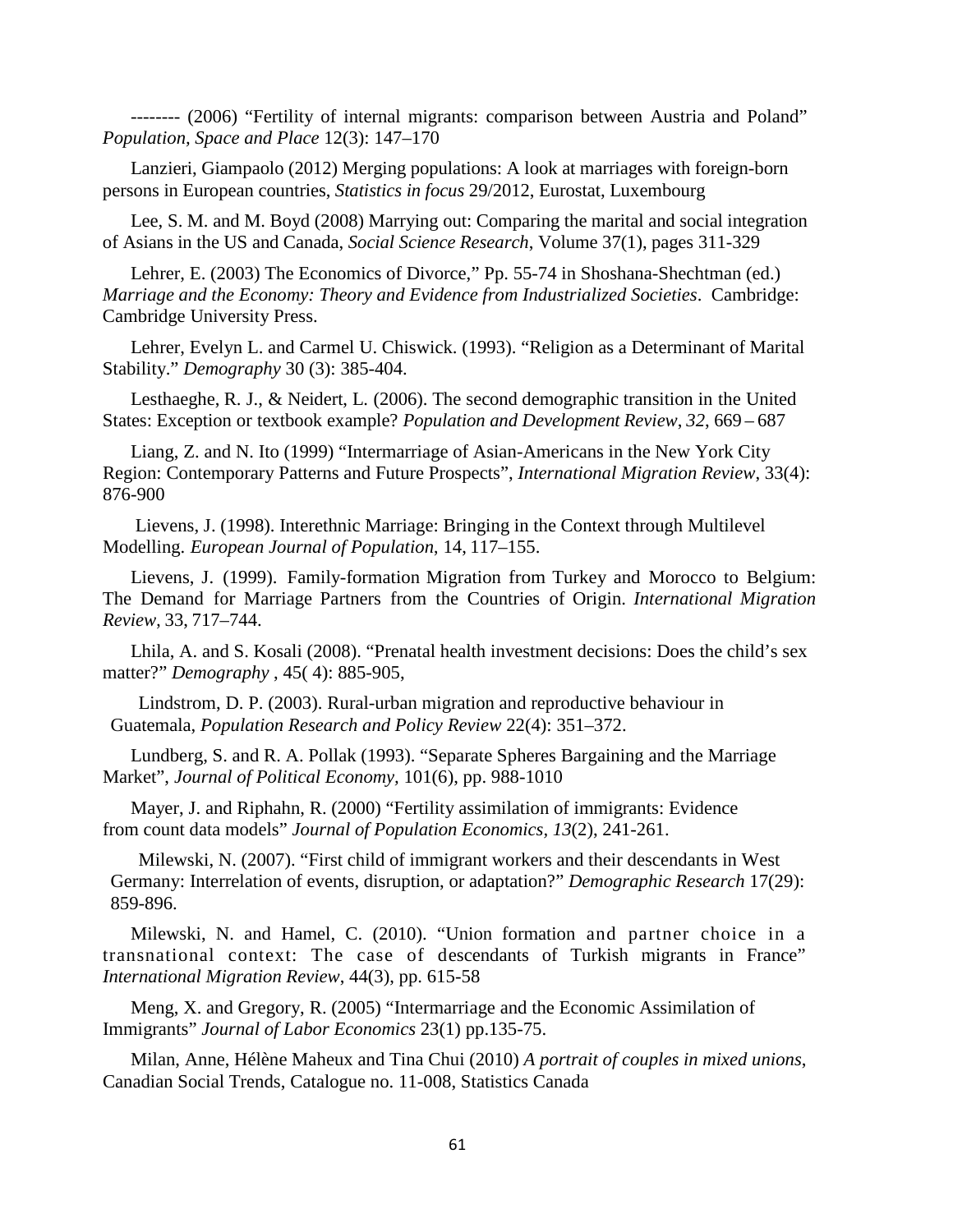Mulder, C.H. and Wagner, M. (1993). Migration and marriage in the life course: A method for studying synchronized events. *European Journal of Population* 9(1): 55-76.

Niedomysl, T., J. Östh and M. van Ham (2010) "The Globalisation of Marriage Fields: The Swedish Case", *Journal of Ethnic and Migration Studies*, Vol. 36(7), pp. 1119-1138

Nielsen, H., N. Smith and A. Celikaksoy (2009) "The Effect of Marriage on Education of Immigrants: Evidence from a Policy Reform Restricting Marriage Migration" *Scandinavian Journal of Economics*, 111(3), pp.457-486.

Ng, E. and Nault, F. (1997) "Fertility among Recent Immigrant Women to Canada, 1991: An Examination of the Disruption Hypothesis", *International Migration* 35 (4), 559–580.

Pabilonia, S. and J. Ward-Batts (2007) "The Effect of Child Gender on Parents' Labor Supply: An Examination of Natives, Immigrants, and their Children", *The American Economic Review* , Vol. 97(2), pp. 402-406

Pagnini, D. L. and Morgan, P. (1990). Intermarriage and Social Distance among US Immigrants at the Turn of the Century. *American Journal of Sociology*, 96, 405–432.

Parrado, E. A (2011) "How High is Hispanic/Mexican Fertility in the United States? Immigration and Tempo Considerations", *Demography*, vol. 48(3), pp.1059-80

Parrado, E. A. and S. P. Morgan (2008) "Intergenerational Fertility Among Hispanic Women: New Evidence of Immigrant Assimilation." *Demography* 45

Parrado, E. A., and Flippen, C. A. (2005). Migration and gender among Mexican women, *American Sociological Review*, *70*, 606-632

Passel, Jeffrey. S., Wendy Wang and Paul Taylor (2010) *Marrying Out: One-in-Seven New U.S. Marriages is Interracial or Interethnic*, Social and Demographic Trends Report, Pew Research Center.

Phillips, J., & Sweeney, M. M. (2006). Can differential exposure to risk factors explain recent racial and ethnic variation in marital disruption? *Social Science Research*, *35*, 409 – 434.

Picot, G. , F. Hou and S. Coulombe (2007) "Chronic Low Income and Low-income Dynamics Among Recent Immigrants", Analytical Studies Branch Research Paper Series, No. 294. Satatistics Canada.

Qian, Z. (2013) *Divergent Paths of American Families*, US2010 Project. Report sponsored by Russell Sage Foundation and American Communities Project of Brown University

Qian, Z., J. Glick and C. Batson (2012). Crossing Boundaries: Nativity, Ethnicity, and Mate Selection. *Demography*, *49*(2), 651-675.

Qian, Z., and D. T. Lichter (2007). Social boundaries and marital assimilation: Interpreting trends in racial and ethnic intermarriage. *American Sociological Review*, *72*, 68 – 94.

Qian, Z. and D. Lichter (2001) Measuring Marital Assimilation: Intermarriage among Natives and Immigrants, *Social Science Research*, Volume 30, Issue 2, pp. 289-312,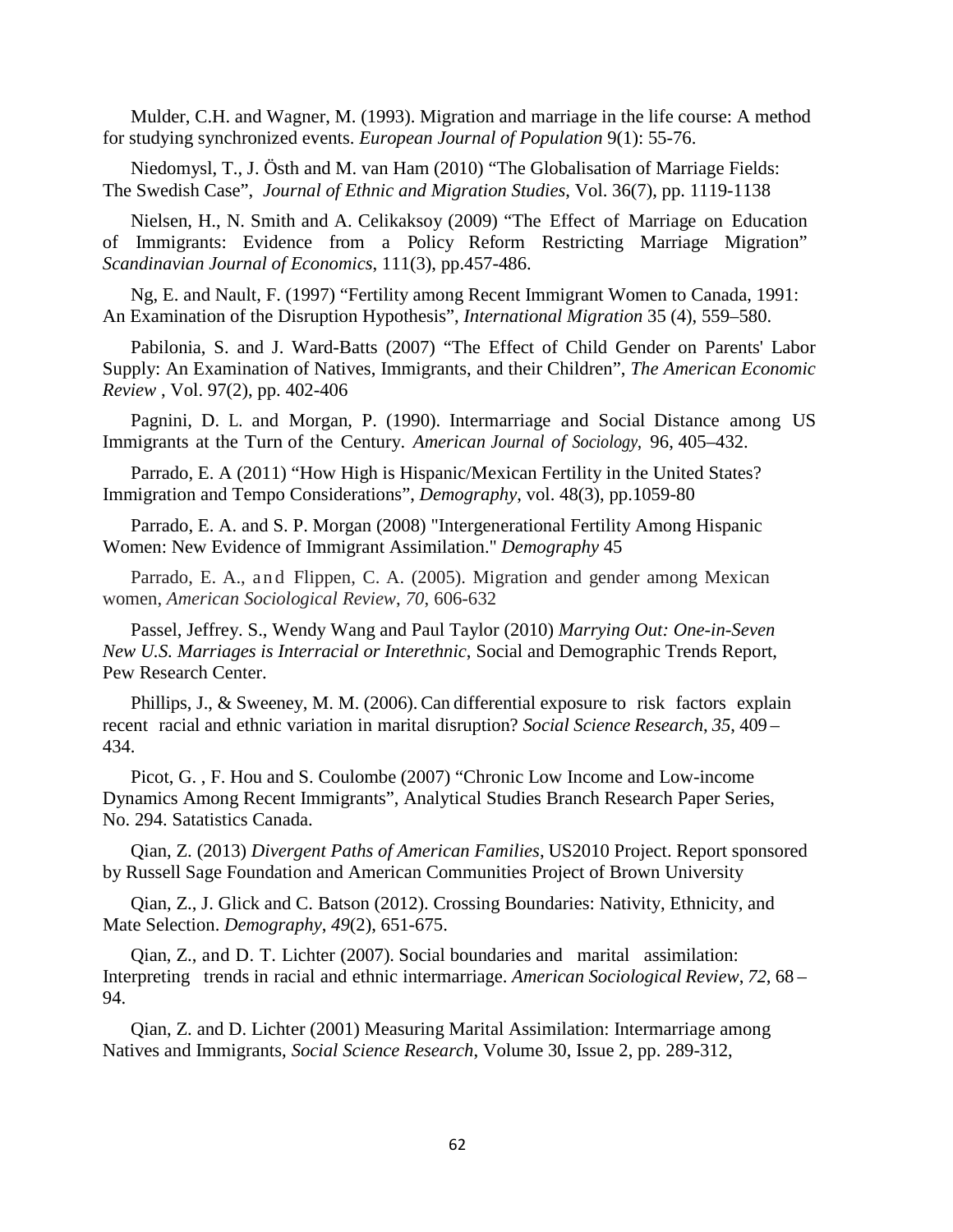Ralston, H. (1999), "Canadian Immigration Policy in the Twentieth Century. Its Impact on South Asian Women*" Canadian Women Studies* vol.19(35), pp.33-37

Ram, Bali and M.V. George, (1990) Immigrant fertility patterns in Canada, 1961-1986. I*nternational Migration* 28(4): 413-426.

Rindfuss, Ronald R. (1976) "Fertility and Migration: The Case of Puerto Rico." *International Migration Review* 10:191-203.

Rosenfeld, M. (2002). Measures of Assimilation in the Marriage Market: Mexican Americans 1970–1990. *Journal of Marriage and the Family*, 64, 152–162.

Rosenwaike, Ira. (1973). Two Generations of Italians in America: Their Fertility Experience, *International Migration Review*, Vol. 7, No. 3 (Autumn), pp. 271-280

Rumbaut, R. (1997) "Ties that Bind Immigration and Immigrant Families." *Immigration and the family: Research and policy on US immigrants* pp. 3-46.

Ryder, Norman B. (1973). "A Critique of the National Fertility Study." *Demography* 10:495-506.

Schaafsma, J and A. Sweetman (2001). "Immigrant Earnings: Age at Immigration Matters", *The Canadian Journal of Economics*, 34 (4), pp. 1066-1099

Schoorl, J.J. (1990) "Fertility adaptation of Turkish and Moroccan women in the Netherlands" *International Migration* 28(4): 477-95

Schoorl, J.J. (1995) "Fertility trends of Immigrant Population" in : Voets, S., Schoorl, J. and de Brujin, B. (eds). Demographic Consequences of International Migration, pp. 97-121. Rapport no 44. The Hague: NIDI

Sigle-Rushton, W. (2008). "England and Wales: Stable Fertility and Pronounced Social Status Differences." *Demographic Research* 19: 459-502.

Singley, S. and N. Landale (1998) "Incorporating Origin and Process in Migration-Fertility Frameworks: The Case of Puerto Rican Women." *Social Forces* 76(4): 1437- 1464.

Smith, J.P. (2003). "Assimilation across the Latino Generations", *American Economic Review*, 93(2). Pp.315-19.

Sobotka, T. (2008). "The rising importance of migrants for childbearing in Europe." *Demographic Research* 19(9): 225-248.

Sorenson, A.M. (1988) "The Fertility and Language Characteristics of Mexican-American and Non-Hispanic Husbands and Wives" *The Sociological Quarterly*, 29(1): 111-130

Stephen, E.H. and F.D. Bean. (1992) "Assimilation, disruption and fertility of Mexican-origin women in the United States." *International Migration Review* 26(1):67- 88.

Stevenson, Betsey and Justin Wolfers (2007). "Marriage and Divorce: Changes and their Driving Forces," *Journal of Economic Perspectives*, vol. 21(2): 27-52, Spring.

Sweetman, A. and Jan C. Van Ours (2014) Immigration: What about the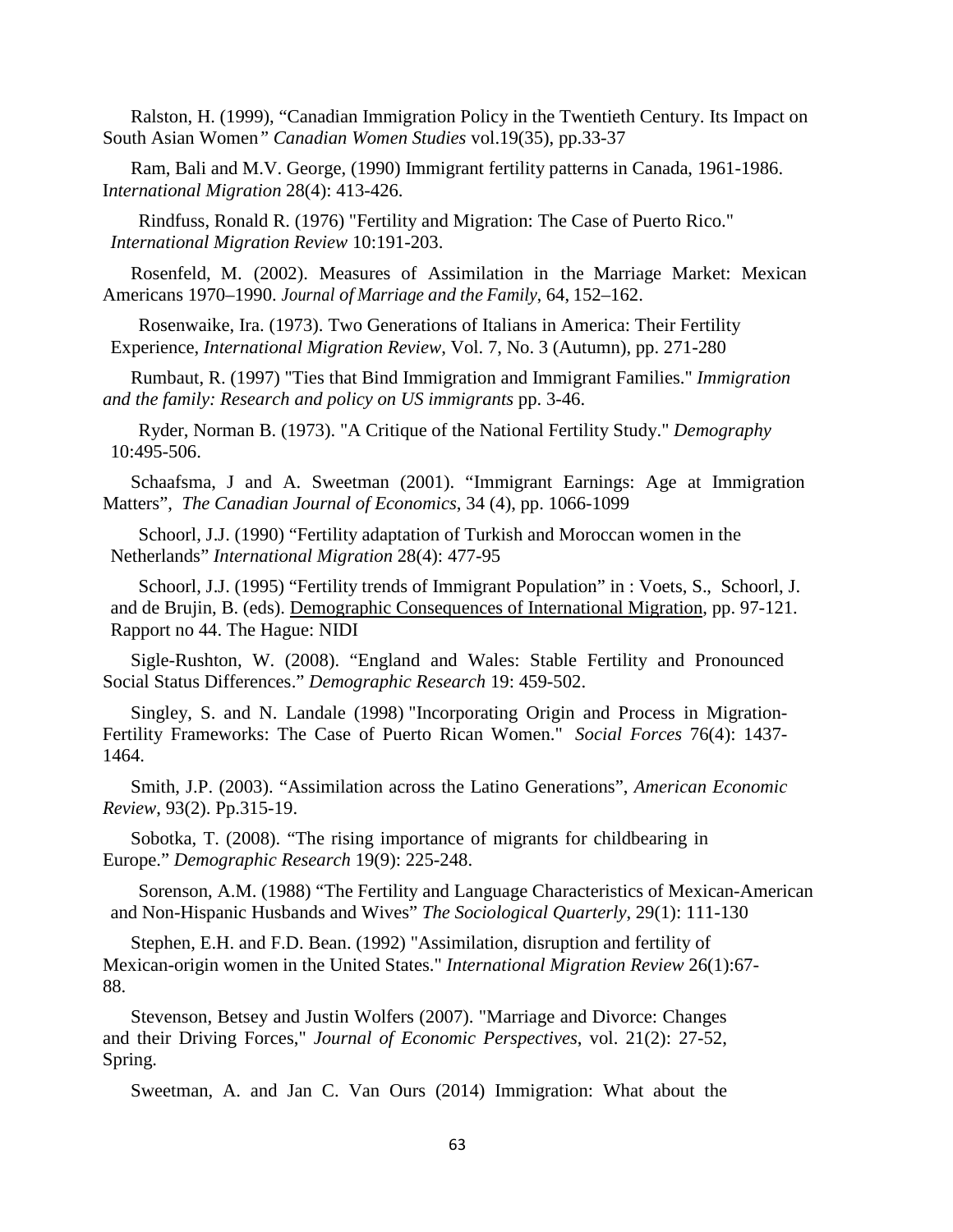Children and Grandchildren? In Chiswick, B.R. and P.W. Miller (Eds.), *Handbook of the Economics of International Migration*, Vol. 1, Amsterdam: Elsevier

Toulemon, L. (2004). "Fertility among immigrant women, new data, a new approach." P*opulation & Societies* 400 (April 2004): 1-4.

Toulemon, L., A. Paihle, C.Rossier (2008) France: High and stable fertility, *Demographic Research*, vol. 19, article 16, pp. 503-556

Trilla, C., A. Esteve, A. and A. Domingo (2008) "Marriage Patterns of the Foreign-Born Population in a New Country of Immigration: The Case of Spain", *International Migration Review*, Vol. 42, No 4, pp: 877-902

United Nations (2001). *Replacement Migration, is it a solution to declining and ageing population?.* New York: United Nations Population Division. Sales No. E01.XIII.19

Vasileva, K. (2011), 'Population and Social Conditions", *Statistics in Focus*, 34/2011, Eurostat

Westoff, C.F. and Frejka, T. 2007. Religiousness and Fertility Among European Muslims. *Population and Development Review*. 33.

Westoff, C.F., and Frejka, T. Religion, Religiousness and Fertility in the United States and in Europe. *European Journal of Population*. 24. 2008

White, M. L. Moreno and S. Guo, 1995. "The Interrelationship of Fertility and Geographic Mobility in Peru: A Hazard Model Analysis" International Migration Review 29(2):492-515

Willis, R. (1974) "Economic Theory of Fertility Behavior." In Economics of the Family: Marriage, children and Human Capital, Schultz ed. UMI, NBER pp.25-80

Worswick, C.(1996) "Immigrant Families in the Canadian Labor Market" *Canadian Public Policy* 22(4): 378-96.

Zhang, Y. and J. Van Hook (2009) "Marital Dissolution Among Interracial Couples*", Journal of Marriage and Family vol. 71(1)* pp. 95- 107.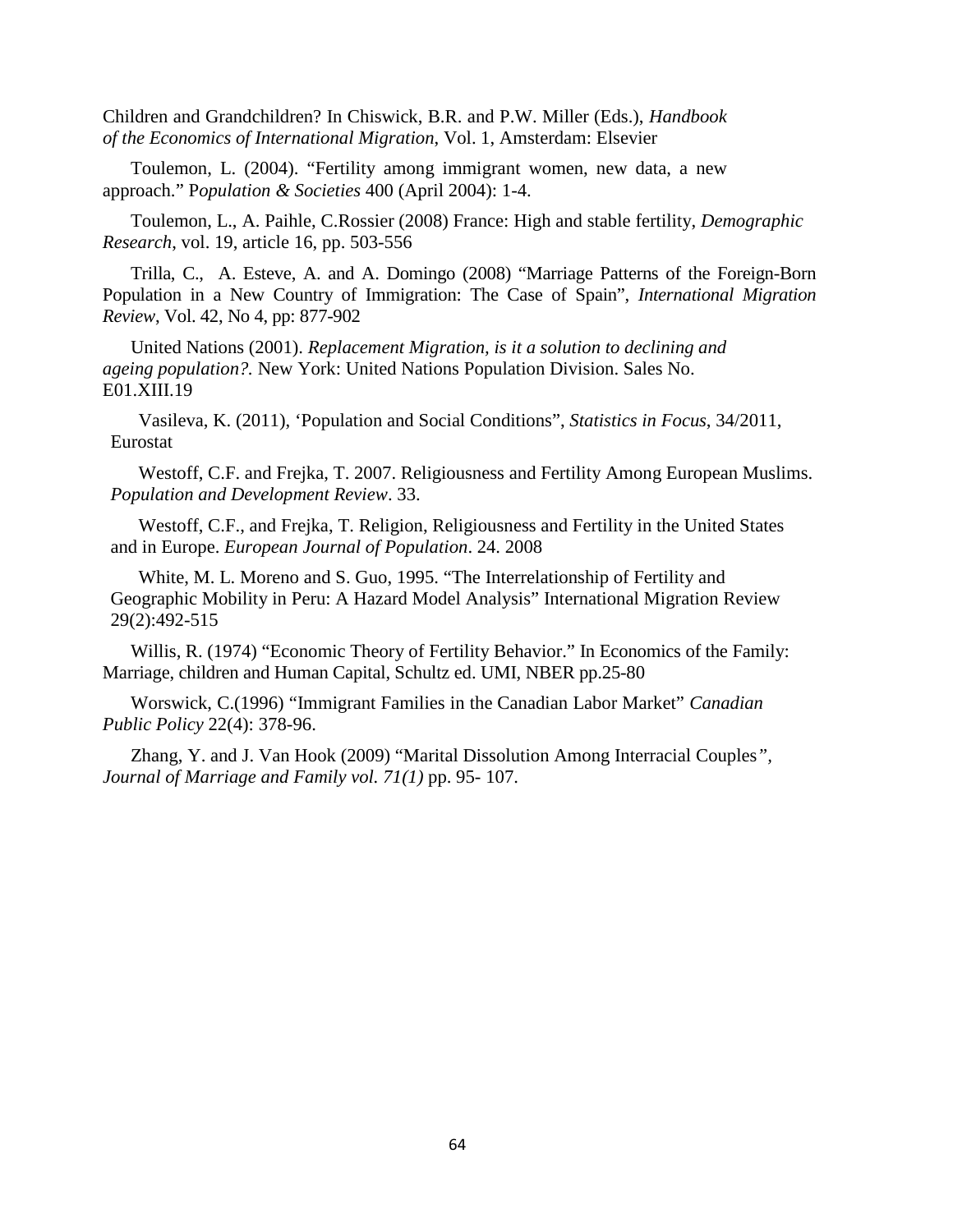| <b>Country</b>     | <b>Total</b><br>population | <b>Total</b><br>Foreign-born | %    |                         | <b>Mixed Marriages</b><br>$(2008-10)(a)$ |
|--------------------|----------------------------|------------------------------|------|-------------------------|------------------------------------------|
|                    |                            |                              |      | % Native<br><b>Born</b> | % Foreign<br><b>Born</b>                 |
| <b>EU 27</b>       | 501,098                    | 47,348                       | 9.4  | --                      |                                          |
| Germany            | 81,802                     | 9,812                        | 12.0 | 6.8                     | 28.5                                     |
| <b>France</b>      | 64,716                     | 7,196                        | 11.1 | 7.0                     | 37.0                                     |
| <b>UK</b>          | 62,008                     | 7,012                        | 11.3 | 5.1                     | 31.1                                     |
| <b>Spain</b>       | 45,989                     | 6,422                        | 14.0 | 3.1                     | 21.0                                     |
| <b>Netherlands</b> | 16,575                     | 1,832                        | 11.1 | 5.1                     | 39.6                                     |
| Greece             | 11,305                     | 1,256                        | 11.1 | 1.6                     | 17.1                                     |
| Sweden             | 9,340                      | 1,337                        | 14.3 | 5.4                     | 34.4                                     |
| Austria            | 8,367                      | 1,276                        | 15.2 | 6.6                     | 27.1                                     |
| Belgium (b)        | 10,666                     | 1,380                        | 12.9 | 6.5                     | 36.2                                     |
| <b>US</b>          | 269,394                    | 39,956                       | 12.9 | 4.4                     | 27.9                                     |
| Canada (b)         | 34,484                     | 7,472                        | 21.7 |                         |                                          |
| <b>Australia</b>   | 22,183                     | 6,000                        | 27.0 |                         | 31.3                                     |

**Table 1 Immigration and intermarriage in main host countries in 2010 (in 1000s)**

**Source:** Statistics Canada; US Census Bureau; Australian Census Bureau. European data comes from Vasileva (2011). Total population and foreign-born population are expressed in thousands of individuals.

(a) Lanzieri (2012) for European countries; Marriages and Divorces, Australia, 2010 in Australian Bureau of Statistics (2011); American Community Survey (ACS) 2011 for US.

(b) Data on immigrants for Belgium is for 2007 and for Canada for 2011.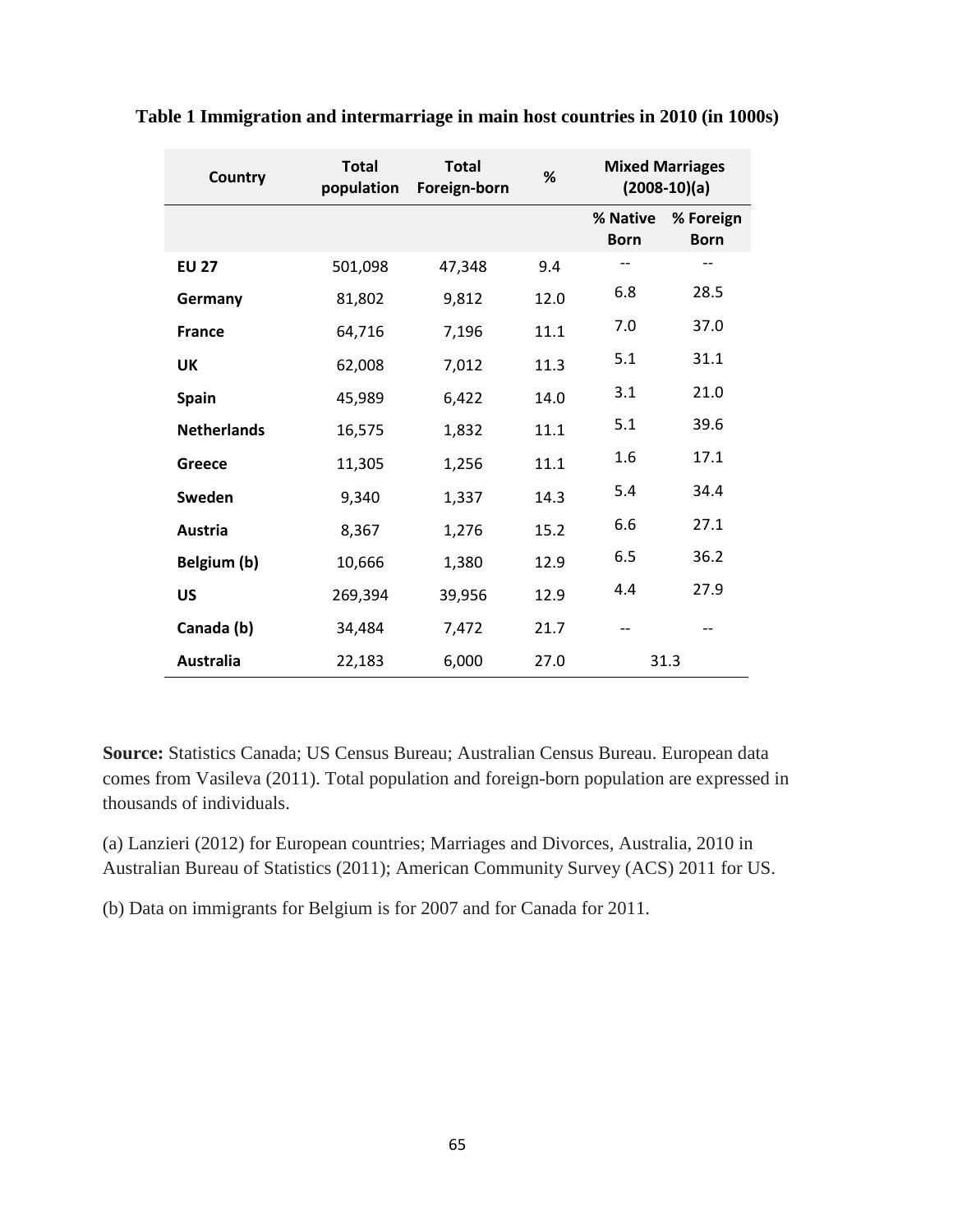| Country                     | Period<br>% Births |                 | TFR $^{(a)}$     | <b>Source</b> |           |                                  |  |
|-----------------------------|--------------------|-----------------|------------------|---------------|-----------|----------------------------------|--|
|                             |                    |                 | Foreign          |               |           |                                  |  |
|                             |                    | <b>Migrants</b> | <b>Nationals</b> | <b>Native</b> | Immigrant |                                  |  |
| Austria                     | 2000               |                 | 13.5             | 1.29          | 2.03      | Kytir 2006                       |  |
|                             | 2005               |                 | 11.7             |               |           | Kytir 2006                       |  |
| <b>Belgium</b>              |                    |                 |                  |               |           |                                  |  |
| (Flanders)                  | 2003-04            | 16.81           | 12.4             |               |           | <b>VAZG 2007</b>                 |  |
|                             | 2001-05            |                 |                  | 1.50          | 3.00      |                                  |  |
| <b>Denmark</b><br>England - | 1999-03            | 13.5            | 11.1             | 1.69          | 2.43      | <b>Statistics Denmark 2004</b>   |  |
| <b>Wales</b>                | 1980               | 13.3            |                  |               |           | Schoorl 1995                     |  |
|                             | 1995               | 12.6            |                  |               |           | <b>ONS 2006</b>                  |  |
|                             | 2001               |                 |                  | 1.6           | 2.2       | <b>ONS 2006</b>                  |  |
|                             | 2005               | 20.8            |                  |               |           | <b>ONS 2006</b>                  |  |
|                             | 2006               | 21.9            |                  |               |           | <b>ONS 2007</b>                  |  |
| <b>France</b>               | 1991-98            | 12.4            |                  | 1.65          | 2.5       | Toulemon 2004                    |  |
|                             |                    |                 |                  |               |           | Prioux 2005; Heran and Pison     |  |
|                             | 2004               | 15              | 12.4             | 1.8           | 3.29      | 2007                             |  |
| Germany                     | 1980               |                 | 15               |               |           | Schoorl 1995                     |  |
|                             | 1985               |                 | 11.2             |               |           | Schoorl 1995                     |  |
|                             | 1995               |                 | 16.2             |               |           | Statistisches Bundesamt 2006     |  |
|                             | 2004               |                 | 17.6             |               |           | Statistisches Bundesamt 2006     |  |
| <b>Italy</b>                | 1999               |                 | 5.4              |               |           | <b>ISTAT 2007</b>                |  |
|                             | 2004               |                 | 11.3             | 1.26          | 2.61      | ISTAT 2006, 2007                 |  |
|                             | 2005               |                 | 12.2             |               |           | <b>ISTAT 2007</b>                |  |
| <b>Netherlands</b>          | 1996               | 15.5            |                  |               |           | CBS Statline 2006                |  |
|                             | 2005               | 17.8            |                  | 1.65          | 1.97      | CBS Statline 2006                |  |
| <b>Spain</b>                | 1996               |                 | 3.3              |               |           | INE 2006 & 2007                  |  |
|                             | 2000               |                 | 6.2              | 1.19          | 2.12      |                                  |  |
|                             | 2004               |                 | 13.7             |               |           |                                  |  |
|                             | 2006               |                 | 16.5             | 1.32          | 1.64      | Roig Vila and Castro Martin 2007 |  |
| Sweden                      | 2005               | 19.5            | 11.8             | 1.72          | 2.01      | <b>Statistics Sweden 2006</b>    |  |
| <b>Switzerland</b>          | 1980               |                 | 15.3             |               |           | Coleman 2003                     |  |
|                             | 1997               |                 |                  | 1.34          | 1.86      | Wanner 2002                      |  |
|                             | 2000               |                 | 22.3             |               |           | Coleman 2003                     |  |
|                             | 2005               |                 | 26.3             |               |           | SFSO 2006                        |  |

## **Table 2: Share of births and total fertility rates (TFR) of natives and immigrants.**

**Source**: Data compiled from Tables 1 and 2 a & b in Sobotka (2008)

(a) TFR data is for Native nationals (instead of natives) and foreign nationals (instead of immigrants) in Austria, Flanders, France in 2004, Italy, Spain and Switzerland.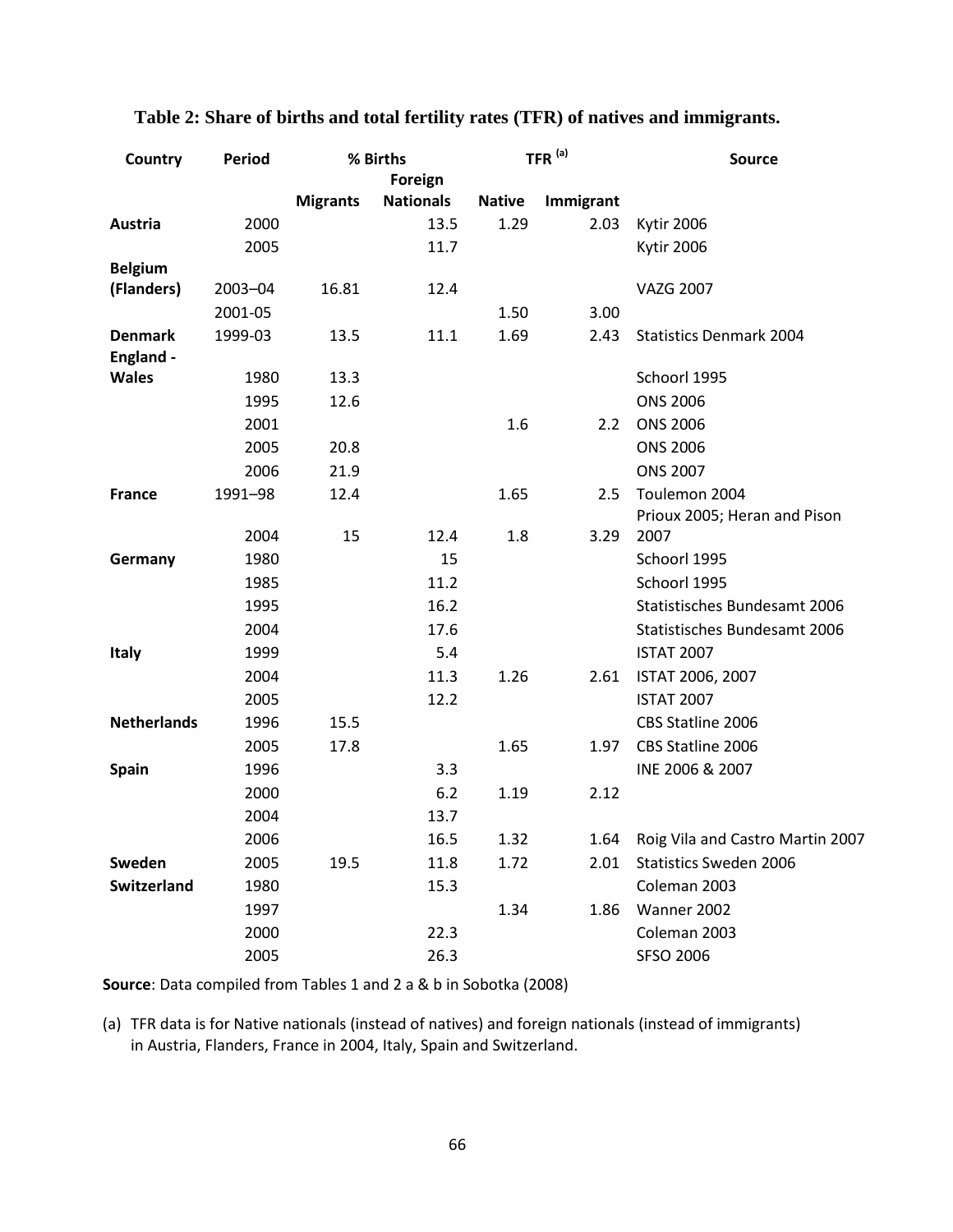|                    | Table 4: Spousal or partner racial/ethnic composition by Gender, ethnicity and age at arrival, ages 20- |  |  |
|--------------------|---------------------------------------------------------------------------------------------------------|--|--|
| 34, 2000 PUMS, USA |                                                                                                         |  |  |

|                              | % Males Married or cohabiting with |                  |       | % Females Married or cohabiting with |          |                  |       |       |
|------------------------------|------------------------------------|------------------|-------|--------------------------------------|----------|------------------|-------|-------|
|                              |                                    |                  |       |                                      |          |                  |       |       |
|                              | Coethnic                           | Inter-<br>ethnic | White | Other                                | Coethnic | Inter-<br>ethnic | White | Other |
| Ethnicity/Age                |                                    |                  |       |                                      |          |                  |       |       |
| <b>Chinese</b>               |                                    |                  |       |                                      |          |                  |       |       |
| Arriving at ages<br>14-19    | 86.2                               | 8.2              | 3.6   | 2.1                                  | 76.2     | 7.2              | 13.5  | 3.2   |
| Arriving at ages<br>$6 - 13$ | 68.4                               | 15               | 14    | 2.6                                  | 59.2     | 15.1             | 20.4  | 5.3   |
| Arriving at ages<br>$0 - 5$  | 48.9                               | 9                | 33.1  | 9                                    | 46.1     | 8.9              | 39.4  | 5.6   |
| U.S.-born                    | 41.5                               | 16.9             | 34.8  | 6.9                                  | 28.6     | 11.8             | 51.4  | 8.3   |
| <b>Filipino</b>              |                                    |                  |       |                                      |          |                  |       |       |
| Arriving at ages<br>14-19    | 75.7                               | 3.3              | 14.5  | 6.5                                  | 51.7     | 4.8              | 30.5  | 13    |
| Arriving at ages<br>$6 - 13$ | 57.2                               | 5.9              | 26.1  | 10.8                                 | 42.7     | 7.1              | 33    | 17.2  |
| Arriving at ages<br>$0 - 5$  | 37                                 | 6.3              | 42.2  | 14.6                                 | 23.2     | 4.1              | 56.4  | 16.4  |
| U.S.-born                    | 29                                 | 8.7              | 48.7  | 13.6                                 | 20.8     | 8                | 53.6  | 17.6  |
| <b>Mexican</b>               |                                    |                  |       |                                      |          |                  |       |       |
| Arriving at ages<br>14-19    | 90.2                               | 4.2              | 5     | 0.6                                  | 94.5     | 3.3              | 1.8   | 0.4   |
| Arriving at ages<br>$6 - 13$ | 88.2                               | 4.6              | 6.1   | 1.1                                  | 90.1     | 4.2              | 4.5   | 1.3   |
| Arriving at ages<br>$0 - 5$  | 81.1                               | 5.4              | 12    | 1.5                                  | 82.4     | 5.2              | 10    | 2.4   |
| U.S.-born                    | 64.4                               | 3.6              | 29.2  | 2.8                                  | 67.1     | 3.6              | 25.4  | 3.9   |
|                              |                                    |                  |       |                                      |          |                  |       |       |

**Source:** Excerpts from Table 2 in Qian, Z., J. Glick and C. Batson (2012).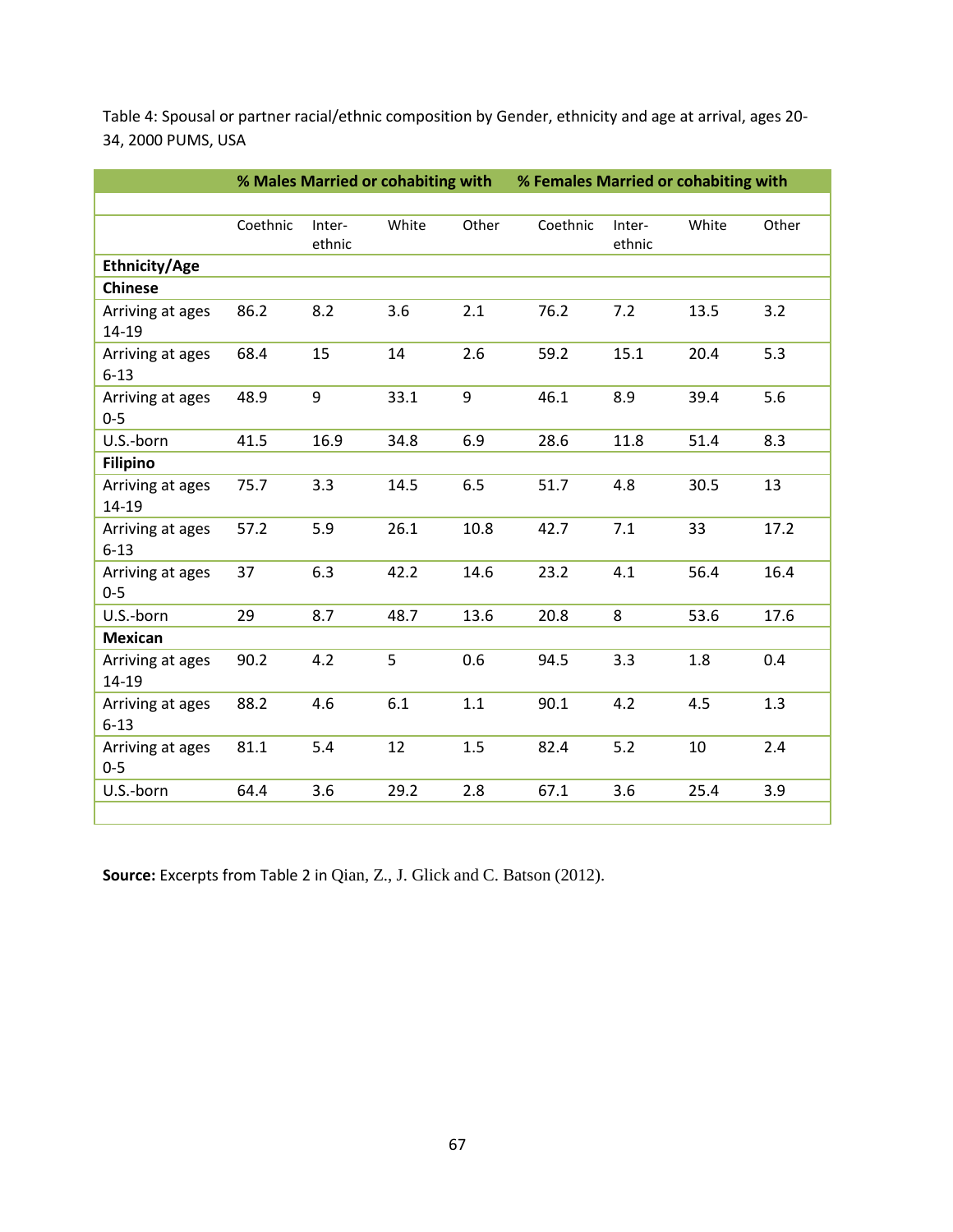# **Figure 1:** Mechanism of Immigrant Fertility

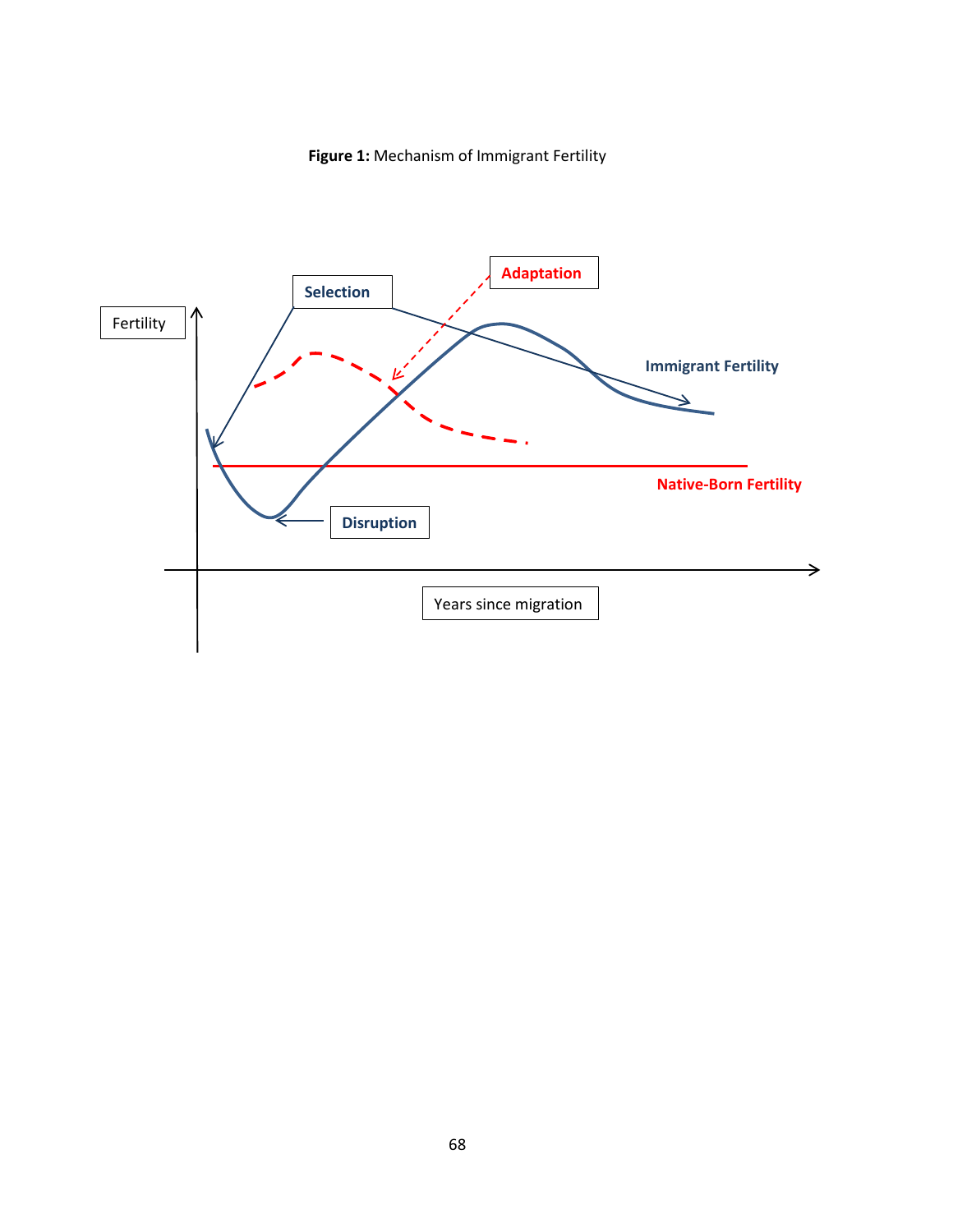**Figure 2**: Incidence Rate Ratios (IRRs) from a Poisson regression of the number of children in the household of women who migrated as children by age at immigration relative to native born women, in England & Wales, France and Canada.



*Note*: All models include controls for age, location of residence and census year.

**Source**: Estimates from Adserà et al. (2012). Data from Canada comes from the Canadian Census 1991, 1996, 2001 and 2006. The data for England are a subsample of the Office for National Statistics Longitudinal Study (ONSLS), a complete set of linked census records (1971–2001) and that for France come from "Enquête sur Trajectoires et Origines" (TeO) 2008.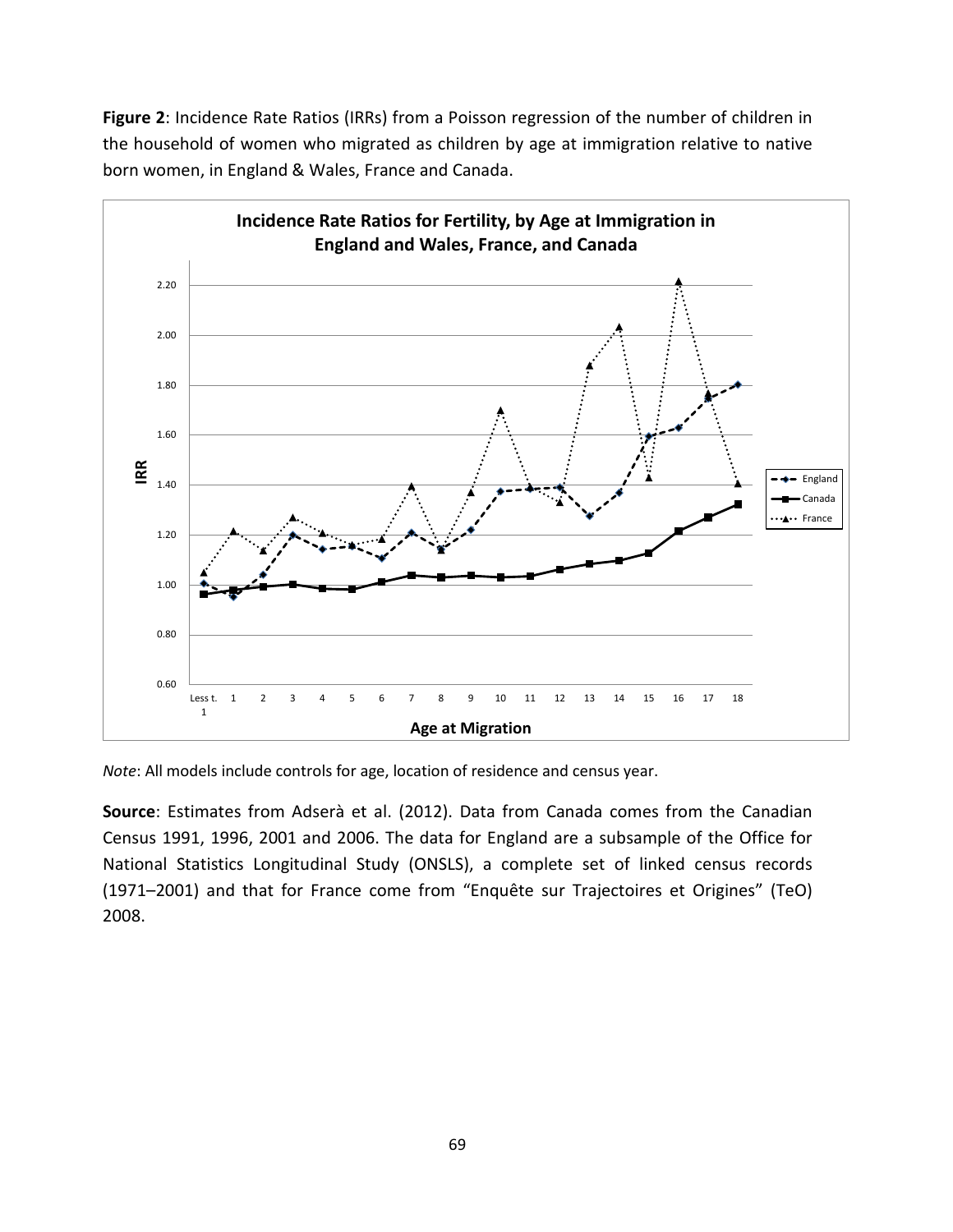|                                        | Year/<br><b>Country</b>    | <b>Sample</b>                                                                                                             | <b>Intermarriage</b>                                                                                                                            | <b>Marriage Market</b>                                                                                                                                                          | <b>Assimilation</b>                                                           | <b>Characteristics</b>                                                                                                            | <b>Results</b>                                                                                                                                                                                                                                                                                                                                             |
|----------------------------------------|----------------------------|---------------------------------------------------------------------------------------------------------------------------|-------------------------------------------------------------------------------------------------------------------------------------------------|---------------------------------------------------------------------------------------------------------------------------------------------------------------------------------|-------------------------------------------------------------------------------|-----------------------------------------------------------------------------------------------------------------------------------|------------------------------------------------------------------------------------------------------------------------------------------------------------------------------------------------------------------------------------------------------------------------------------------------------------------------------------------------------------|
| Determinants of intermarriage          |                            |                                                                                                                           |                                                                                                                                                 |                                                                                                                                                                                 |                                                                               |                                                                                                                                   |                                                                                                                                                                                                                                                                                                                                                            |
| Dribe and<br>Lundh (2011)              | 2003<br>Sweden             | Immigrants 20-59,<br>married in Sweden<br>after 1968.                                                                     | 2 types of exogamy,<br>relative to marrying<br>immigrant in same<br>ethnic group                                                                | Size of the opposite<br>sex group at<br>settlement level                                                                                                                        | Age at<br>immigration, time<br>between<br>immigration and<br>marriage, CO     | Education, age,<br>race, gender                                                                                                   | Exogamy associated with being<br>younger, more time btw migration and<br>marriage, education (except for Asian<br>women) and older age at immigration.<br>Indirect evidence of assortative<br>matching on education                                                                                                                                        |
| Chiswick and<br>Houseworth<br>(2011)   | 1980<br><b>US</b>          | Immigrants married<br>after migration and<br>currently married                                                            | $Exogamous =$<br>married to a<br>different ethnicity<br>(by ancestry or<br>country of birth)                                                    | Individuals of<br>marriageable age in<br>the SMSAs (or State),<br>number of opp. sex in<br>the ethnicity group<br>and MMkt, total<br>population by region<br>and age group      | Years since<br>migration, age at<br>immigration and<br>linguistic<br>distance | veteran, race,<br>gender, times<br>married, education,<br>deviations from<br>mode education of<br>the group, multiple<br>ancestry | Exogamy associated with being<br>younger, time btw immigration and<br>marriage, education (except for Asian<br>women) and older age at immigration<br>(but more likely to marry within<br>ancestry).<br>Linguistic distance has a strong effect<br>on intermarriage (except for Korean<br>and Japanese speaking women)<br>Evidence of assortative matching |
| Kalmijn and<br>Van Tubergen,<br>(2010) | 1994-<br>2006<br><b>US</b> | Children of<br>immigrants or<br>immigrating $< 16$                                                                        | Married to NB,<br>married to a 1st or<br>2nd G of the same<br>CO, married a 1st or<br>second G of other<br>CO (by mother or<br>father ancestry) | State level, linguistic<br>similarity of other<br>groups in the state,<br>religious similarity to<br>other groups in the<br>state, group size in the<br>state, group sex ratio, | Early marriage<br>customs,<br>Christian<br>background,<br>non-English CO      | Generational status.<br>race, education, age,<br>cohabitation,<br>education deviations<br>from group, ethnic<br>diversity index   | Strong cultural backgrounds (non-<br>Christian religion, non-English CO,<br>early marriage in country of origin)<br>increase endogamy. No effect of sex<br>ratios<br>Positive assortative matching                                                                                                                                                         |
| Georgiadis<br>and Manning<br>(2010)    | 2000-08<br>UK              | Married immigrants<br>and NB, White,<br>Indian, Pakistani,<br>Bangladeshi, Black<br>Caribbean, Black<br>African, Chinese, | Married to someone<br>from the CO who<br>came as an adult                                                                                       | <b>NONE</b>                                                                                                                                                                     | Generational<br>status                                                        | Age, education                                                                                                                    | Higher intermarriage among second<br>generation. Chinese immigrant<br>women and Black immigrants more<br>likely to intermarry.                                                                                                                                                                                                                             |

## **Table 3. Summary of Main References on Marriage**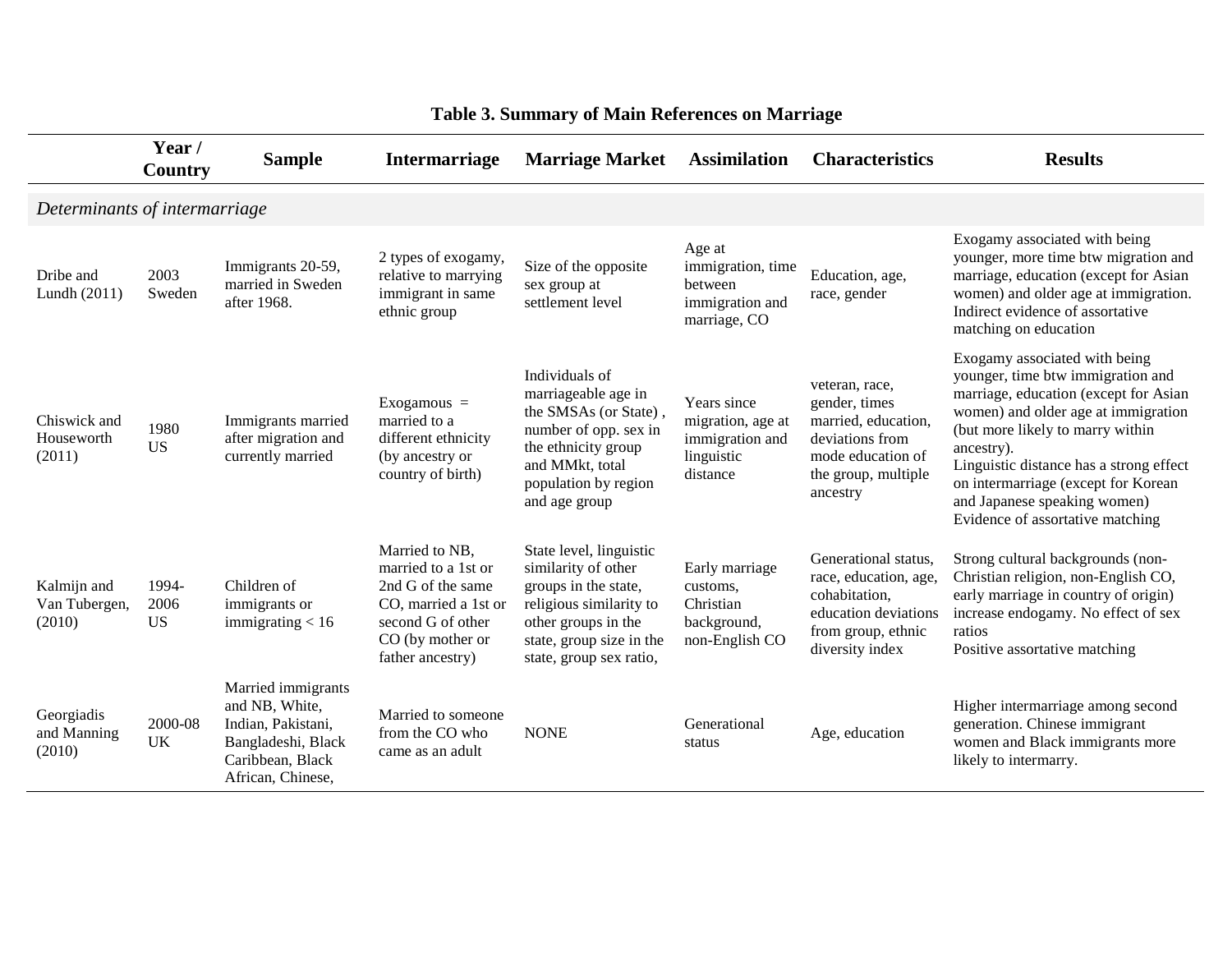| Lee and Boyd,<br>(2008)                  | 2000<br>US and<br>Canada | Reported single<br>Asian origin and their<br>spouses                                                    | $Endogamous =$<br>married to same<br>race or intermarried<br>to other race | <b>NONE</b>                                                                                          | generational<br>status                                                            | Residence, age,<br>education, income,<br>ethnic group,                                                                                    | In both countries, Asian women more<br>likely to intermarriage. Among these,<br>the younger and more educated more<br>likely to intermarry. Overall<br>intermarriage rates higher in US |
|------------------------------------------|--------------------------|---------------------------------------------------------------------------------------------------------|----------------------------------------------------------------------------|------------------------------------------------------------------------------------------------------|-----------------------------------------------------------------------------------|-------------------------------------------------------------------------------------------------------------------------------------------|-----------------------------------------------------------------------------------------------------------------------------------------------------------------------------------------|
| van Tubergen<br>and Maas,<br>(2007)      | 1971<br>Netherla<br>nds  | Married immigrants<br>18-65                                                                             | $Endogamy =$<br>immigrant married<br>to FB spouse of the<br>same CO        | Municipality. Group<br>size and sex ratio;<br>dissimilarity index<br>(relative size of the<br>group) | Linguistic<br>proximity                                                           | age at marriage,<br>marriage order;<br>ethnic group<br>religious diversity;<br>education and<br>education relative<br>to the ethnic group | Endogamy depends on the size of the<br>group, favorable sex ratios, and spatial<br>segregation. Linguistic ability,<br>education and religious diversity<br>reduce endogamy.            |
| Lievens,<br>(1998)                       | 1991<br>Belgium          | Recently married (<<br>5 years) with Turk or<br>Moroccan spouse,<br>arriving 2 years<br>before marriage | Same ethnic;<br>Western European<br>partner                                | Census district. Group<br>size; ethnic diversity<br>index; socioeconomic<br>diversity                | Age at<br>immigration,<br>generational<br>status, age at<br>marriage;<br>language | Education, region<br>of origin                                                                                                            | Higher intermarriage for older<br>immigrants, those arriving younger,<br>and with high education levels                                                                                 |
| <b>Assortative Matching</b>              |                          |                                                                                                         |                                                                            |                                                                                                      |                                                                                   |                                                                                                                                           |                                                                                                                                                                                         |
| Furtado<br>(2012)                        | 1970<br><b>USA</b>       | NB married males,<br>18 to 65, with 2 FB<br>parents in 13 ethnic                                        | Married to a person<br>with one parent<br>born in same CO as               | County                                                                                               | English ability                                                                   | Age,                                                                                                                                      | Evidence of assortative matching on<br>education.                                                                                                                                       |
|                                          |                          | groups                                                                                                  | male's fathers CO                                                          |                                                                                                      |                                                                                   |                                                                                                                                           | Some specifications evidence of<br>cultural adaptability                                                                                                                                |
| Furtado and<br>Theodoropoulos<br>(2011), | 2000<br><b>USA</b>       | Married males 25 to<br>65. Asian, Hispanic<br>or White ancestry.<br>FB arriving <18.                    | Both spouses have<br>the same first<br>ancestry                            | MSA, size of ethnic<br>group                                                                         | Language                                                                          | Age, rural, area of<br>residence, veteran<br>status, race                                                                                 | Assortative matching stronger for the<br>NB relative to FB and for immigrants<br>arriving as young children rather than<br>older                                                        |